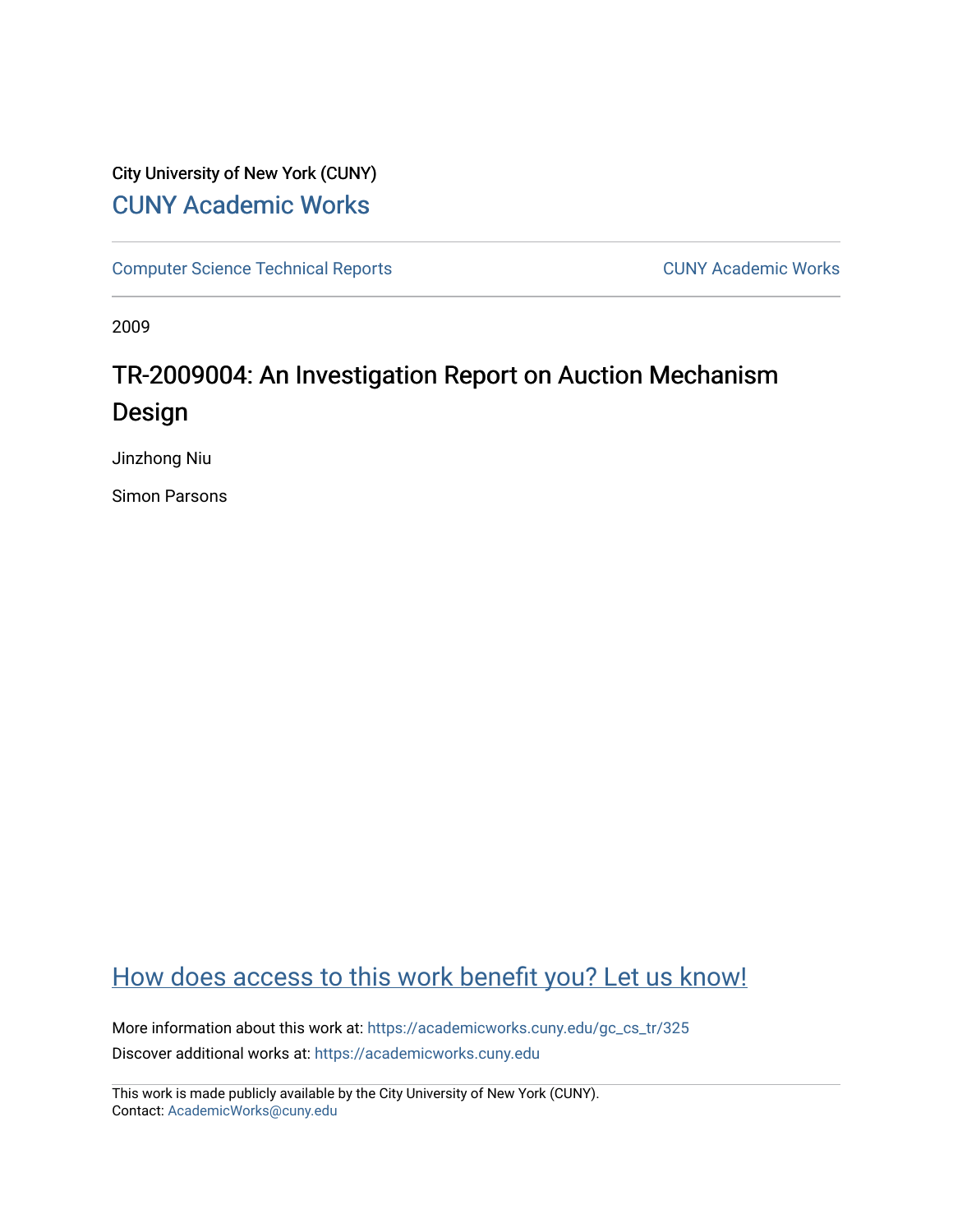<span id="page-1-0"></span>An Investigation Report on

# **Auction Mechanism Design**

April 7, 2009

**Jinzhong Niu, Simon Parsons**

**Department of Computer Science**

**The Graduate Center, The City University of New York**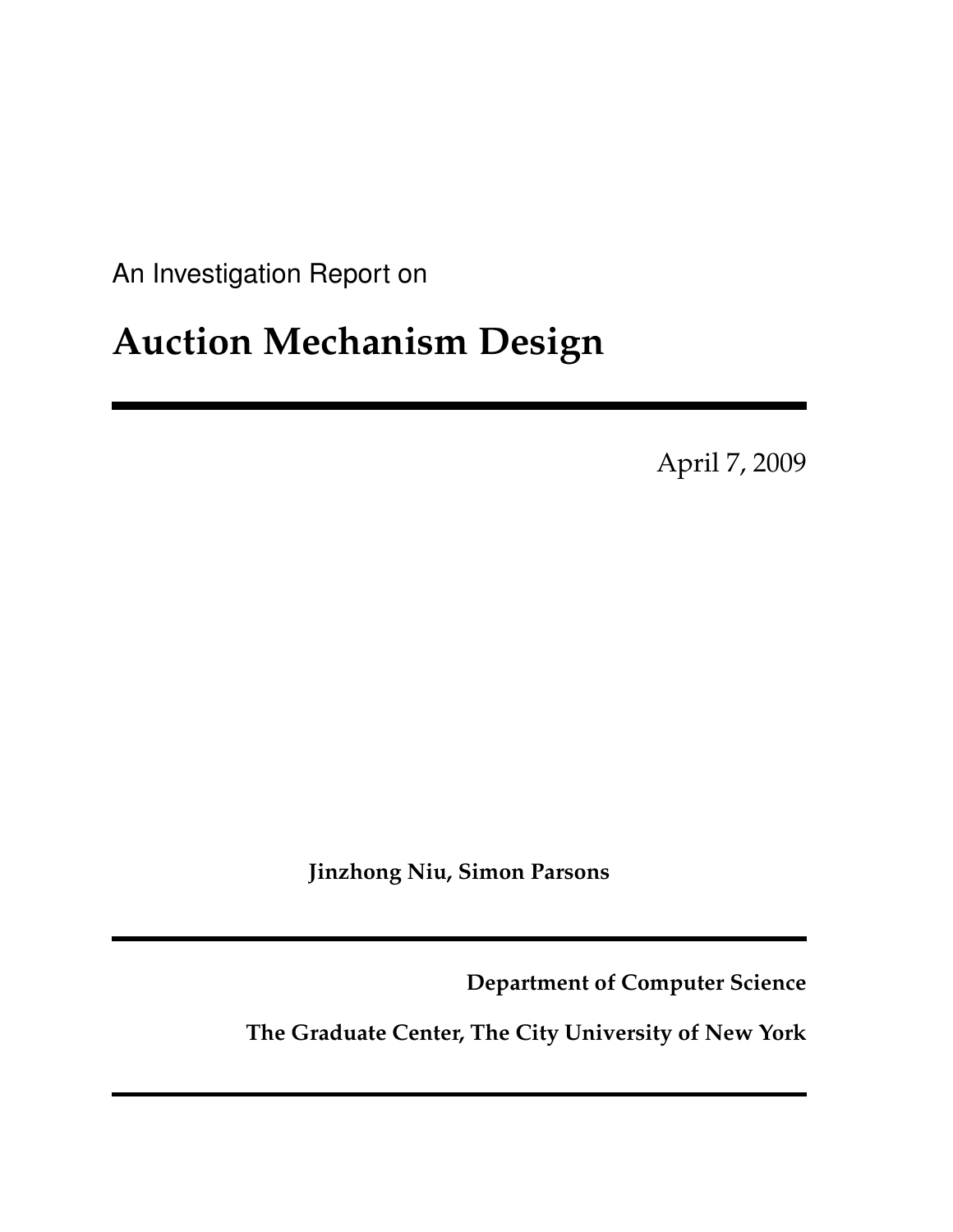## **Contents**

| $\mathbf{1}$            | <b>Auctions</b><br>$\overline{4}$    |                                                       |                |  |  |  |  |
|-------------------------|--------------------------------------|-------------------------------------------------------|----------------|--|--|--|--|
|                         | 1.1                                  |                                                       | $\overline{4}$ |  |  |  |  |
|                         | 1.2                                  | 5                                                     |                |  |  |  |  |
|                         | 1.3                                  |                                                       | 6              |  |  |  |  |
|                         | 1.4                                  |                                                       | 8              |  |  |  |  |
|                         |                                      | 1.4.1                                                 | 8              |  |  |  |  |
|                         |                                      | 1.4.2                                                 | 9              |  |  |  |  |
| $\mathbf{2}$            |                                      | <b>Game theory</b><br>10                              |                |  |  |  |  |
|                         | 2.1                                  |                                                       | 10             |  |  |  |  |
|                         | $2.2\phantom{0}$                     |                                                       | 12             |  |  |  |  |
| 3                       |                                      | <b>Auction theory</b>                                 | 15             |  |  |  |  |
|                         | 3.1                                  |                                                       | 15             |  |  |  |  |
|                         | 3.2                                  |                                                       | 16             |  |  |  |  |
| $\overline{\mathbf{4}}$ | <b>Experimental approaches</b><br>19 |                                                       |                |  |  |  |  |
|                         | 4.1                                  |                                                       | 19             |  |  |  |  |
|                         | 4.2                                  |                                                       | 20             |  |  |  |  |
| 5                       |                                      | <b>Trading agents</b>                                 | 24             |  |  |  |  |
|                         |                                      |                                                       | 24             |  |  |  |  |
|                         | 5.2                                  |                                                       | 25             |  |  |  |  |
|                         | 5.3                                  | 29<br>Interaction of heterogenous trading strategies  |                |  |  |  |  |
|                         | 5.4                                  |                                                       |                |  |  |  |  |
|                         |                                      | 5.4.1                                                 | 33             |  |  |  |  |
|                         |                                      | 5.4.2<br>Optimizing parameter combination in ZIP      | 34             |  |  |  |  |
|                         |                                      | Combining GA and heuristic strategy analysis<br>5.4.3 | 34             |  |  |  |  |
|                         | 5.5                                  |                                                       | 35             |  |  |  |  |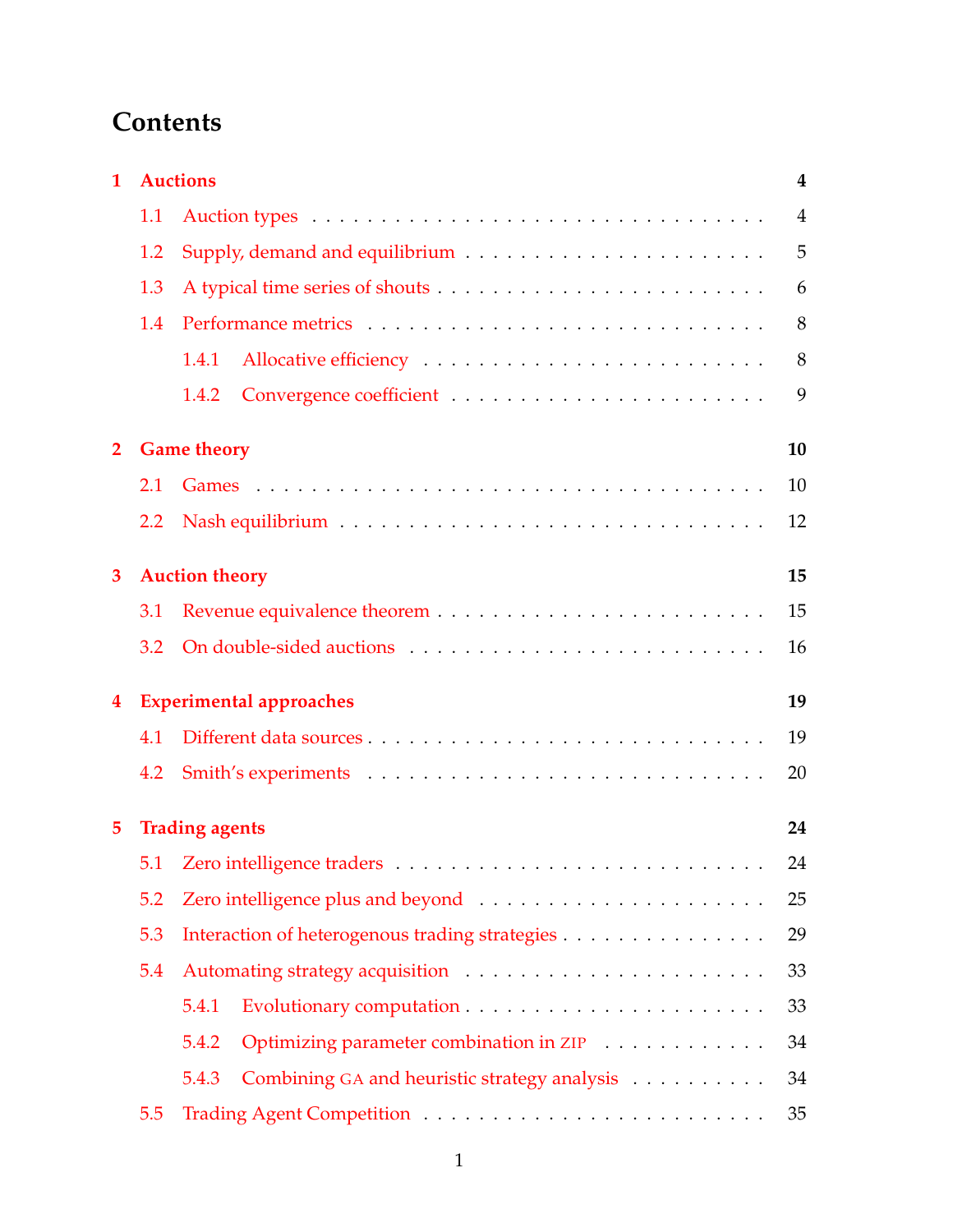| 6              | <b>Experimental auction mechanism design</b> |                                             |    |  |  |
|----------------|----------------------------------------------|---------------------------------------------|----|--|--|
|                |                                              |                                             | 37 |  |  |
|                |                                              |                                             |    |  |  |
|                | 6.3                                          |                                             |    |  |  |
|                | 6.4                                          |                                             |    |  |  |
|                |                                              | 6.5 Auction mechanism design competition 42 |    |  |  |
| <b>Summary</b> |                                              |                                             |    |  |  |
|                |                                              |                                             |    |  |  |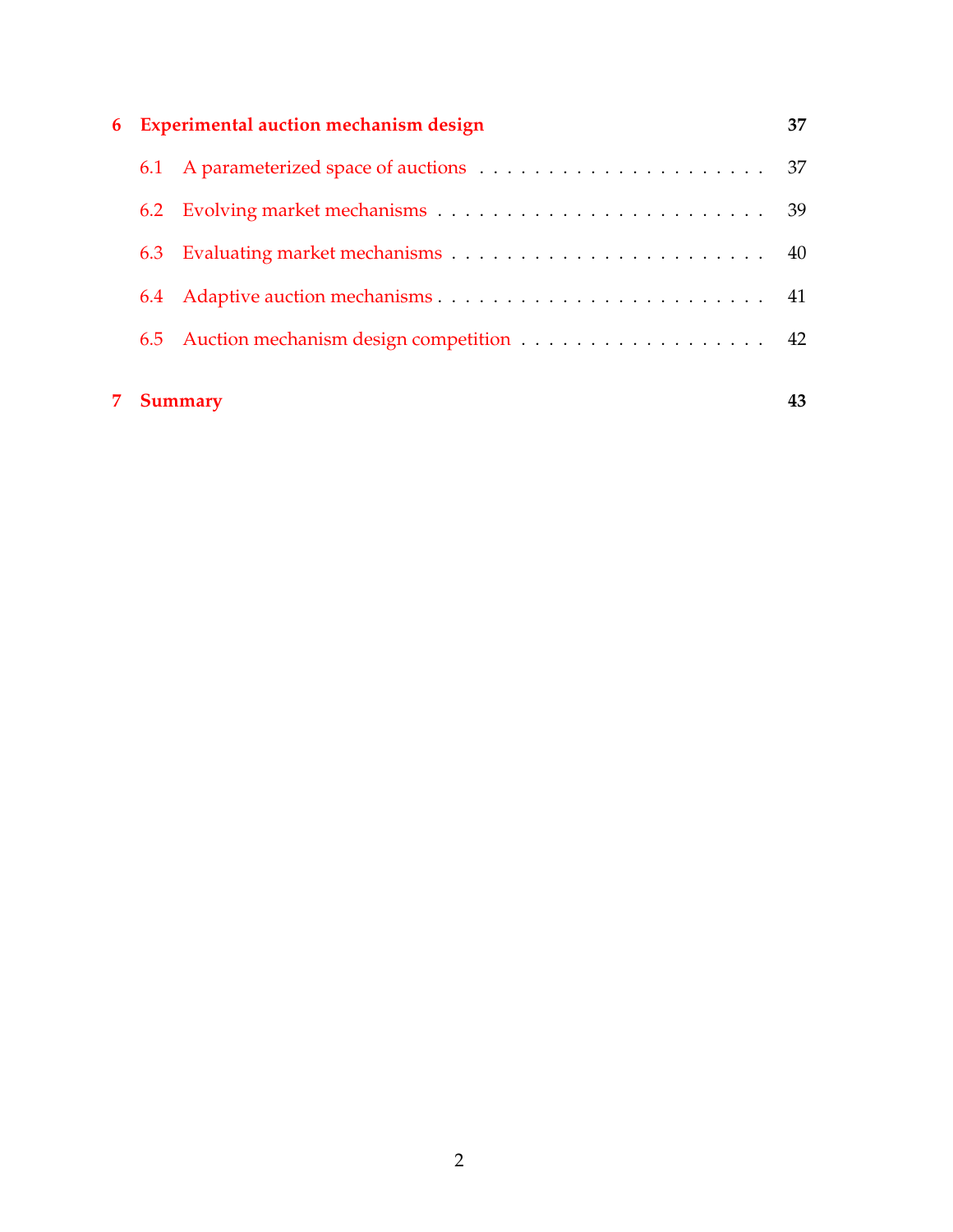#### **Abstract**

Auctions are markets with strict regulations governing the information available to traders in the market and the possible actions they can take. Since well designed auctions achieve desirable economic outcomes, they have been widely used in solving real-world optimization problems, and in structuring stock or futures exchanges. Auctions also provide a very valuable testing-ground for economic theory, and they play an important role in computer-based control systems.

Auction mechanism design aims to manipulate the rules of an auction in order to achieve specific goals. Economists traditionally use mathematical methods, mainly game theory, to analyze auctions and design new auction forms. However, due to the high complexity of auctions, the mathematical models are typically simplified to obtain results, and this makes it difficult to apply results derived from such models to market environments in the real world. As a result, researchers are turning to empirical approaches.

This report aims to survey the theoretical and empirical approaches to designing auction mechanisms and trading strategies with more weights on empirical ones, and build the foundation for further research in the field.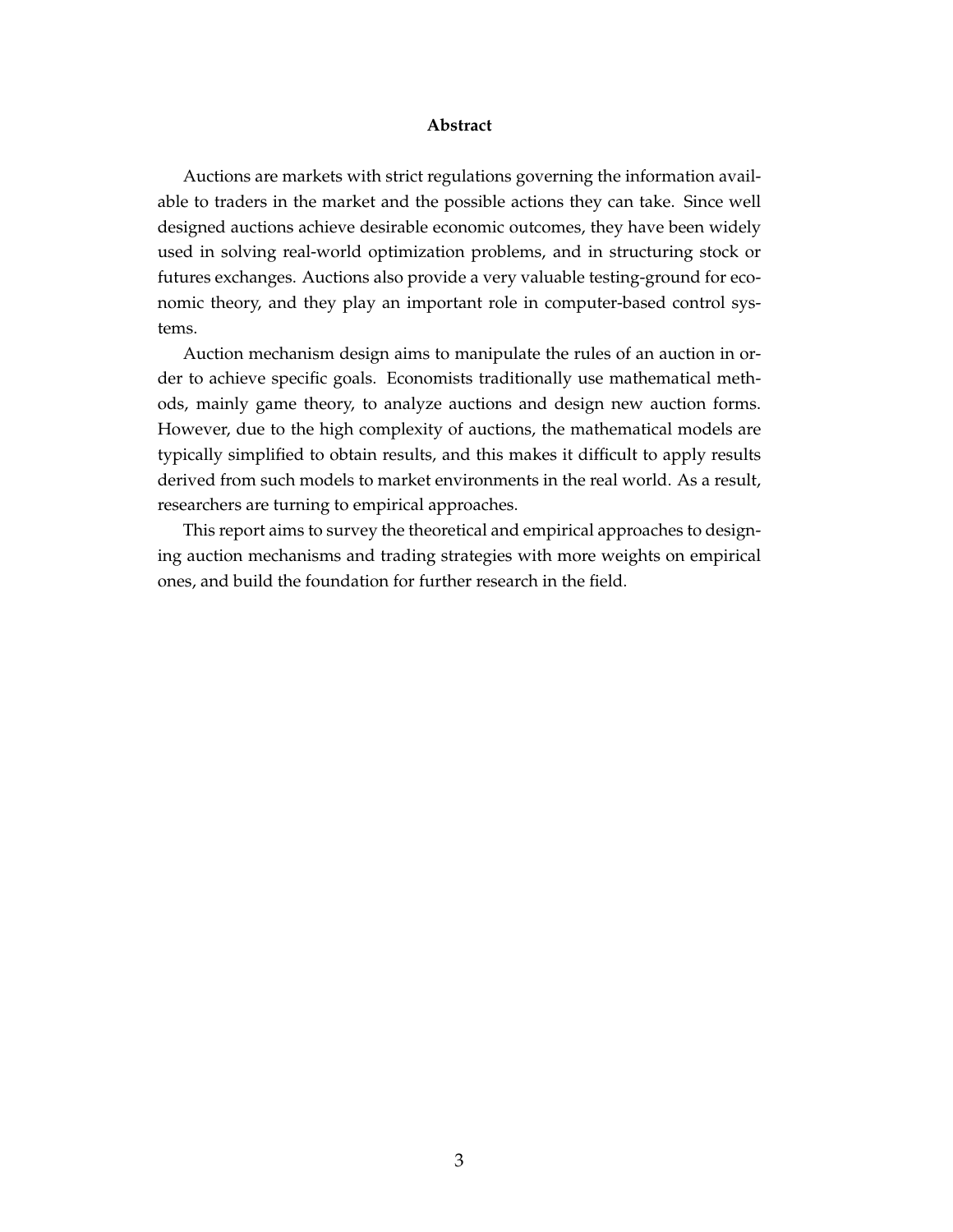## <span id="page-5-0"></span>**1 Auctions**

### <span id="page-5-1"></span>**1.1 Auction types**

A *market* is a set of arrangements by which buyers and sellers, collectively known as *traders*, are in contact to exchange goods or services. *Auctions*, a subclass of markets with strict regulations governing the information available to traders in the market and the possible actions they can take, have been widely used in solving real-world optimization problems, and in structuring stock or futures exchanges.

The most common kind of auction is the *English auction*, in which there is a single seller, and multiple buyers compete by making increasing bids for the commodity (good or service) being auctioned; the one who offers the highest price wins the right to purchase the commodity. Since only one type of trader—buyers—makes offers in an English auction, the auction belongs to the class of *single-sided auctions*. Another common single-sided auction is the *Dutch auction*, in which the auctioneer initially calls out a high price and then gradually lowers it until one bidder indicates they will accept that price.

Another class of single-sided auctions is the class of *sealed-bid auctions*, in which all buyers submit a single bid and do so simultaneously, i.e., without observing the bids of the others or if the others have bid. Two common sealed-bid auctions are the *firstprice auction* and the *second-price auction* or *Vickrey auction* [\[47\]](#page-50-0). In both types of sealedbid auctions, the highest bidder obtains the commodity. In the former, the highest bidder pays the price they bid, while in the latter, they pay the second highest price that was bid.

These four single-sided auctions—English, Dutch, first-price sealed-bid, and Vickrey are commonly referred to as the *standard auctions* and were the basis of much early research on auctions.

In addition, there are *double-sided auctions* or DAs [1](#page-1-0) , in which both sellers and buyers make offers, or *shouts*. The two most common forms of DA are *clearing houses* or CHs [2](#page-1-0) and *continuous double auctions* or CDAs. In a CH, an auctioneer first collects *bids* shouts from buyers—and *asks*—shouts from sellers, and then clears the market at a price where the quantity of the commodity supplied equals the quantity demanded.

<sup>1</sup>The terminology is not standardized, and sometimes these are called *bid-ask auctions*. Note that [\[14\]](#page-47-0) used the term "double auction" to refer to what I call a continuous double auction in this report.

<sup>2</sup>These are sometimes called *call markets* or *static double auctions*.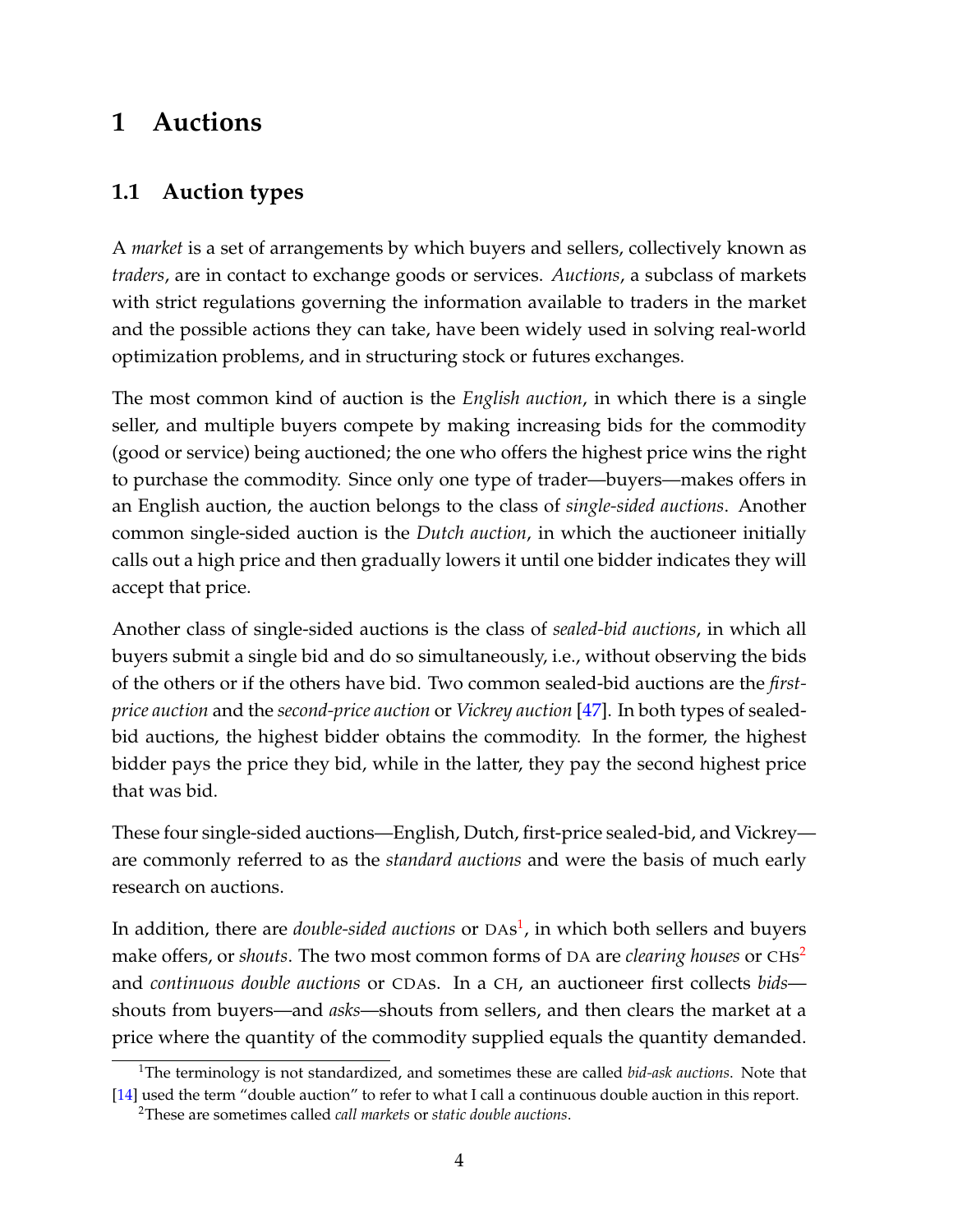This type of market clearing guarantees that if a given trader is involved in a trans-action, all traders with more competitive offers are also involved.<sup>[3](#page-1-0)</sup> In a CDA, a trader can make a shout and accept an offer from someone at any time. This design makes a CDA able to process many transactions in a short time, but permits extra-marginal traders to make deals. Both kinds of DA are of practical importance, with, for example, CDA variants being widely used in real-world stock or trading markets including the New York Stock Exchange (NYSE) and the Chicago Mercantile Exchange (CME).

In some auctions, traders can place shouts on combinations of items, or "packages", rather than just individual items. They are called *combinatorial auctions*. A common procedure in these markets is to auction the individual items and then at the end to accept bids for packages of items. Combinatorial auctions present a host of new challenges as compared to traditional auctions, including the so-called *winner determination problem*, which is how to efficiently determine the allocation once the bids have been submitted to the auctioneer.

Traders, in some cases, are allowed to both sell and buy during an auction. Such traders are called *two-way traders*, while those that only buy or only sell are called *one-way traders*.

This report will mainly discuss non-combinatorial DAs, especially CDAs, populated by one-way traders.

### <span id="page-6-0"></span>**1.2 Supply, demand and equilibrium**

A central concern in studies of auction mechanisms are the supply and demand schedules in a market. The quantity of a commodity that buyers are prepared to purchase at each possible price is referred to as the *demand*, and the quantity of a commodity that sellers are prepared to sell at each possible price is referred to as the *supply*. Thus if price is plotted as a function of quantity, the *demand curve* slopes downward and the *supply curve* slopes upward, as shown in Figure [1\(a\),](#page-7-1) since the greater the price of a commodity, the more sellers are inclined to sell and the fewer buyers are willing to buy. Typically, there is some price at which the quantity demanded is equal to the quantity supplied. Graphically, this is the intersection of the demand and supply curves. The price is called the *equilibrium price*, and the corresponding quantity of commodity that is traded is called the *equilibrium quantity*. The equilibrium price and equilibrium quantity are denoted as  $P_0$  and  $Q_0$  respectively in Figure [1\(a\).](#page-7-1)

<sup>3</sup>That is only *intra-marginal* traders are involved in transactions.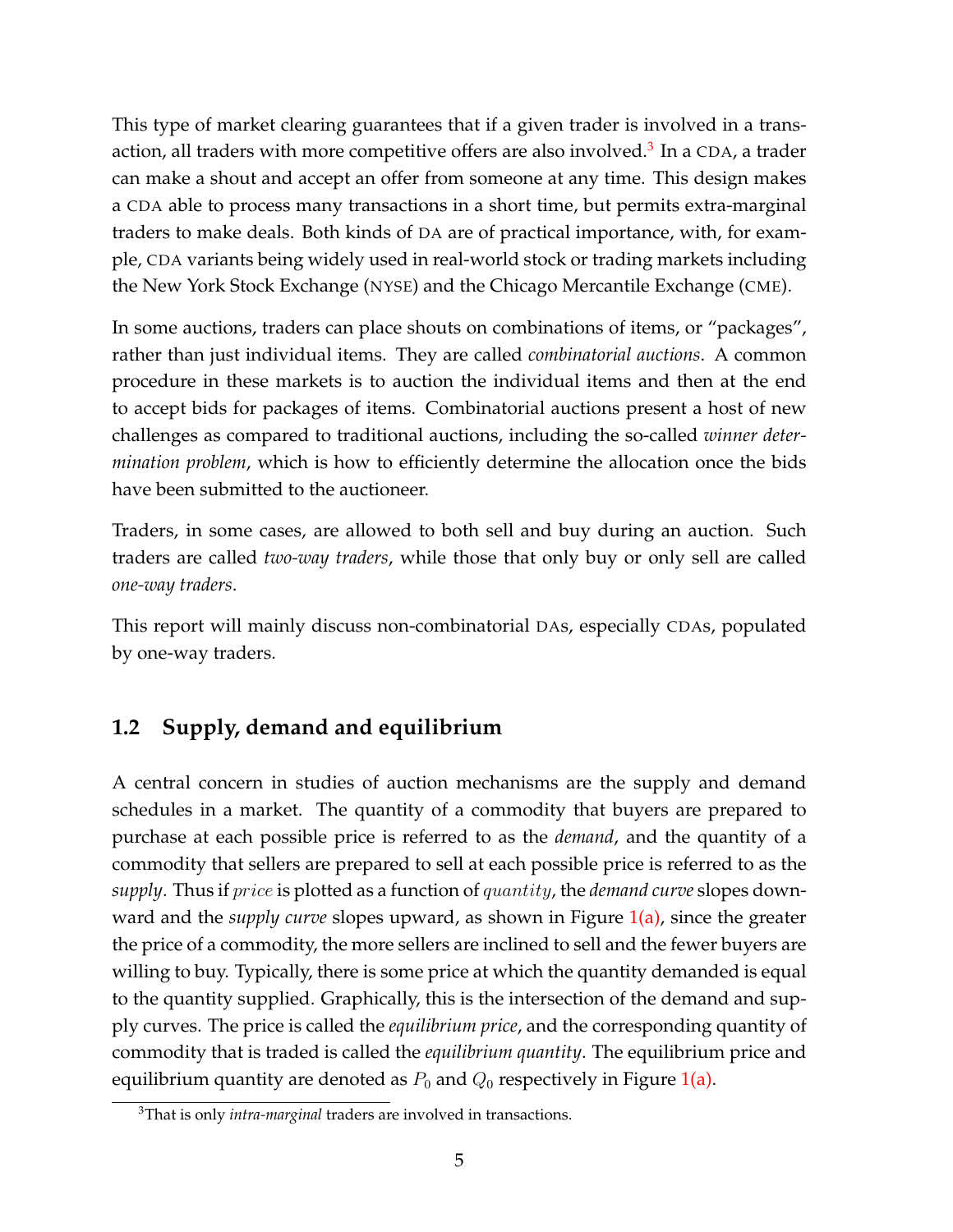

<span id="page-7-3"></span><span id="page-7-2"></span><span id="page-7-1"></span>Figure 1: Typical supply and demand curves.

Each trader in an auction presumably has a limit price, called its *private value*, below which sellers will not sell and above which buyers will not buy. The private values of traders are not publicly known in most practical scenarios. What is known instead are the prices that traders offer. Self-interested sellers will presumably offer higher prices than their private values to make a profit and self-interested buyers tend to offer lower prices than their private values to save money. The prices and quantities that are offered also make a set of supply and demand curves, called the *apparent supply and demand curves*, while the curves based on traders' private values are called the *underlying supply and demand*.<sup>[4](#page-1-0)</sup> Figure [1\(b\)](#page-7-2) shows that the apparent supply curve shifts up compared to the underlying supply curve in Figure  $1(a)$ , while the apparent demand curve shifts down.

When traders are excessively greedy, the apparent supply and demand curves do not intersect and thus no transactions can be made between sellers and buyers unless they compromise on their profit levels and adjust their offered prices.

#### <span id="page-7-0"></span>**1.3 A typical time series of shouts**

In a CDA, buyers and sellers not only 'haggle' on prices in a collective manner, but they also face competition from opponents on the same side of the market. Thus buyers, for example, are not only collectively trying to drive prices down, against the wishes of sellers, but they are also individually trying to ensure that they, rather than other buyers, make profitable trades. This leads to shouts becoming more and more competitive over time in a given market. Figure [2](#page-8-0) shows a typical time series of shouts

<sup>4</sup>Following the terminology in [\[7\]](#page-46-0).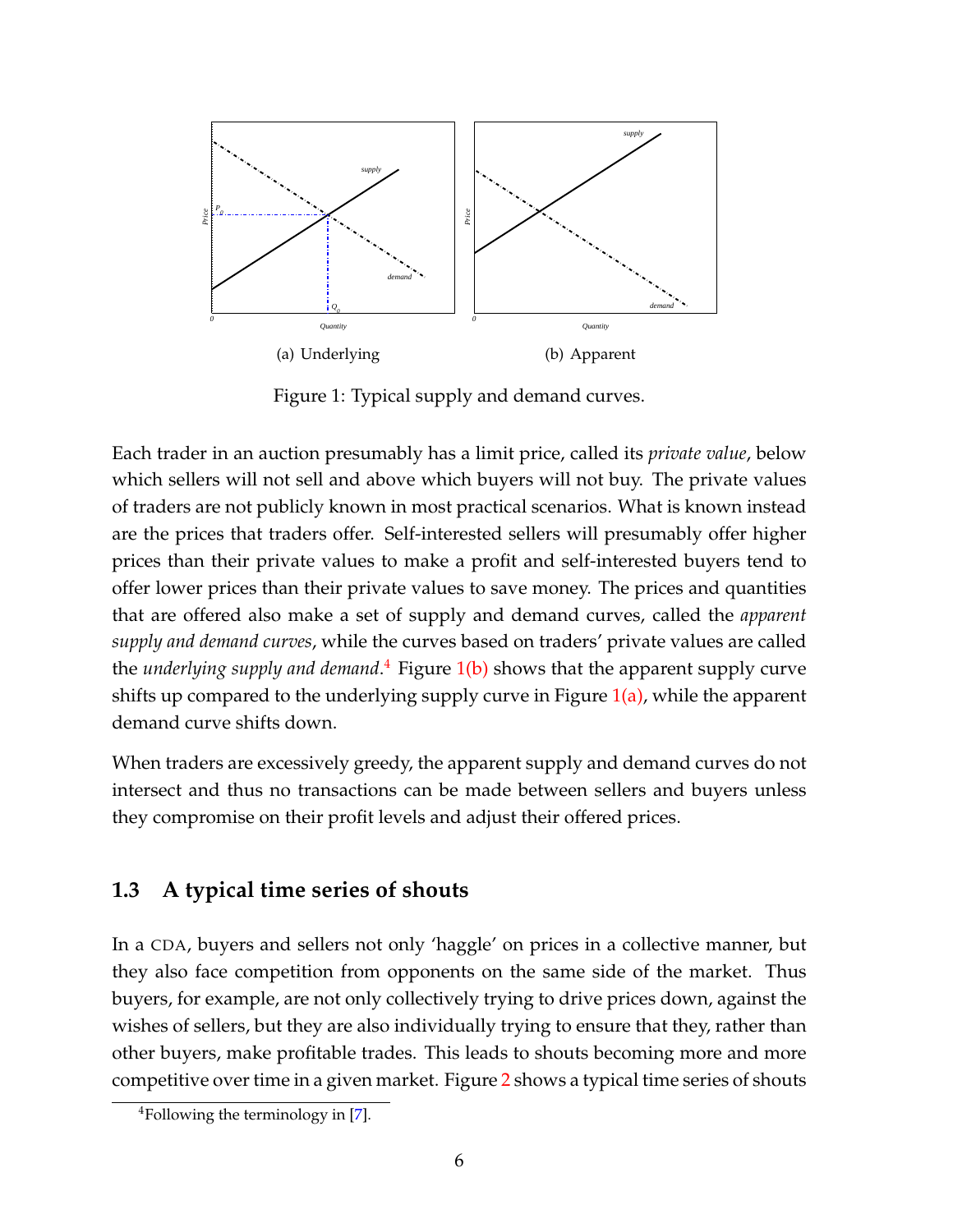

<span id="page-8-0"></span>Figure 2: Time series of asks and bids.

in a DA. Ask prices usually start high while bid prices start low. Gradually, traders adjust their offered prices, or make new shouts, closing the gap between standing asks and bids until the price of a bid surpasses that of an ask. Such an overlap results in a transaction, shown as a solid bar between the matched ask and bid in Figure [2.](#page-8-0)

In the market depicted in Figure [2,](#page-8-0) newly placed bids (asks) do not have to beat the outstanding bids (asks). However in some variants of the CDA including the market operated by the NYSE, new shouts must improve on existing ones. This requirement is commonly referred to as the NYSE *shout improvement rule* [\[13\]](#page-47-1).

In some real-world stock markets, including the NYSE and the NASDAQ markets, trades are made through *specialists* or *market makers*, who buy or sell stock from their own inventory to keep the market liquid or to prevent rapid price changes.<sup>[5](#page-1-0)</sup> Each specialist is required to publish on a regular and continuous basis both a *bid quote*, the highest price it will pay a trader to purchase securities, and an *ask quote*, the lowest price it will accept from a trader to sell securities. The specialist is obligated to stand ready to buy at the bid quote or sell at the ask quote up to a certain number of shares. The range between the lower bid quote and the higher ask quote is called the *bid-ask spread*, which, according to stock exchange regulations, must be suitably small. If buy

 $^5$ In the NYSE, a given stock is traded through a single specialist, and in the NASDAQ, a stock may be dealt with by multiple competing market makers.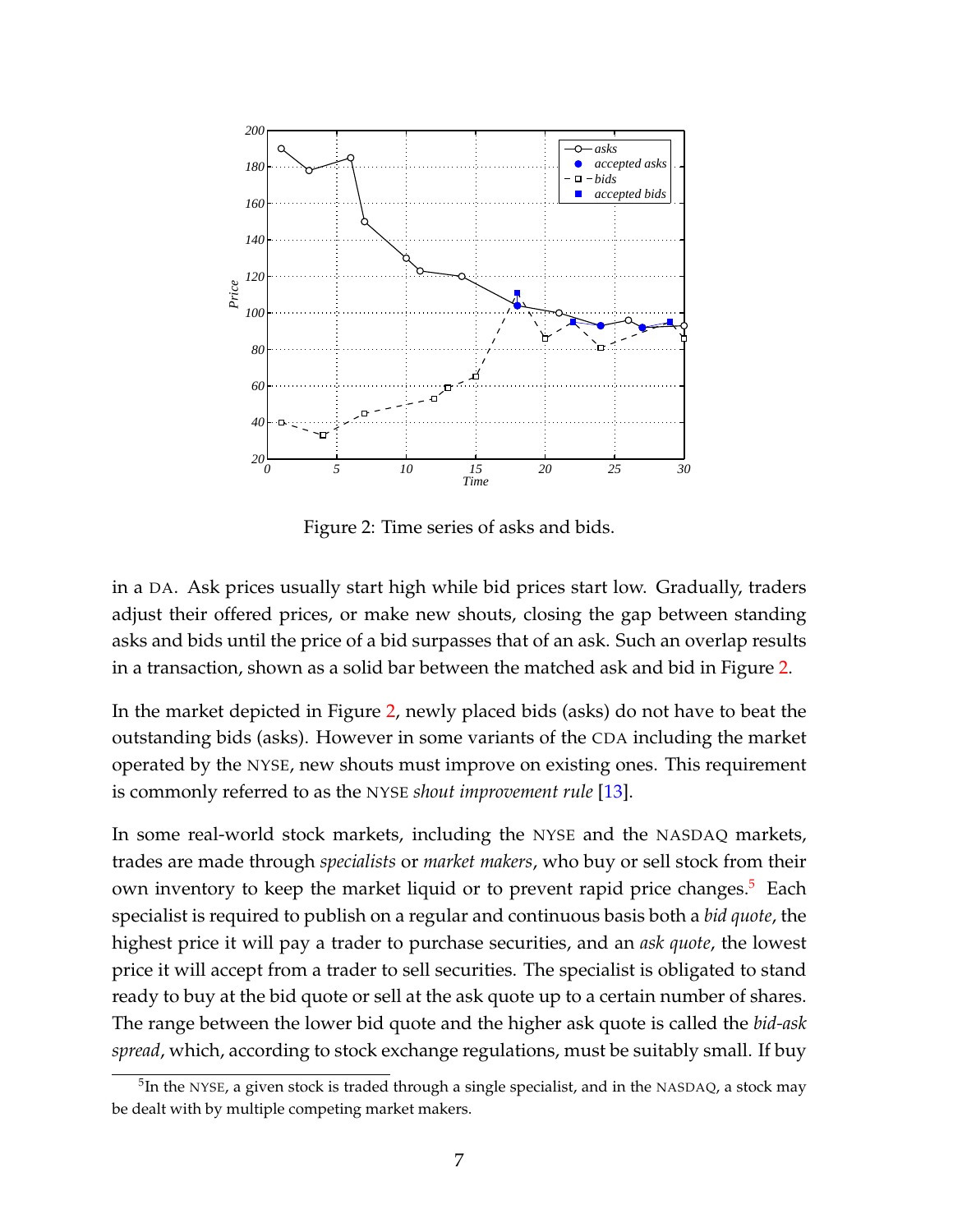orders temporarily outpace sell orders, or conversely if sell orders outpace buy orders, the specialist is required to use its own capital to minimize the imbalance. This is done by buying or selling against the trend of the market until a price is reached at which public supply and demand are once again in balance. Maintaining a bidask spread creates risk for a specialist, but when well maintained, also brings huge profits, especially in an active market [\[1\]](#page-46-1).

Markets involving specialists that present quotes are called *quote-driven markets*. Another class of markets are *order-driven markets*, in which all of the orders of buyers and sellers are displayed. This contrasts with quote-driven markets where only the orders of market makers are shown. An example of an order-driven market is the market formed by *electronic communication networks* or ECNs. These are electronic systems connecting individual traders so that they can trade directly between themselves without having to go through a middleman like a market maker. The biggest advantage of this market type is its transparency. The drawback is that in an order-driven market, there is no guarantee of order execution, meaning that a trader has no guarantee of making a trade at a given price, while it is guaranteed in a quote-driven market. There are markets that combine attributes from quote- and order-driven markets to form hybrid systems.

Our discussion above may give the impression that in real markets trade orders are made directly by the individuals who want to buy or sell stock. In practice, traders commonly place orders through brokerage firms, which then manage the process of executing the orders through a market.<sup>[6](#page-1-0)</sup>

### <span id="page-9-0"></span>**1.4 Performance metrics**

Auctions with different rules and populated by different sets of traders may vary greatly in performance. Popular performance measurements include, but are not limited to, *allocative efficiency* and the *coefficient of convergence*.

#### <span id="page-9-1"></span>**1.4.1 Allocative efficiency**

The allocative efficiency of an auction, denoted as  $E_a$ , is used to measure how much social welfare is obtained through the auction. The *actual overall profit*, Pa, of an auc-

<sup>6</sup><http://www.sec.gov/investor/pubs/tradexec.htm> gives a detailed illustration of how a trade order is executed through a brokerage firm.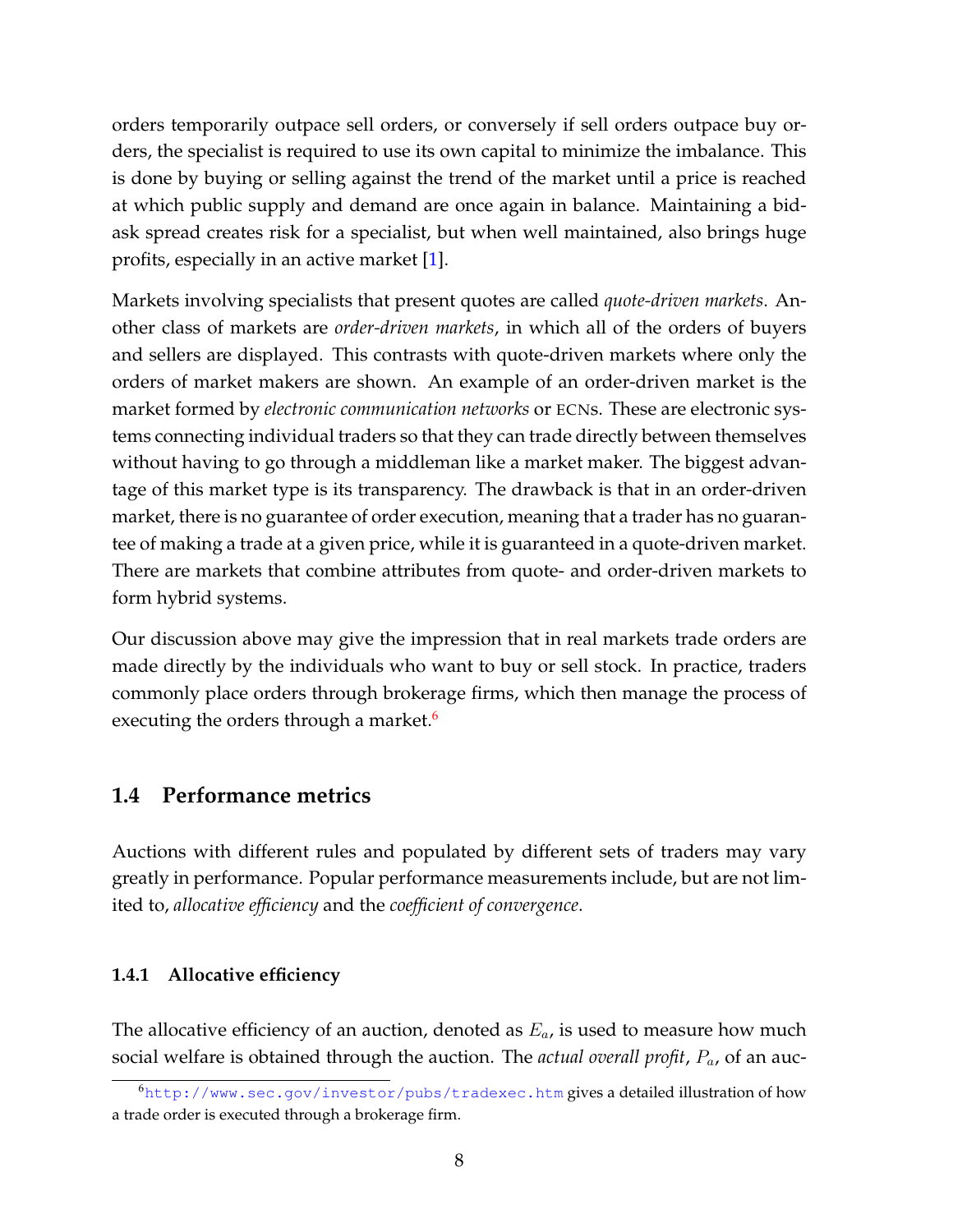tion is:

$$
P_a = \sum_i |v_i - p_i| \tag{1}
$$

where  $p_i$  is the transaction price of a trade completed by agent  $i$  and  $v_i$  is the private value of agent *i*, where *i* ranges over all agents who trade. The *theoretical* or *equilibrium profit, P<sub>e</sub>*, of an auction is:

$$
P_e = \sum_i |v_i - p_0| \tag{2}
$$

for all agents whose private value is no less competitive than the equilibrium price, where  $p_0$  is the equilibrium price. Given these:

$$
E_a = \frac{100P_a}{P_e} \tag{3}
$$

 $E_a$  is thus a measure of the proportion of the theoretical profit that is achieved in practice.

#### <span id="page-10-0"></span>**1.4.2 Convergence coefficient**

The convergence coefficient, denoted as  $\alpha$ , was introduced by Smith [\[45\]](#page-50-1) to measure how far an active auction is away from the equilibrium point. It actually measures the relative RMS deviation of transaction prices from the equilibrium price:

<span id="page-10-1"></span>
$$
\alpha = \frac{100}{p_0} \sqrt{\frac{1}{n} \sum_{i=1}^{n} (p_i - p_0)^2}
$$
 (4)

Since markets with human traders often trade close to the equilibrium price,  $\alpha$  is used as a way of telling how closely artificial traders approach human trading performance.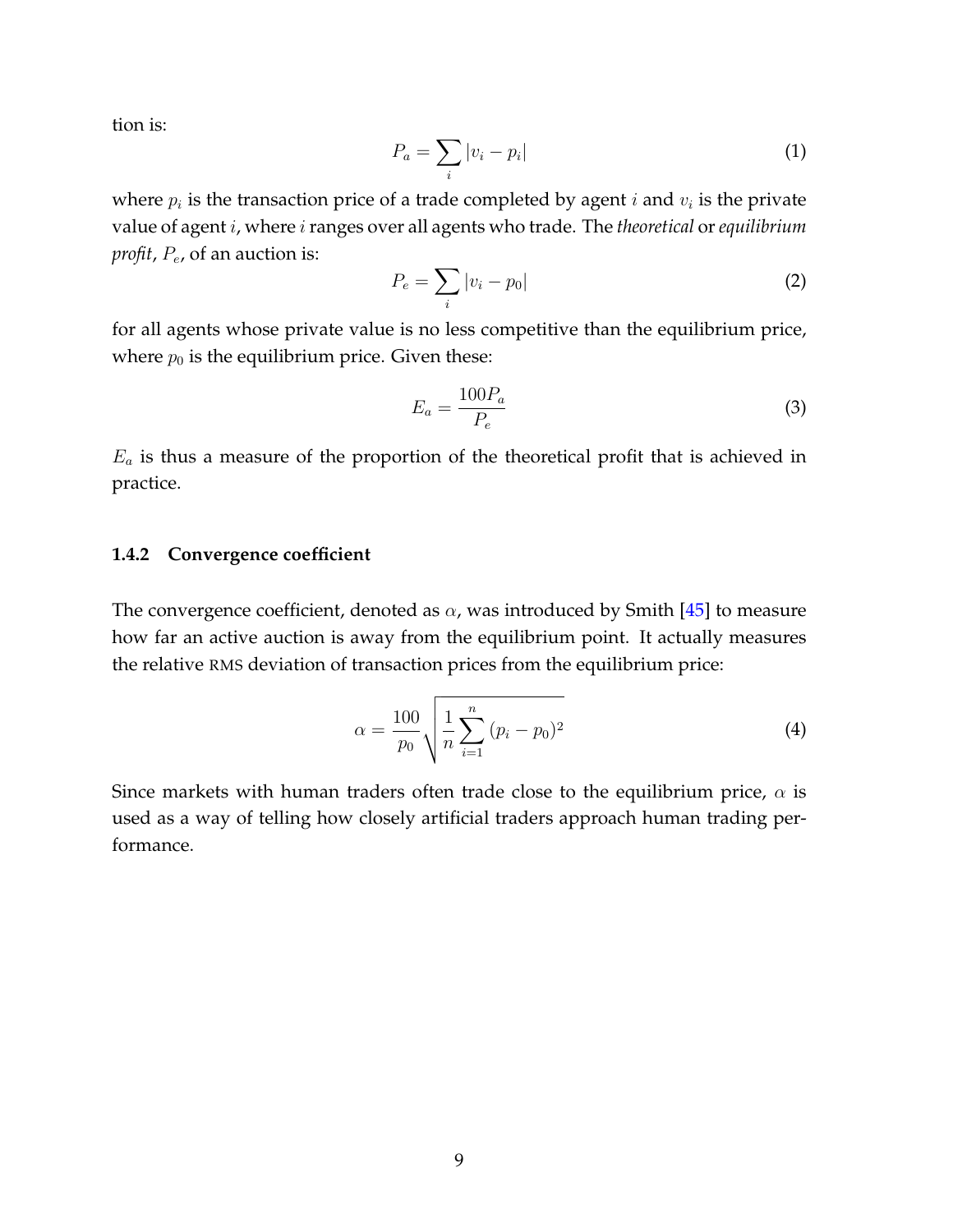### <span id="page-11-0"></span>**2 Game theory**

Research on auctions originally interested mathematical economists. They view auctions as games and have successfully applied traditional analytic methods from game theory. This section therefore takes an overlook at basic concepts in game theory.

#### <span id="page-11-1"></span>**2.1 Games**

The games studied by game theory are well-defined mathematical objects. A game is usually represented in its *normal form*, or *strategic form*, which is a tuple

$$
\langle A_1,\cdots,A_n,R_1,\cdots,R_n\rangle.
$$

 $n$  is the number of players,  $A_i$  is the set of *actions* available to player  $i$ , and  $R_i$  is the *payoff* or *utility function*  $A \to \Re$ , where A is the joint action space  $A_1 \times \cdots \times A_n$ .

When a player needs to act, it may follow a *pure strategy*, choosing an action,  $a_i$ , from its action set, or a *mixed strategy,*  $\pi_i$ , choosing actions according to a probability distribution. The strategy set of player *i*, denoted as  $\Pi_i$ , is the same thing as a set of probability distributions over  $\mathcal{A}_i$ , denoted as  $\Delta(\mathcal{A}_i)$ . A joint strategy for all players is called a *strategy profile*, denoted as  $\pi$ , and  $\pi(a)$  is the probability all players choose the joint action a from A. Thus player i's payoff for the strategy profile  $\pi$  is:

$$
R_i(\pi) = \sum_{a \in \mathcal{A}} \pi(a) \; R_i(a).
$$

In addition,  $\Pi$  denotes the set of all possible strategy profiles, $^7$  $^7$   $\pi_{-i}$  is a strategy profile for all players except  $i$ , and  $\langle \pi_i, \pi_{-i}\rangle$  is the strategy profile where player  $i$  uses strategy  $\pi_i$  and the others use  $\pi_{-i}$ .

A normal-form game is typically illustrated as a matrix with each dimension listing the choices of one player and each cell containing the payoffs of players for the corre-sponding joint action. Figure [3](#page-12-0) shows the normal form of the well-known Prisoner's Dilemma game. Alternatively, games may be represented in *extensive form*, which is a tree, as in Figure [4.](#page-12-1) The tree starts with an initial node and each node represents a state during play. At each non-terminal node, a given player has the choice of action. Different choices lead to different child nodes, until a terminal node is reached where the game is complete and the payoffs to players are given.

 $^7$ It can also be represented as  $\Delta(\mathcal{A}_1)\times\cdots\times\Delta(\mathcal{A}_n).$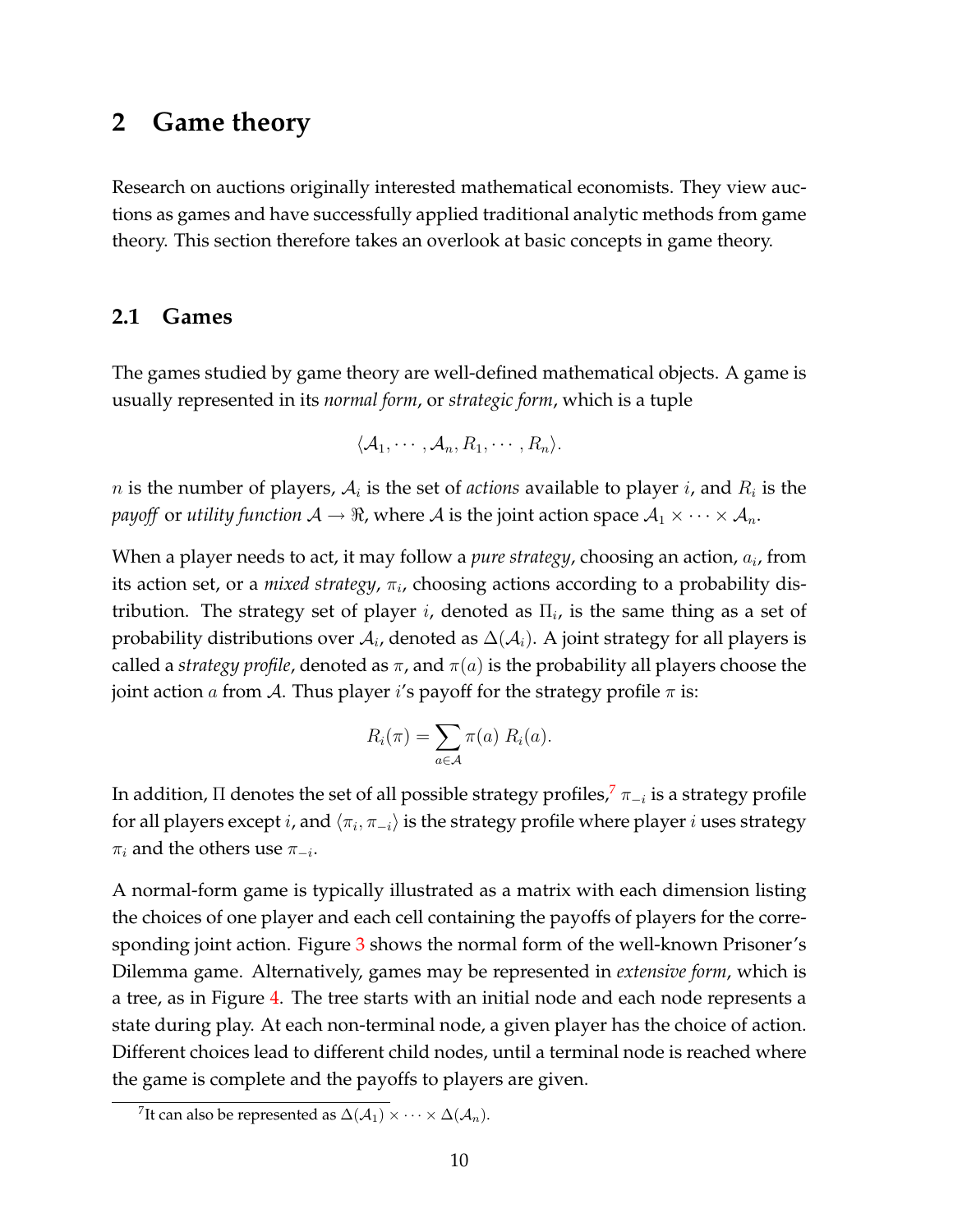|           | cooperate | defect |  |
|-----------|-----------|--------|--|
| cooperate |           |        |  |
| defect    |           |        |  |

Figure 3: The payoff matrix of the Prisoner's Dilemma game.

<span id="page-12-0"></span>

<span id="page-12-1"></span>Figure 4: A game represented in extensive form.

A game may be *cooperative* or *noncooperative*, as players in these games are respectively *cooperative* or *self-interested*. Cooperative players share a common payoff function, i.e.,

$$
\forall i, j \ \ R_i = R_j,
$$

whereas self-interested players typically have distinct payoff functions. In both cases, players need to coordinate in a certain way to 'assist' each other in achieving their goals<sup>[8](#page-1-0)</sup> [\[21\]](#page-47-2). If the payoffs of all players for each strategy profile sum to zero, the noncooperative game is called a *zero-sum* game, i.e.,

$$
\forall \pi \in \Pi, \sum_{i=1,\dots,n} R_i(\pi) = 0.
$$

Zero-sum games are a special case of a more general class of games called *constantsum* games, where the sum of all payoffs for each outcome is a constant but may not necessarily be zero. Non-zero-sum games are sometimes referred to as *general-sum* games. In economic situations, the exchange of commodities is considered generalsum, since both parties gain more through the transaction than if they had not transacted (otherwise the exchange would not have happened, assuming both are rational).

<sup>&</sup>lt;sup>8</sup>The goal of the game designer is also an issue in many situations. Therefore in some parts of the literature, games are considered cooperative as long as they produce a desired systematic outcome even with self-interested players.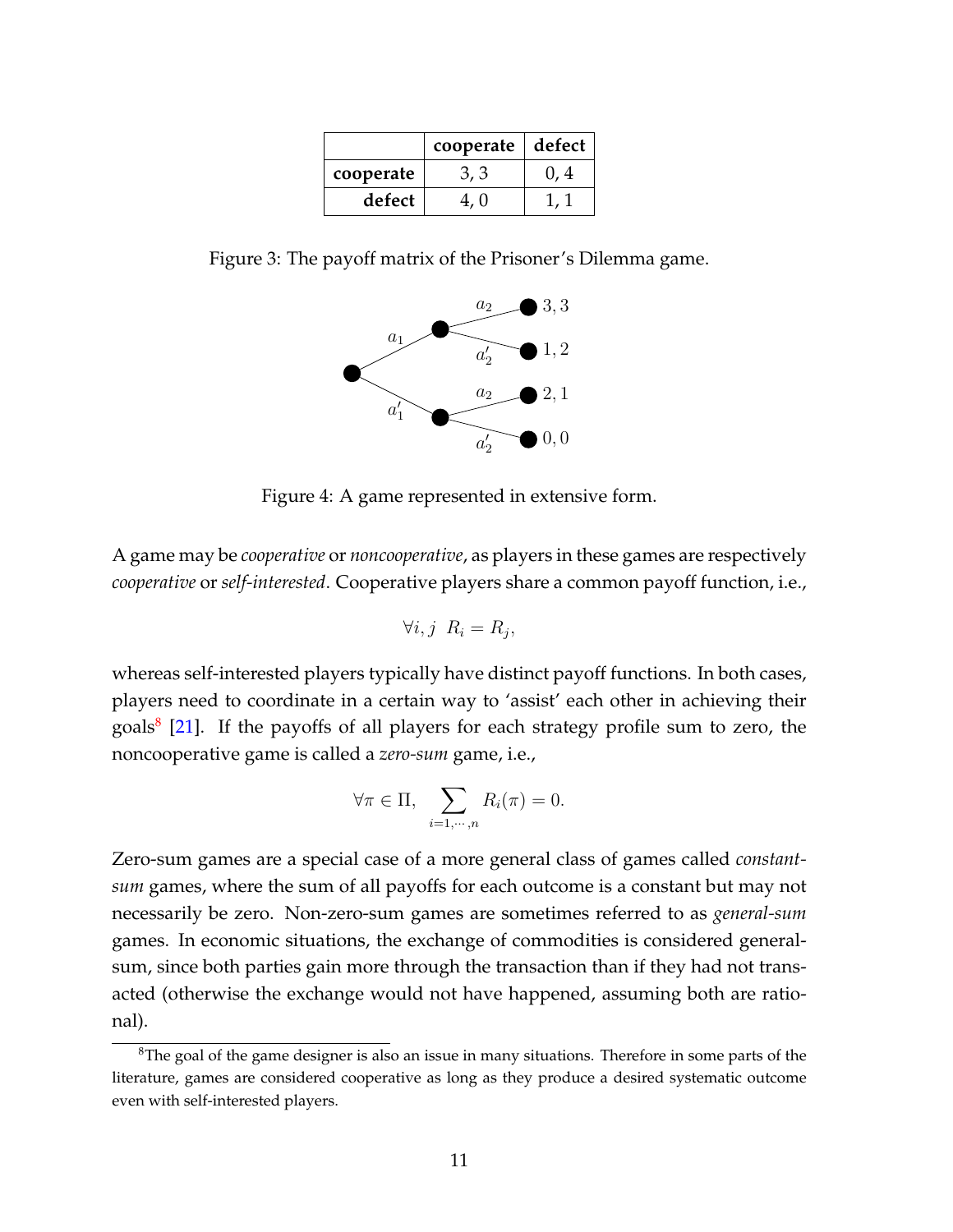In some games, the payoffs for playing a particular strategy remain unchanged as long as the other strategies employed collectively by the players are same, no matter which player takes which action. These games are called *symmetric games* and the rest are *asymmetric games*. For example, the Prisoner's Dilemma game given above is symmetric.

Players may take actions *simultaneously* or *sequentially*. In a sequential game, players have alternating turns to take actions and a player has knowledge about what actions the other players have taken previously. Simultaneous games are usually represented in normal form, and sequential games are usually represented in extensive form. A sequential game is considered a game of *perfect information* if all players know all the actions previously taken by the other players. A similar concept is a game of *complete information*, which means all players in the game know the strategies and payoff functions of the other players. In some sense, complete information may be viewed as capturing static information about a game while perfect information addresses dynamic information that becomes available during runs (or instances) of the game.

#### <span id="page-13-0"></span>**2.2 Nash equilibrium**

There are various solutions to a normal-form game depending upon the properties of the game and preferences over outcomes.

A strategy,  $\pi_i$ , is said to be *dominant* if it always results in higher payoffs than any other choice no matter what the opponents do, i.e.,

$$
\forall \pi'_i \in \Pi, \ R_i(\langle \pi_i, \pi_{-i} \rangle) \ge R_i(\langle \pi'_i, \pi_{-i} \rangle).
$$

In the example of the Prisoner's Dilemma game, the choice **defect** dominates **cooperate** for either player, though ironically both will be better off if they choose to cooperate and know that the other will also.

In many games there are, however, no dominant strategies. To conservatively guarantee the best worst-case outcomes, a player may play the *minimax* strategy, which is

$$
\underset{\pi_i \in \Pi_i}{\arg \max} \underset{a_{-i} \in \mathcal{A}_{-i}}{\min} R_i(\langle \pi_i, \pi_{-i} \rangle),
$$

where  $a_{-i}$  and  $\mathcal{A}_{-i}$  are respectively a joint action for all players except i and the set of joint actions for them. In theory, this can be solved via linear programming, but clearly there are many games that are too large to be solved in practice.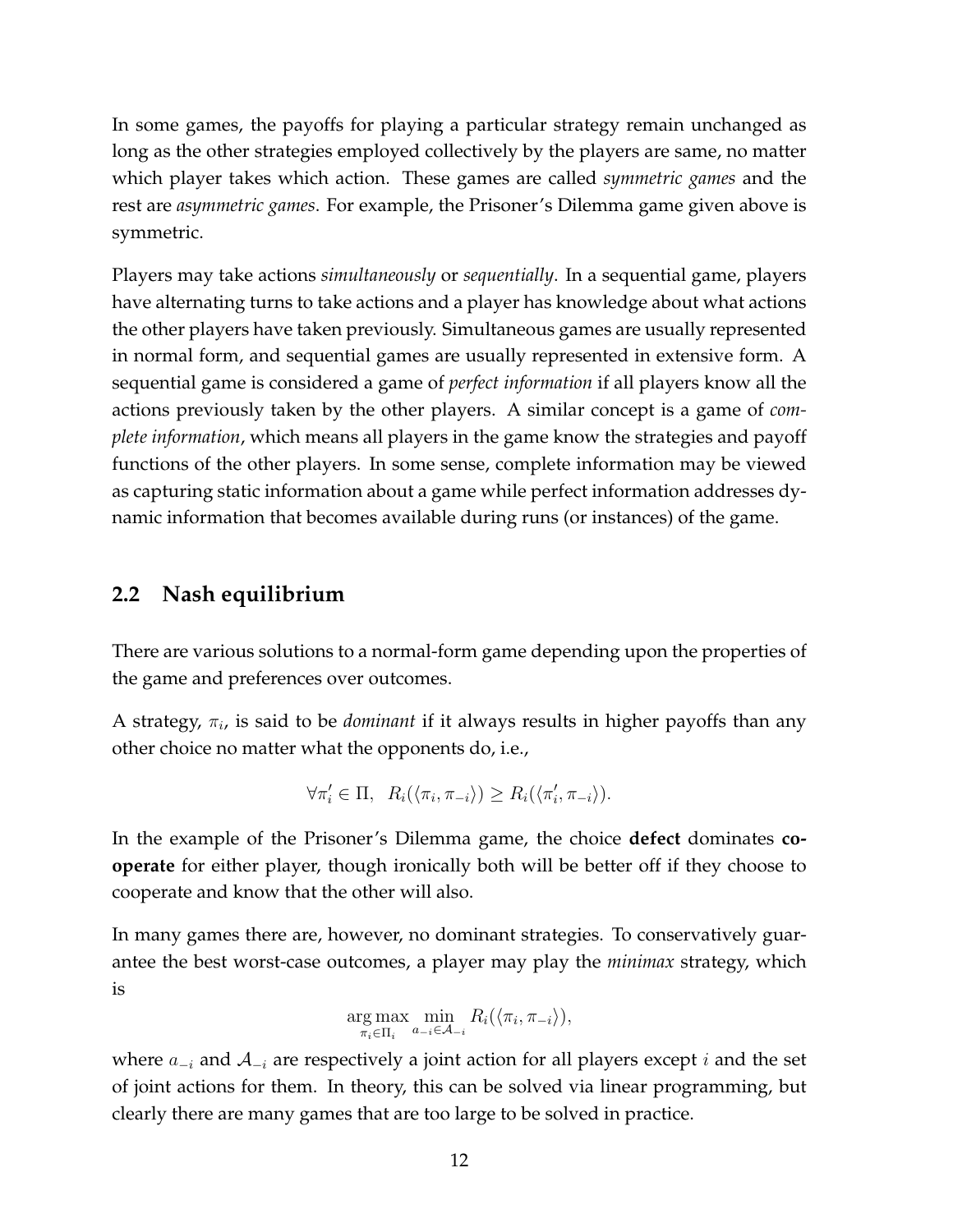Another approach to solving the problem is to find the *best response* strategies to the strategies of the other players. These can be defined as

$$
BR_i(\pi_{-i}) = \{\pi_i | \forall \pi'_i, \ R_i(\langle \pi_i, \pi_{-i} \rangle) \geq R_i(\langle \pi'_i, \pi_{-i} \rangle) \}.
$$

A joint strategy forms a *Nash equilibrium* or NE if each individual strategy is the best response to the others' strategies. When a NE is reached, no player can be better off unilaterally, given that the other players stay with their strategies. In the example of the Prisoner's Dilemma game,  $\langle$  defect, defect $\rangle$  is a NE.

Although Nash [\[28\]](#page-48-0) showed that all finite normal-form games have at least one NE, Nash equilibria are generally difficult to achieve. On the one hand, Conitzer and Sandholm [\[9\]](#page-46-2) proved that computing Nash equilibria is likely NP-hard; on the other hand, some games involve more than one NE, thus without some extra coordination mechanism, no player knows which equilibrium the others would choose.

Many papers have been concerned with "equilibrium refinements" so as to make one equilibrium more plausible than another, however it seems to lead to overly complicated models that are difficult to solve. A more practical approach is to allow players to learn by playing a game repeatedly. A *repeated game* is a game made up from iterations of a single normal-form game, in which a player's strategy depends upon not only the one-time payoffs of different actions but also the history of actions taken by its opponents in preceding rounds. Such a game can be viewed as a system with multiple players and a single state, since the game setting does not change across iterations. If the setting changes over time, the game becomes a *stochastic game*. A stochastic game involves multiple states and the player payoff functions relate to both their actions in each interaction and the current state. The goal of a player in such a game is to maximize its long-term return, which is sometimes defined as the average of all one-time payoffs or the discounted sum of those payoffs.

Brown [\[2\]](#page-46-3) introduced a learning method, called *fictitious play*, for games in which all the other players use stationary strategies. With this method, the player in question keeps a record of how many times the other players have taken each action and uses the frequencies of actions to estimate the probabilities of actions in an opponent's strategy. Then the player chooses a best-response strategy based on its belief. If the player's belief converges, what it converges to and its own best-response strategy form a NE [\[16\]](#page-47-3). The method becomes flawed if players adopt non-stationary strategies and in some games the belief simply does not converge [\[52\]](#page-50-2).

Another promising approach is to analyze the situation with evolutionary methods. This approach assumes there is a large population of individuals and each strategy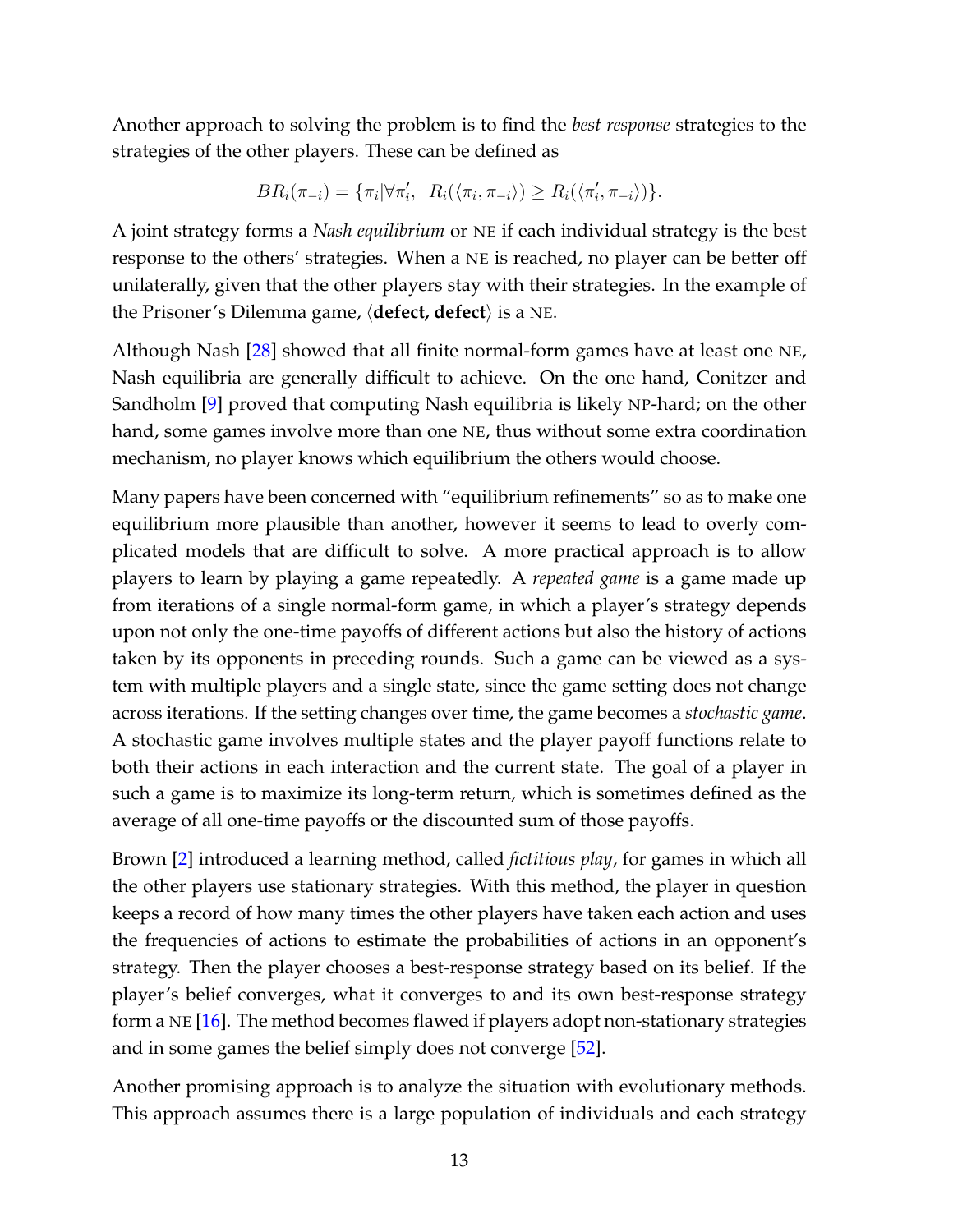is played by a certain fraction of these individuals. Then, given the distribution of strategies, individuals with better average payoffs will be more successful than others, so that their proportion in the population will increase over time. This, in turn, may affect which strategies are better than others. In many cases, the dynamic process will move to an equilibrium. The final result, which of possibly many equilibria the system achieves, will depend on the initial distribution. The evolutionary, population-dynamic view of games is useful because it does not require the assumption that all players are sophisticated and think the others are also rational, an assumption that is often unrealistic. Instead, the notion of *rationality* is replaced with the much weaker concept of *reproductive success*.

A related concept, considering the overall outcome rather than individual payoffs, lis *Pareto optimality*. A strategy profile, π<sup>\*</sup>, is *Pareto optimal*, or *Pareto efficient*, if there exists no other strategy profile producing higher payoffs for all players, i.e.,

$$
\forall \pi \in \Pi, \ \exists i (R_i(\pi) > R_i(\pi^*)) \Rightarrow \exists j (R_j(\pi^*) > R_j(\pi)).
$$

In the Prisoner's Dilemma game, all pure strategy profiles except for  $\langle$  defect, defect) are Pareto optimal. A Pareto optimal outcome is highly desirable, but usually difficult to achieve. Self-interested players tend to take locally optimal actions that may not collectively be Pareto optimal. In the Prisoner's Dilemma game,  $\langle$ **cooperate, cooperate**) instead of the NE (**defect, defect**) obviously causes both players to be better off.

In games of incomplete information, to utilize the concept of NE, each player needs to maintain an estimate of the others' strategies so as to come up with a best-response strategy, where Bayes' theorem is used to update or revise beliefs following interactions with opponents. The concept of equilibrium therefore becomes *Bayesian Nash Equilibrium*, or BNE. That is each player's strategy is a function of her own information, and maximizes her expected payoff given other players' strategies and given her beliefs about other players' information [\[20,](#page-47-4) [52\]](#page-50-2).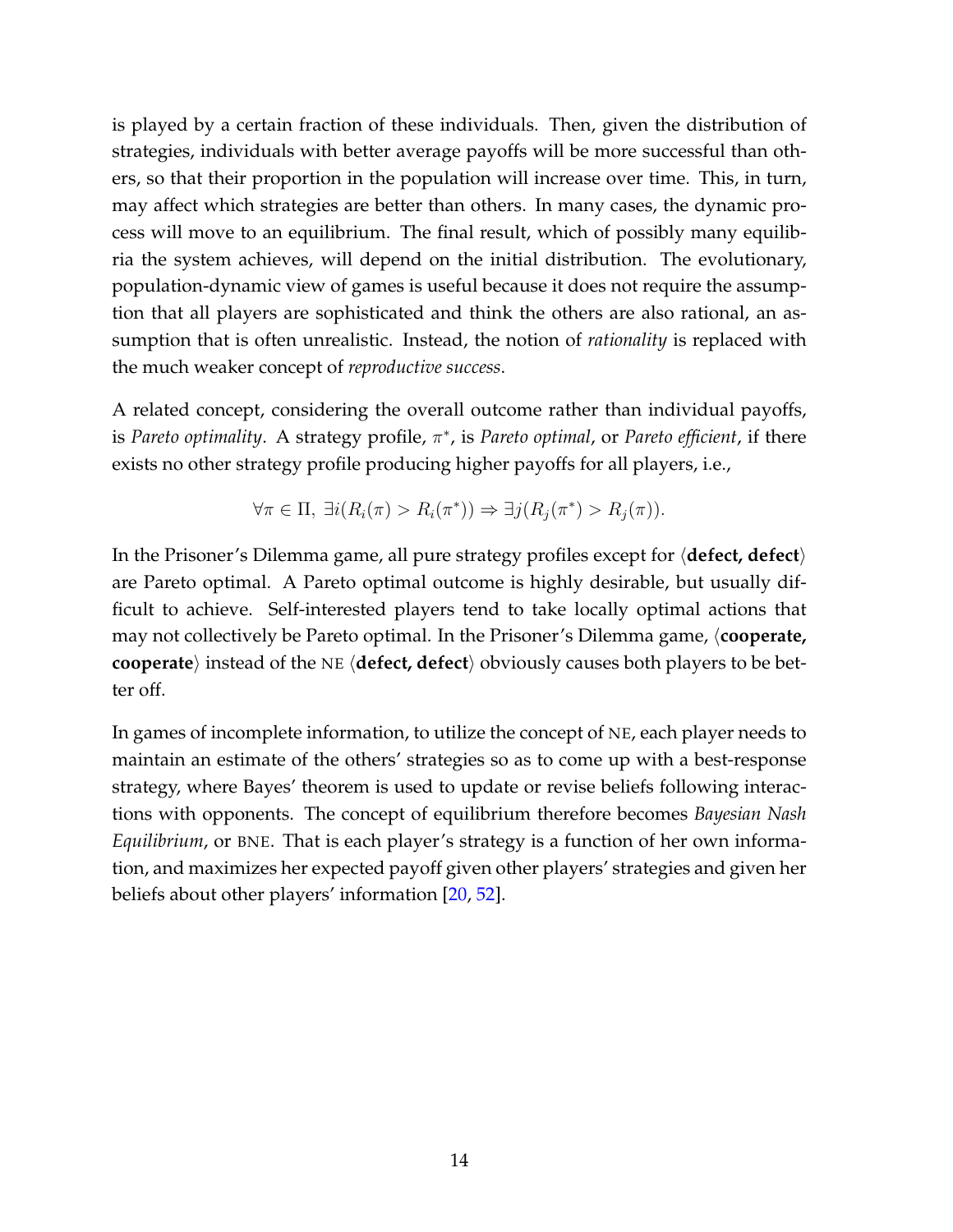### <span id="page-16-0"></span>**3 Auction theory**

Auctions are a way to enable interactions among traders, and traders make profits as a result of transactions. Vickrey [\[47\]](#page-50-0) pioneered the approach of thinking about a market institution as a game of incomplete information since traders do not know each others' private values.

In research on single-sided auctions, the main goal is to find mechanisms that maximize the profit of sellers, $9$  who are special players in the auctioning games. while in double-sided auctions, research focuses on maximizing social welfare and identifying how price formation develops dynamically.

#### <span id="page-16-1"></span>**3.1 Revenue equivalence theorem**

By assuming a fixed number of "symmetric", $\frac{10}{10}$  $\frac{10}{10}$  $\frac{10}{10}$  risk-neutral<sup>[11](#page-1-0)</sup> bidders, who each want a single unit of goods, have a private value for the object, and bid independently, Vickrey showed that the seller can expect equal profits on average from all the standard types of auctions. This finding is called the *Revenue Equivalence Theorem*. This theorem provides the foundation for the analysis of *optimal auctions*[12](#page-1-0) and much subsequent research can be understood in terms of this theorem. Numerous articles have reported how its results are affected by relaxing the assumptions behind it.

The assumption that each trader knows the value of the goods being traded, and that these values are all private and independent of each other is commonly called the *private-value model* [\[20,](#page-47-4) [32\]](#page-48-1).

In some cases, by contrast, the actual value of the goods is the same for everyone, but bidders have different private information about what that value actually is. In these

<sup>9</sup>There is no formal distinction between *normal auctions*, in which the auctioneer is the seller and the participants are buyers who have values for the object(s) to be sold, and *procurement auctions*, where the auctioneer is a buyer and the participants are sellers who have costs of supplying the object(s) to be bought.

 $10$ That is bidders' private values are drawn from a common distribution.

<sup>11</sup>In economics, the term *risk neutral* is used to describe an individual who cares only about the expected return of an action, and not the *risk* (variance of outcomes or the potential gains or losses). A risk-neutral person will neither pay to avoid risk nor actively take risks. Similarly, there are *risk-averse* and *risk-seeking* individuals; they respectively favor the (usually lower) outcome with more certainty and the highest possible outcome (usually with lower probability) [\[52\]](#page-50-2).

<sup>&</sup>lt;sup>12</sup> Auctions that maximize the expected profit of sellers.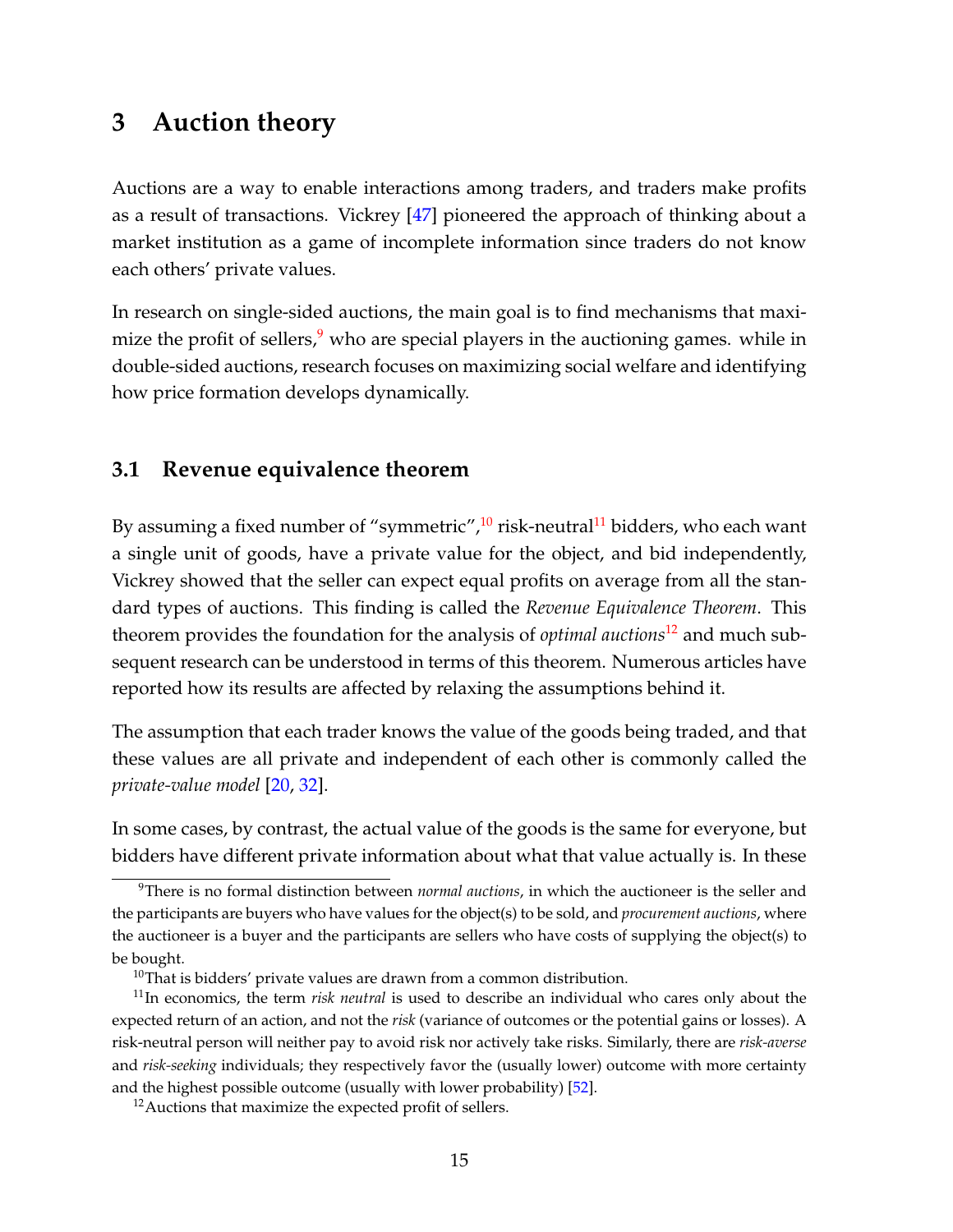cases, a bidder will change her estimate of the value if she learns another bidder's estimate, in contrast to the private-value case in which her value would be unaffected by learning any other bidder's preferences or information. This is called the *pure common-value model* [\[54\]](#page-50-3). The winner in this scenario is the individual who makes the highest estimate of the value, and this tends to be an overestimate of the value. This overestimation is called the *winner's curse*. If all the bidders have the existence of the winner's curse in mind, the highest bid in first-price auctions tends to be lower than in those second-price auctions, though it still holds that the four standard auctions are revenue-equivalent.

A general model encompassing both the private-value model and the pure commonvalue model as special cases is the *correlated-value model* [\[25\]](#page-48-2). This assumes that each bidder receives a private information signal, but allows each bidder's value to be a general function of *all* the signals.<sup>[13](#page-1-0)</sup> Milgrom and Weber analyzed auctions in which bidders have *affiliated information*, [14](#page-1-0) and showed that the most profitable standard auction is then the ascending auction.

Myerson [\[26\]](#page-48-3) demonstrated how to derive optimal auctions when the assumption of symmetry fails. Maskin and Riley [\[23\]](#page-48-4) considered the case of risk-averse bidders, in which case the first-price sealed-bid auction is the most profitable of the standard auctions.

For practical reasons, it is more important to remove the assumptions that the number of bidders is unaffected by the auction design, and that the bidders necessarily bid independently of each other. According to [\[20\]](#page-47-4), sealed-bid designs frequently (but not always) both attract a large number of serious bidders and are better at discouraging collusion than English auctions.

#### <span id="page-17-0"></span>**3.2 On double-sided auctions**

In contrast with simple single-sided auctions, where the goals of auction mechanism designers reflect the interests of the single seller, double-sided auctions aim to maximize the collective interests of all traders, or in other words, the social welfare, i.e., the

<sup>&</sup>lt;sup>13</sup>That is, bidder *i* receives signal  $t_i$  and would have value  $v_i(t_1, \ldots, t_n)$  if all bidders' signals were available to her. In the private-value model  $v_i(t_1,\ldots,t_n)$  is a function only of  $t_i.$  In the pure commonvalue model  $v_i(t_1, \ldots, t_n) = v_j(t_1, \ldots, t_n)$  for all *i* and *j*.

 $14$ Roughly speaking, bidders' information is affiliated if when one bidder has more optimistic information about the value of the prize, then it is more likely that other bidders' information will also be optimistic.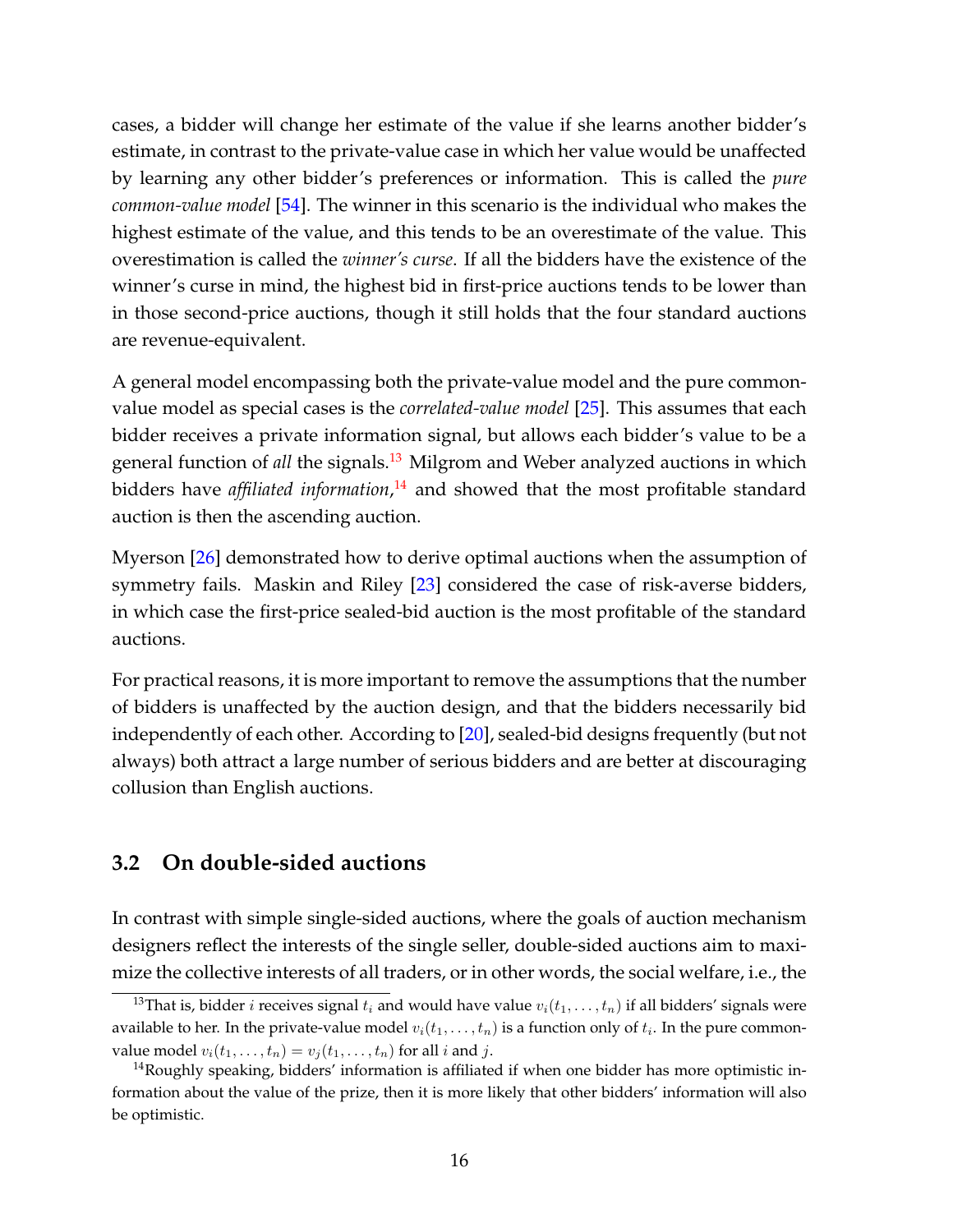total surplus all traders earn in an auction. Numerous publications have reported theoretical assertions or empirical observations of high efficiency in a variety of doublesided auctions, and have discussed what leads to the maximization of social welfare.

Chatterjee and Samuelson [\[4\]](#page-46-4) made the first attempt to analyze double auctions considering a special case of the CH involving a single buyer and a single seller. In this auction, the transaction price is set at the midpoint of the interval of market-clearing prices when the interval is non-empty. They found linear BNE bidding strategies which miss potential transactions with probability of 1/6. Satterthwaite and Williams [\[44\]](#page-49-0) analyzed a generalized version of this auction—so-called k*-double auction* or k-DA—which involves  $m$  sellers and  $m$  buyers, and sets the transaction price at other points in the interval of market-clearing prices. They showed that in BNEs the differences between buyers' bids and true values are  $O(1/m)$  and foregone gains<sup>[15](#page-1-0)</sup> from trade are  $O(1/m^2)$ , so  $ex$   $post^{16}$  $post^{16}$  $post^{16}$  inefficiency vanishes reasonably fast as the market gets larger.

Wilson [\[53\]](#page-50-4) first studied the generalization of games of incomplete information to CDAs, in particular, CDAs in which each agent can trade at most one indivisible unit and, given the bids and asks, the maximum number of feasible trades are made at a price a fraction  $k$  of the distance between the lowest and highest feasible market clearing prices. He proposed a strategy for buyers and sellers in which a trader waits for a while before making bids or asks. Then the trader conducts a Dutch auction until an offer from the other side is acceptable. This strategy produces a nearly *ex post* efficient final allocation.

Wurman *et al.* [\[55\]](#page-50-5) carried out an incentive compatibility analysis on a CH which is assumed to have M bids and N asks. They showed that the  $(M + 1)$ st-price (or Nth-lowest-price) clearing policy is incentive compatible for single-unit buyers under the private-value model, as is the *M*th-price (or  $(N + 1)$ st-lowest-price) auction for sellers. The only way to get incentive compatibility for both buyers and sellers is for some party to subsidize the auction. Myerson and Satterthwaite [\[27\]](#page-48-5) showed that there does not exist any bargaining mechanism that is individually rational, efficient, and Bayesian incentive compatible for both buyers and sellers without any outside subsidies.

As Friedman [\[14\]](#page-47-0) pointed out, though theoretically it is natural to model DAs as a

<sup>&</sup>lt;sup>15</sup>Foregone gain means the missed profit compared with the profit that would have been made if the market cleared at the equilibrium price.

<sup>&</sup>lt;sup>16</sup>This refers to the value that is actually observed or the value calculated after an event occurs, in contrast to *ex ante*, which means the expected value calculated before the resolution of uncertainty.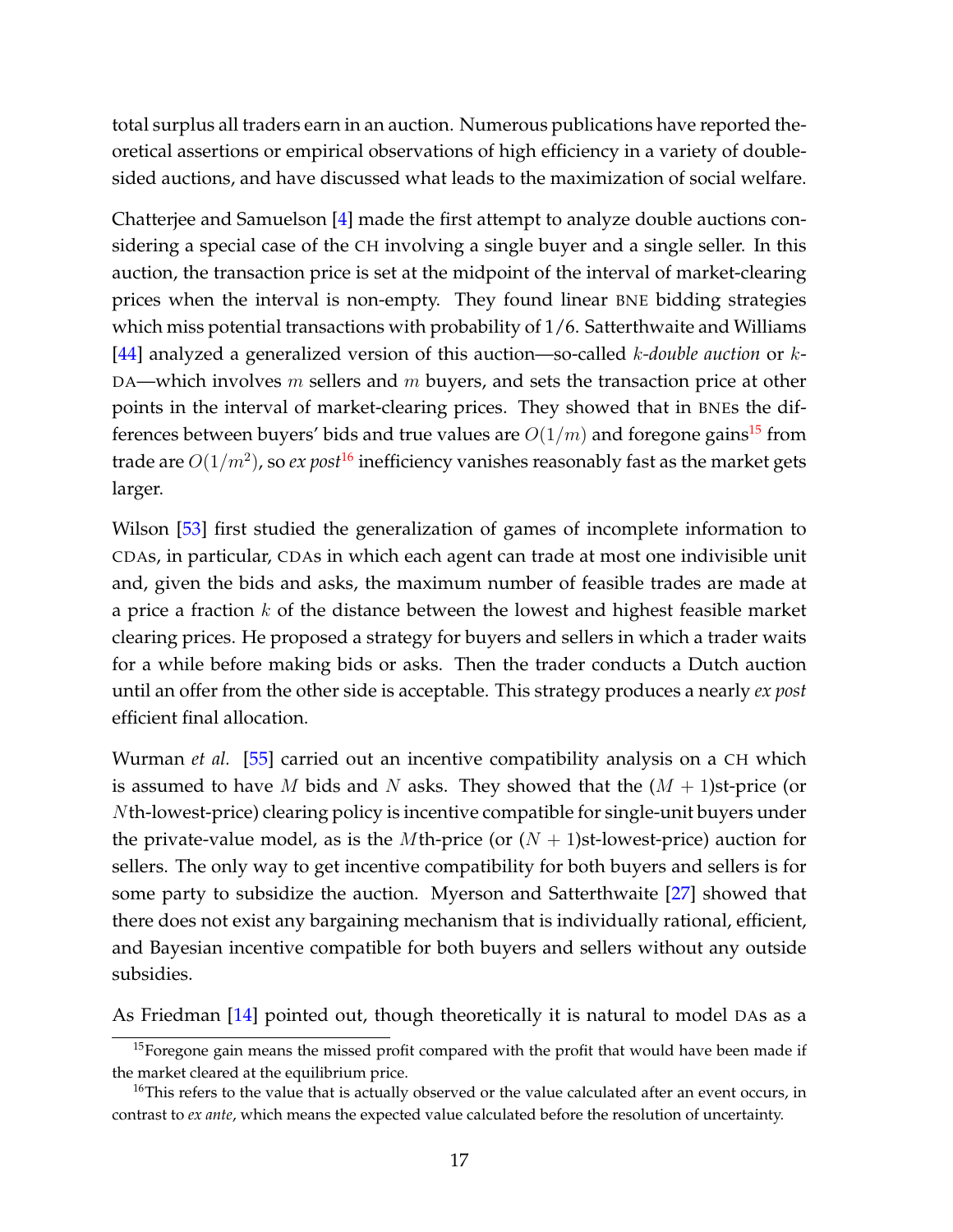game of incomplete information, the assumption of prior common knowledge in the incomplete information approach may not hold in continuous auctions or may involve incredible computational complexity. This is because at every moment, a trader needs to compute expected utility-maximizing shouts based on the shout and transaction history of the auction and the length of time the auction has to go. On the other hand, laboratory results have shown that DA outcomes are quite insensitive to the number of traders beyond a minimal two or three active buyers and two or three active sellers.<sup>[17](#page-1-0)</sup> Moreover, parameter choices, which according to an incomplete information analysis, should greatly reduce efficiency in DAs had no such effect in recent laboratory tests [\[14\]](#page-47-0).

<sup>&</sup>lt;sup>17</sup>This observation and the above result of  $O(1/m^2)$  foregone gains by Satterthwaite and Williams [\[44\]](#page-49-0) may suggest that the coefficient of  $1/m^2$  in the actual foregone gain function is small.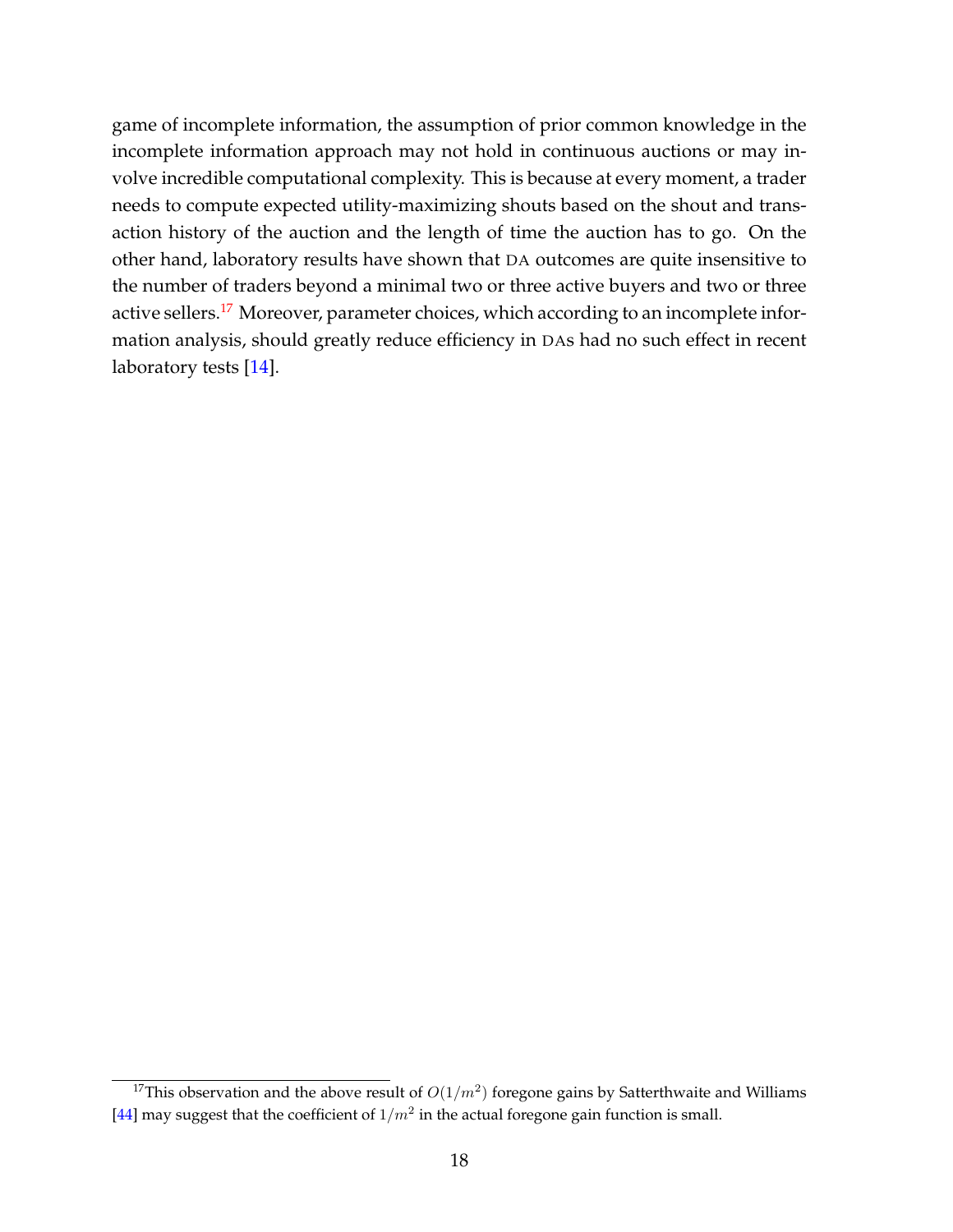## <span id="page-20-0"></span>**4 Experimental approaches**

Due to the difficulty of applying game-theoretic methods to complex auction mechanisms, researchers from economics and computer science have turned to running laboratory experiments, studying the dynamics of price formation and how the surprisingly high efficiency is obtained in a DA where information is scattered between the traders.

### <span id="page-20-1"></span>**4.1 Different data sources**

The data on which researchers base their studies may come from three sources: (1) field data from large-scale on-going markets, (2) laboratory data from small-scale auctions with human subjects, and (3) computer simulation experiments.

Field data has the most relevance to the real-world economy, but does not reveal many important values, e.g., the private values of traders, and hence puts limits on what can be done. The human subjects in laboratory experiments presumably inherit the same level of intelligence and incentive to make profit as in real markets, and the experiments are run under the rules that researchers aim to study. Such experiments, however, are expensive in terms of time<sup>[18](#page-1-0)</sup> and money<sup>[19](#page-1-0)</sup> needed.

Computer-aided simulation is a less expensive alternative and can be repeated as many times as needed. However traders' strategies are not endogenously chosen as in auctions with human traders, but are specified exogenously by the experiment designers, which raises the question of whether the conclusions of this approach are trustworthy and applicable to practical situations. Gode and Sunder [\[18\]](#page-47-5) invented a zero-intelligence strategy (or ZI) that always randomly picks a profitable price to bid or ask. Surprisingly, their experiments with CDAs exhibit high efficiency despite the lack of intelligence of the traders. Thereafter, much more work followed this path, and has gained tremendous momentum, especially given that real-world stock exchanges are becoming automated, e-business becomes an everyday activity, and the Internet reaches every corner of the globe.

 $18$ The experiments are run using a physical clock and need take into consideration the response time of human traders.

 $19$ Usually human subjects are monetarily rewarded according to their performance.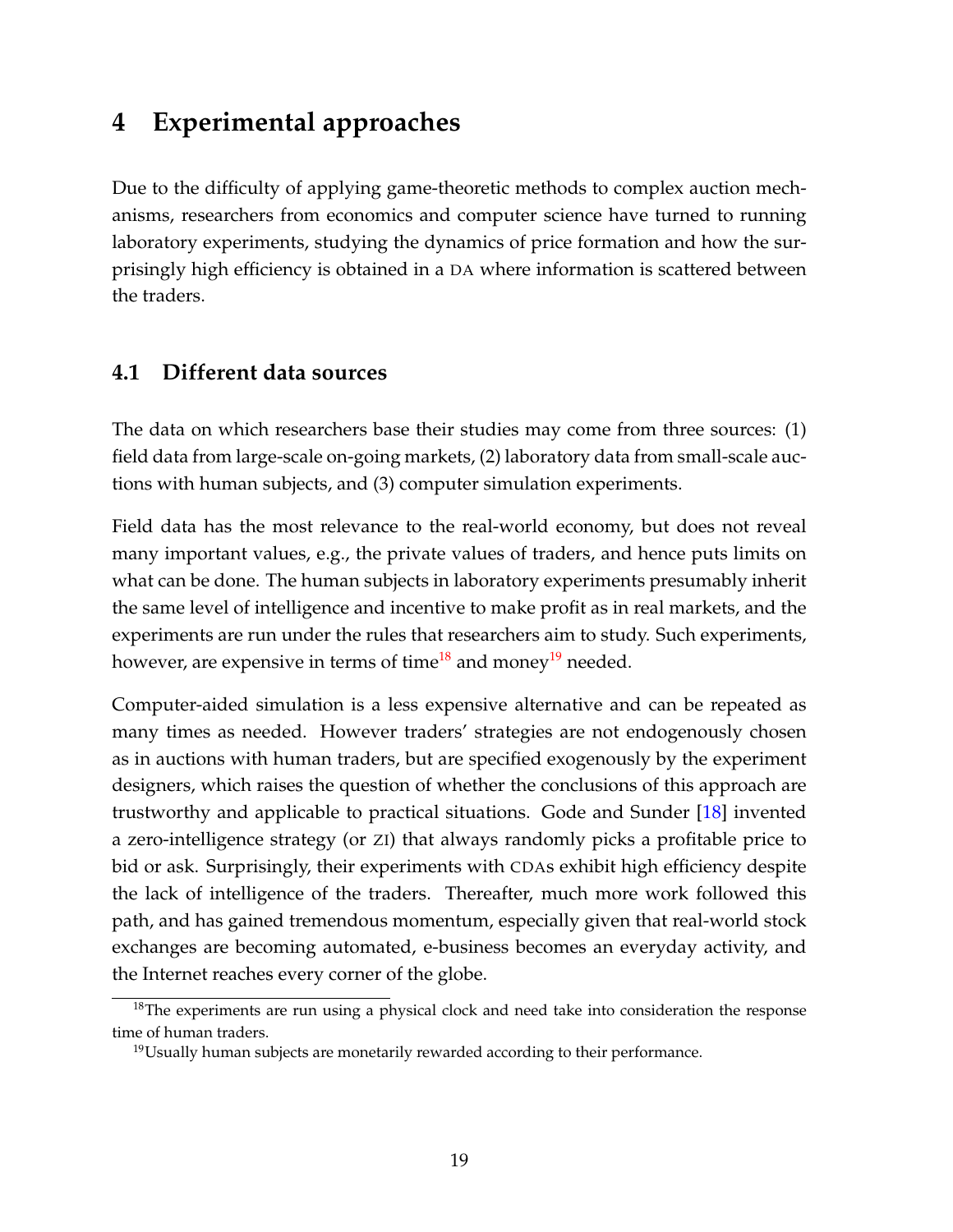### <span id="page-21-0"></span>**4.2 Smith's experiments**

Smith pioneered the research falling into the so-called *experimental economics* field by running a series of experiments with human subjects [\[45\]](#page-50-1). The experimental results revealed many of the properties of CDAs, which have been the basis and benchmark for much subsequent work. Smith showed that in many different cases even a handful of traders can lead to high allocative efficiency, and transaction prices can quickly converge to the theoretical equilibrium.

Smith's experiments are set up as follows:

- Every trader, either a buyer or a seller, is given a private value. The set of private values form the supply and demand curves.
- Each experiment was run over a sequence of trading days, or periods, $20$  the length of which depend on how many traders are involved but are typically several minutes in duration. Different experiments may have different numbers of periods.
- For simplicity, in most experiments, a trader is allowed to make a transaction for the exchange of only a single commodity in each day.
- Traders are free at any time to make a bid/ask or to accept a bid/ask.
- Once a transaction occurs, the transaction price, as well as the two traders' private values, are recorded.
- For each new day, a trader may make up to one transaction with the same private value as before no matter whether she has made one in the previous day. Thus the supply and demand curves each correspond to a trading day. The experimental conditions of supply and demand are held constant over several successive trading days in order to give any equilibrating mechanisms an opportunity to establish an equilibrium over time, unless it is the aim to study the effect of changing conditions on market behavior.

[\[45\]](#page-50-1) reports 10 experiments that we discuss below. Each experiment was summarized by a diagram showing the series of transactions in the order in which they occurred.

<sup>20</sup>Smith used the term *periods* to refer to what is called *days* in this report.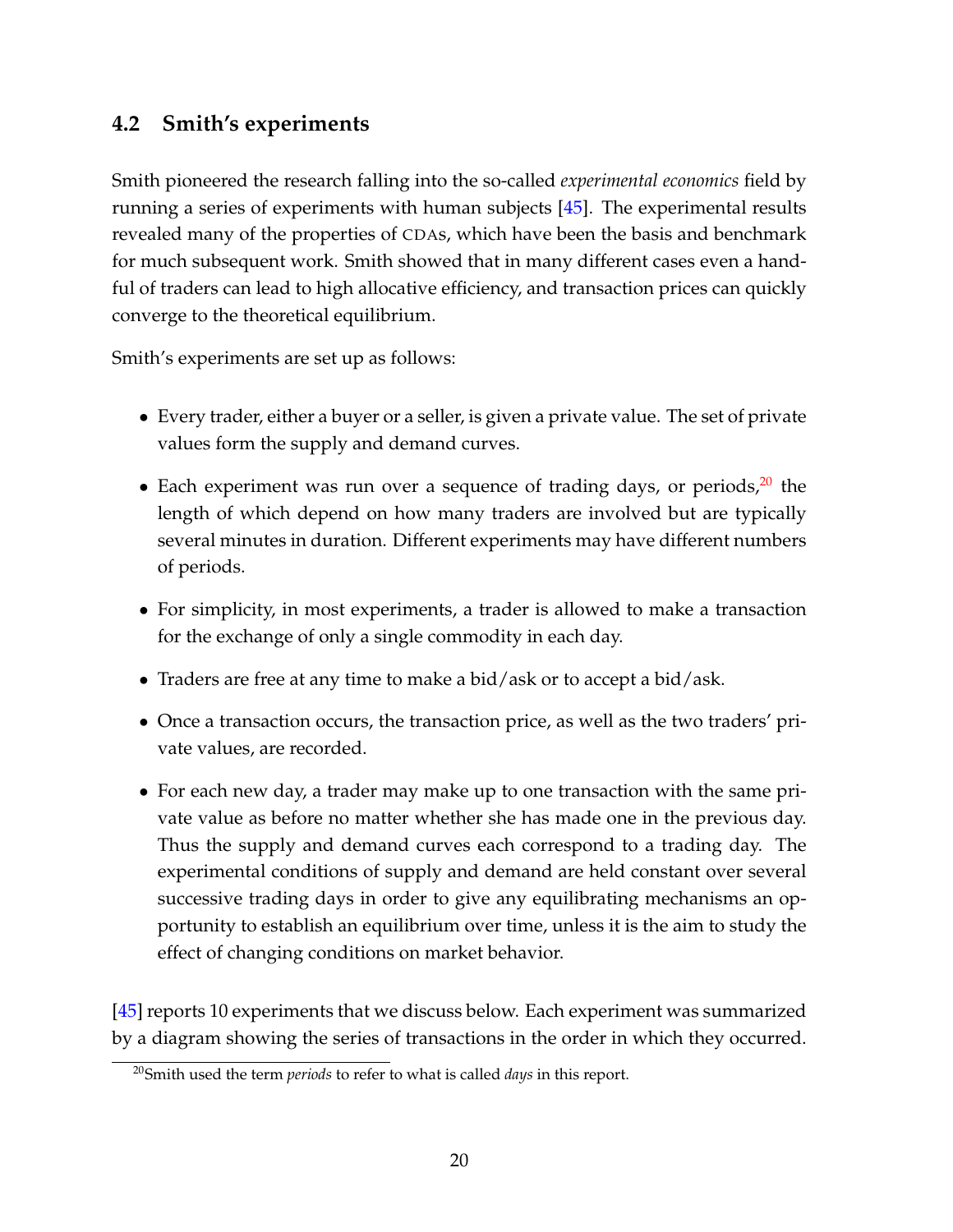

<span id="page-22-0"></span>Figure 5: Supply and demand curves (left) and transaction price trajectory (right) in Smith's test 1. Originally as Chart 1 in [\[45\]](#page-50-1).

Figure  $5$  gives one of Smith's diagrams.<sup>[21](#page-1-0)</sup>. In the right-hand part of the diagram, each tick represents a transaction, rather than a unit of physical time.

Trading prices in most experiments have a striking tendency to converge on the theoretical prices, marked with a dashed line in Figure [5.](#page-22-0) To measure the tendency to converge, Smith introduced the coefficient of convergence,  $\alpha$ , from [\(4\)](#page-10-1). Figure [5](#page-22-0) shows  $\alpha$  tends to decline from one trading day to the next.

The equilibrium price and quantity of experiments 2 and 3 are approximately the same, but the latter, with the steeper inclination of supply and demand curves, converges more slowly. This complies with the Walrasian hypothesis that the rate of increase in exchange price is an increasing function of the excess demand at that price.

Experiment 4 presents an extreme case with a flat supply curve, whose result also confirms the Walrasian hypothesis, but it converges to a fairly stable price above the predicted equilibrium. In this experiment, a decrease in demand is ineffective in shocking the market down to the equilibrium. The result shows that the equilibrium

 $^{21}$ Supply and demand curves of a market are typically stepped due to the discrete numbers of commodities, but the ones in Figure [1](#page-7-3) are straight line segments because it is assumed there that a large number of traders participate in the auction and thus the step-changes can be treated as infinitesimal.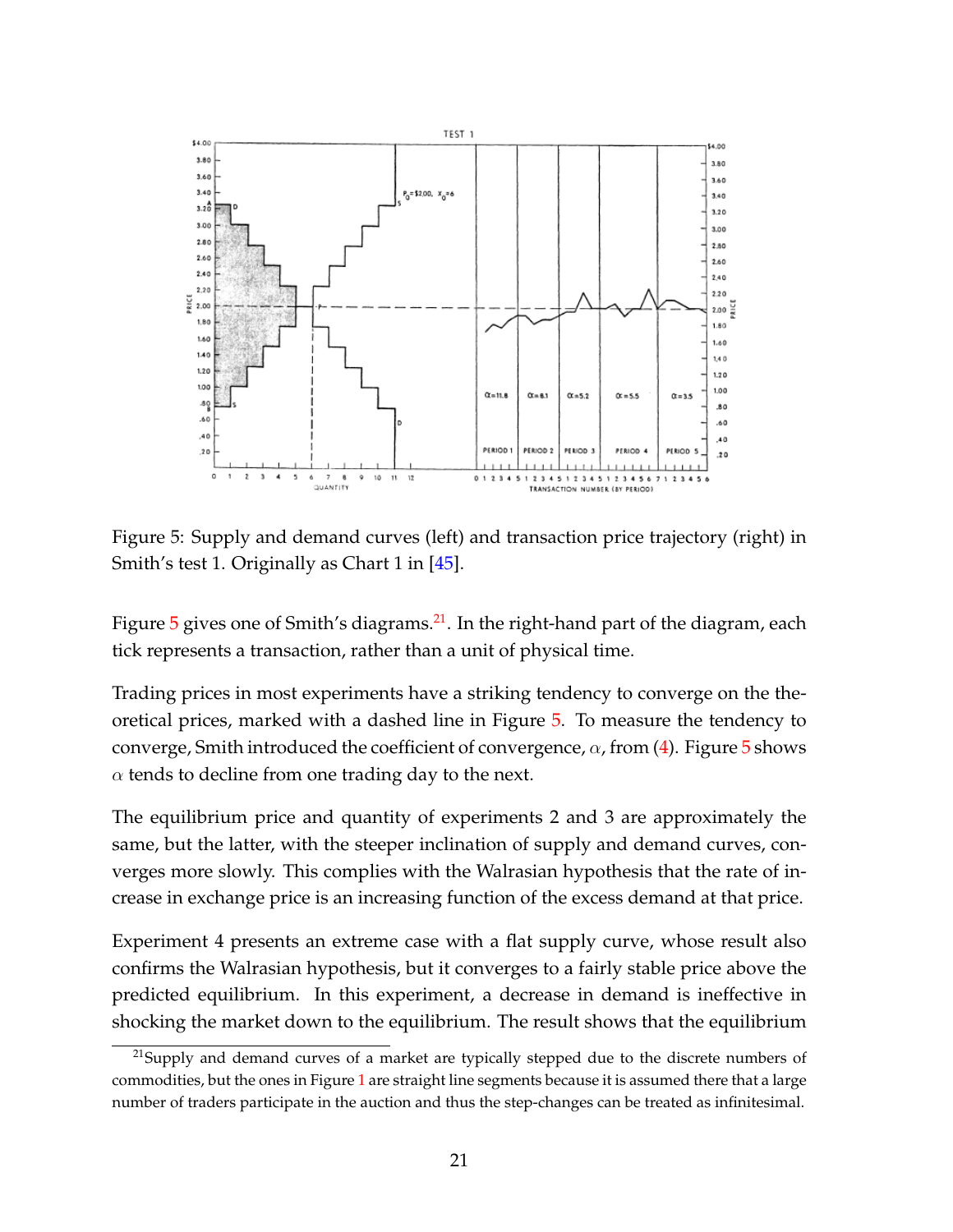may depend not only on the intersection of the supply and demand schedules, but also upon the shapes of the schedules.

A hypothesis aiming to explain the phenomenon is that the actual market equilibrium will be above the equilibrium by an amount which depends upon how large the *buyers' rent<sup>[22](#page-1-0)</sup>* is relative to the *sellers' rent.<sup>[23](#page-1-0)</sup>* Experiment 7, which was designed with the purpose of supporting or contradicting this hypothesis, shows slow convergence, complying with the Walrasian hypothesis, but still exhibits a gradual approach to equilibrium. It is concluded that a still smaller buyers' rent may be required to provide any clear downward bias in the static equilibrium. What's more, it seems "quite unmistakable" that the bigger the difference between the buyers' rent and sellers' rent, the slower the convergence. Smith speculated that the lack of monetary payoffs to the experimental traders may have an effect on the markets. A strong measure to further test the hypothesis is to mimic real markets as exactly as possible by paying each trader a small return just for making a contract in any period, which according to some experiments induces faster convergence.

Experiment 5 was designed to study the effect on market behavior of changes in the conditions of demand and supply. At some point in the experiment, new buyers were introduced resulting in an increase in demand. The eagerness to buy causes the trading price to increase substantially once the market resumes and the price surpasses the previous equilibrium.

Experiment 6 was designed to determine whether market equilibrium was affected by a marked imbalance between the number of intra-marginal sellers and the number of intra-marginal buyers near the predicted equilibrium price. The result confirmed the effect of a divergence between buyer and seller rent on the approach to equilibrium, but the lack of marginal sellers near the theoretical equilibrium did not prevent the equilibrium from being attained. The change of decrease in demand at the end of the fourth trading day showed that the market responded promptly by showing apparent convergence to the new, lower, equilibrium.

In contrast to the previous experiments, the market in experiment 8 was designed to simulate an ordinary retail market, in which only sellers are allowed to enunciate offers, and buyers could only either accept or reject the offers of sellers. Due to the desire of sellers to sell at higher prices, the trading prices in the first period remained above the predicted equilibrium. But starting at the second period, the trading price

<sup>&</sup>lt;sup>22</sup>The area enclosed by the horizontal line at  $P_0$ , price axis, and the demand curve.

<sup>&</sup>lt;sup>23</sup>The area enclosed by the horizontal line at  $P_0$ , price axis, and the supply curve.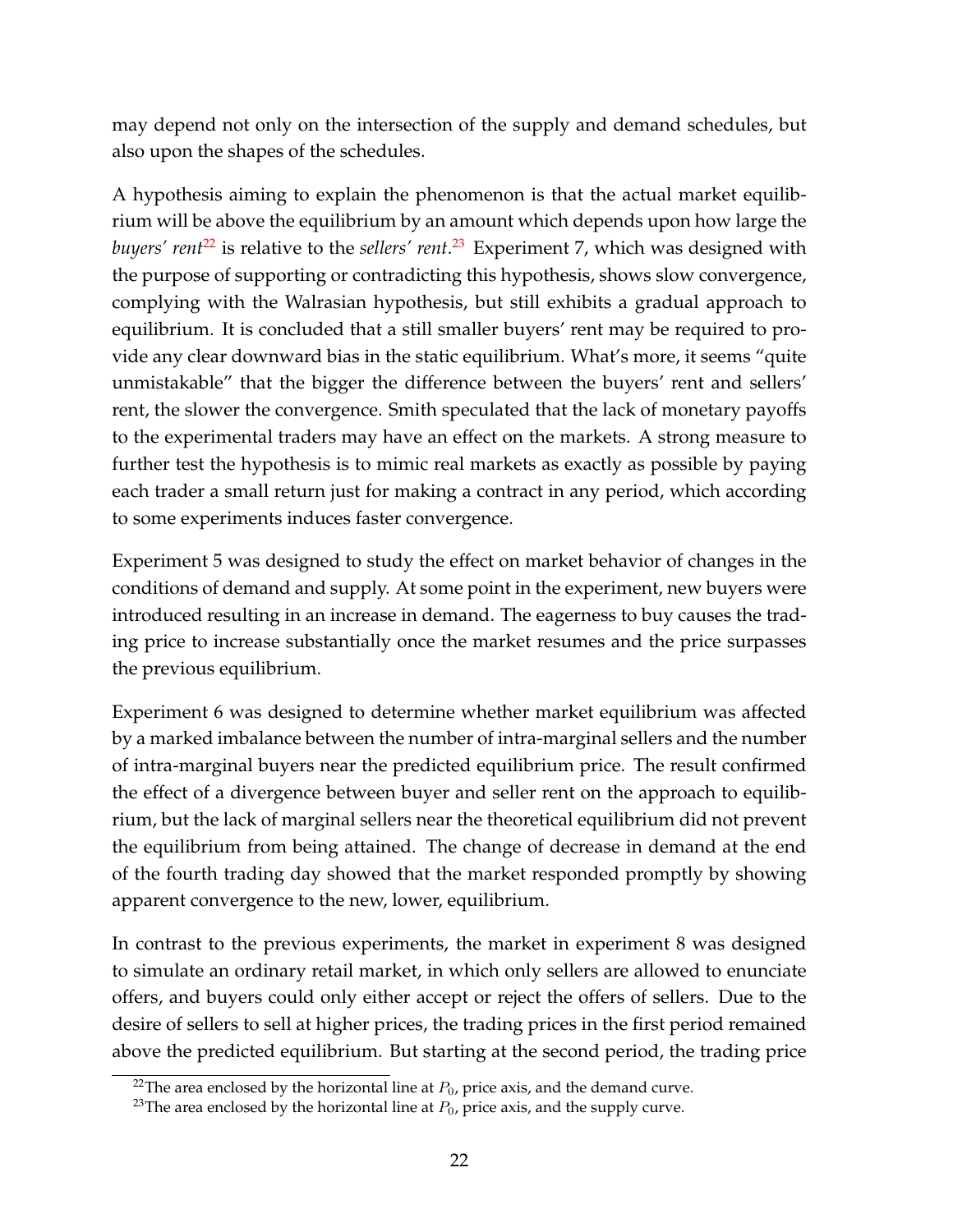decreased significantly and remained below the equilibrium, not only because the early buyers again refrained from accepting any high price offers, but also because the competition among sellers became more intense. Later in the experiment, when the previous market pricing organization was resumed, exchange prices immediately moved toward equilibrium.

Experiments 9 and 10 are similar to experiment 7 except that each trader is allowed to make up to 2 transactions with the assigned private value within each day. The results showed that the increase in volume helps to speed up the convergence to equilibrium. The same results were obtained even when demand was increased during experiment 9.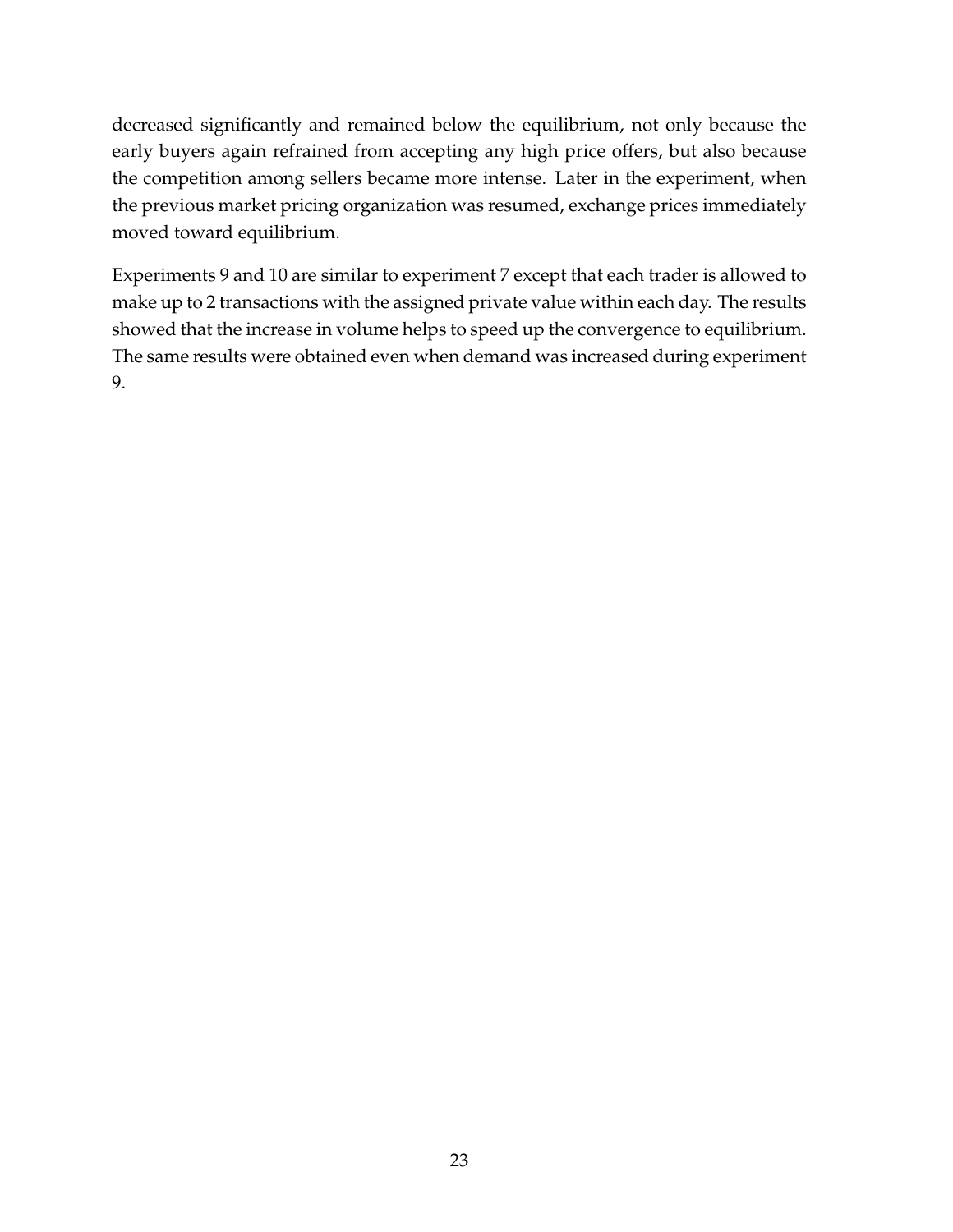## <span id="page-25-0"></span>**5 Trading agents**

### <span id="page-25-1"></span>**5.1 Zero intelligence traders**

Smith's focus in [\[45\]](#page-50-1) was mainly on the convergence of transaction prices in different scenarios rather than directly examining why high efficiency is obtained. However, high efficiency is usually the goal of a DA market designer. In a computerized world, a question that arises naturally is whether Smith's results can be replicated in electronic auctions. In Smith's experiments, as is traditional in real markets, the traders are human beings, but computer programs are supposed to be automatic and work without human involvement. Obviously humans are intelligent creatures, but programs are not, at least for the foreseeable future. Is it intelligence that contributes to the high efficiency of double auction markets, or is it something else?

Gode and Sunder [\[18,](#page-47-5) [19\]](#page-47-6) were among the first to address this question, claiming that no intelligence is necessary for the goal of achieving high efficiency; so the outcome is due to the auction mechanism itself.

They reached this position having introduced two trading strategies: *zero intelligence without constraint* or ZI-U and *zero intelligence with constraint* or ZI-C. ZI-U, the more naïve version, shouts an offer at a random price without considering whether it is losing money or not, while ZI-C, which lacks the motivation of maximizing profit and picks a price in a similar way to ZI-U, simply makes shouts that guarantee no loss.

It was shown that ZI-U performs poorly in terms of making a profit, but ZI-C generates high efficiency solutions, comparable to the human markets (see Table [1\)](#page-25-2) and can be considered to place a lower bound on the efficiency of markets [\[19\]](#page-47-6).

Gode and Sunder's experiments were setup with similar rules as in Smith's. They designed five different supply and demand schedules and tested each of them respec-

| <b>Traders</b> |      | Market 1 Market 2 Market 3 Market 4 Market 5 |       |      |      |
|----------------|------|----------------------------------------------|-------|------|------|
| ZI-U           | 90.0 | 90.0                                         | 76.7  | 48.8 | 86.0 |
| $ZI-C$         | 99.9 | 99.2                                         | 99.O  | 98.2 | 97.1 |
| Human          | 99 Z | 99.1                                         | 100.0 | 99.1 | 90.2 |

<span id="page-25-2"></span>Table 1: Mean efficiency of markets in Gode and Sunder's experiments. Originally as Table 2 in [\[18\]](#page-47-5).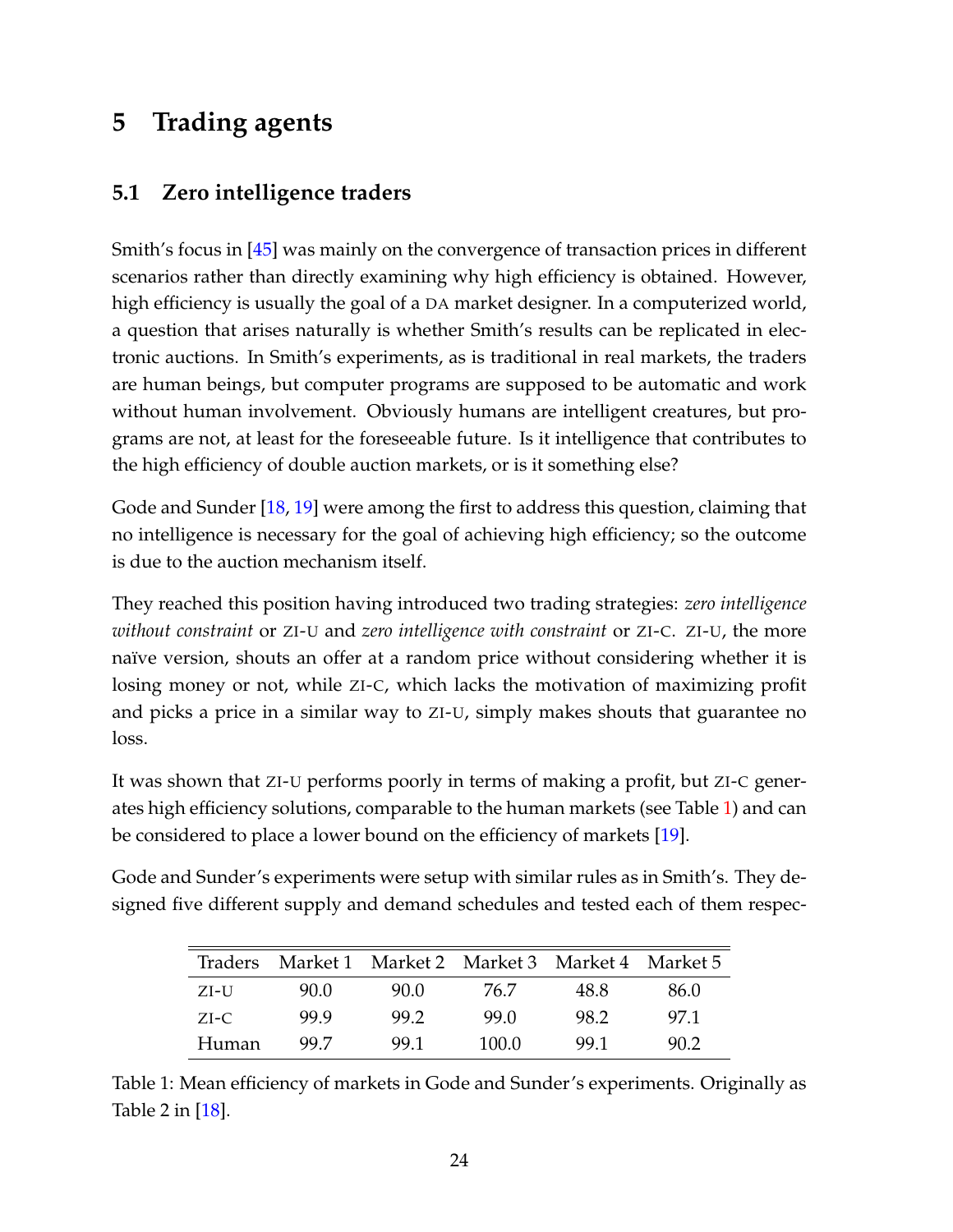tively with the three kinds of homogeneous traders, ZI-U, ZI-C, and human traders. Figure [6](#page-27-0) presents what happened in one of their experiments.

Prices in the ZI-U market exhibit little systematic pattern and no tendency to converge toward any specific level, but on the contrary, prices in the human market, after some initial adjustments, settle in the proximity of the equilibrium price (indicated by a solid horizontal line in all panels in Figure  $6$ ). Gode and Sunder then raised the question: how much of the difference between the market outcomes with ZI-U traders and those with human traders is attributable to intelligence and profit motivation, and how much is attributable to market discipline?

They argue that, after examining the performance of the ZI-C markets, it is market discipline that plays a major role in achieving high efficiency. Though in the ZI-C market, the price series shows no signs of improving from day to day, and the volatility of the price series is greater than the volatility of the price series from the human market, the series converges slowly toward equilibrium within each day. Gode and Suner's explanation is that it is due to the progressive narrowing of the opportunity sets of ZI-C traders, e.g., the set of intra-marginal traders. Despite the randomness of ZI-C, buyers with higher private values tend to generate higher offered prices and they are likely to trade with sellers earlier than those buyers further down the demand curve. A similar statement also holds for sellers. Thus as the auction goes on, the upper end of the demand curve shifts down and the lower end of the supply curve moves up, which means the feasible range of transaction prices narrows as more commodities are traded, and transaction prices will converge to the equilibrium price. The fact that ZI-C traders lack profit motivation and have only the minimal intelligence (just enough to avoid losing money) suggests that the market mechanism is the key to obtaining high efficiency.

#### <span id="page-26-0"></span>**5.2 Zero intelligence plus and beyond**

Gode and Sunder's results were, however, questioned by Cliff and Bruten [\[7\]](#page-46-0). The latter agreed on the point that the market mechanism plays a major role in achieving high efficiency, but disputed whether in ZI-C markets transaction prices will always converge on equilibrium price. They argued that the mean or expected value of the transaction price distribution was shown quantitatively to get close to the equilibrium price only in situations where the magnitude of the gradient of linear supply and demand curves is roughly equal, and used this to infer that zero-intelligence traders are not sufficient to account for convergence to equilibrium.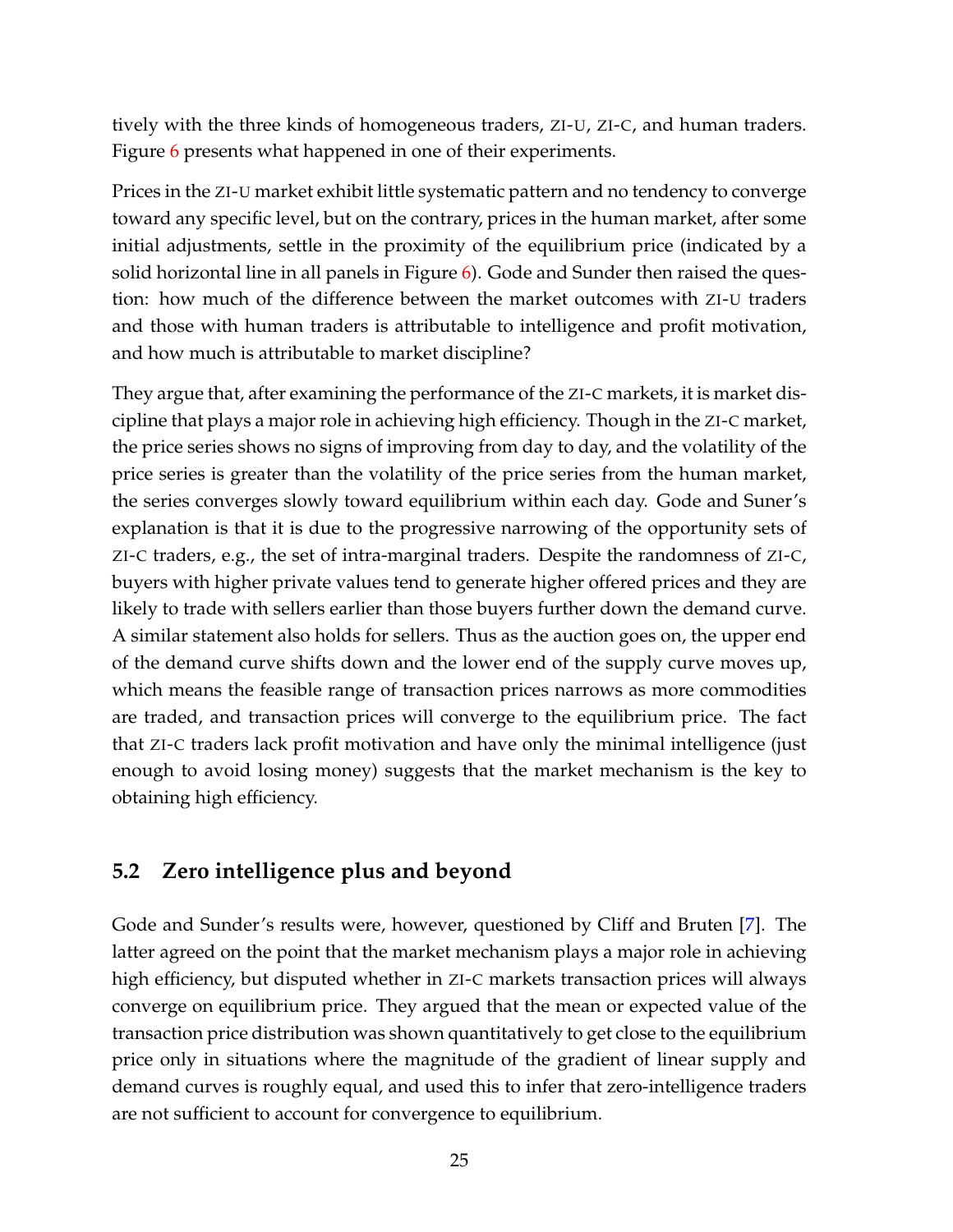

<span id="page-27-0"></span>Figure 6: Gode and Sunder's experiments comparing ZI-U traders (top), ZI-C traders (middle), and human traders (bottom). Originally as Fig. 4 in [\[18\]](#page-47-5).

Cliff and Bruten further designed an adaptive trading strategy called *zero intelligence plus* or ZIP. Like ZI-C, ZIP traders make stochastic bids, but can adjust their prices based on the auction history, i.e., rasing or lowering their profit margins dynamically according to the actions of other traders in the market. More specifically, ZIP traders raise the profit margin when a less competitive offer from the competition $^{24}$  $^{24}$  $^{24}$  is accepted, and lower the profit margin when a more competitive offer from the competition is rejected, or an accepted offer from the other side of the market would have been rejected by the subject. At every step, the profit margin is updated according to

<sup>&</sup>lt;sup>24</sup>That is sellers compete against sellers to get asks accepted and buyers compete against buyers to get bids accepted.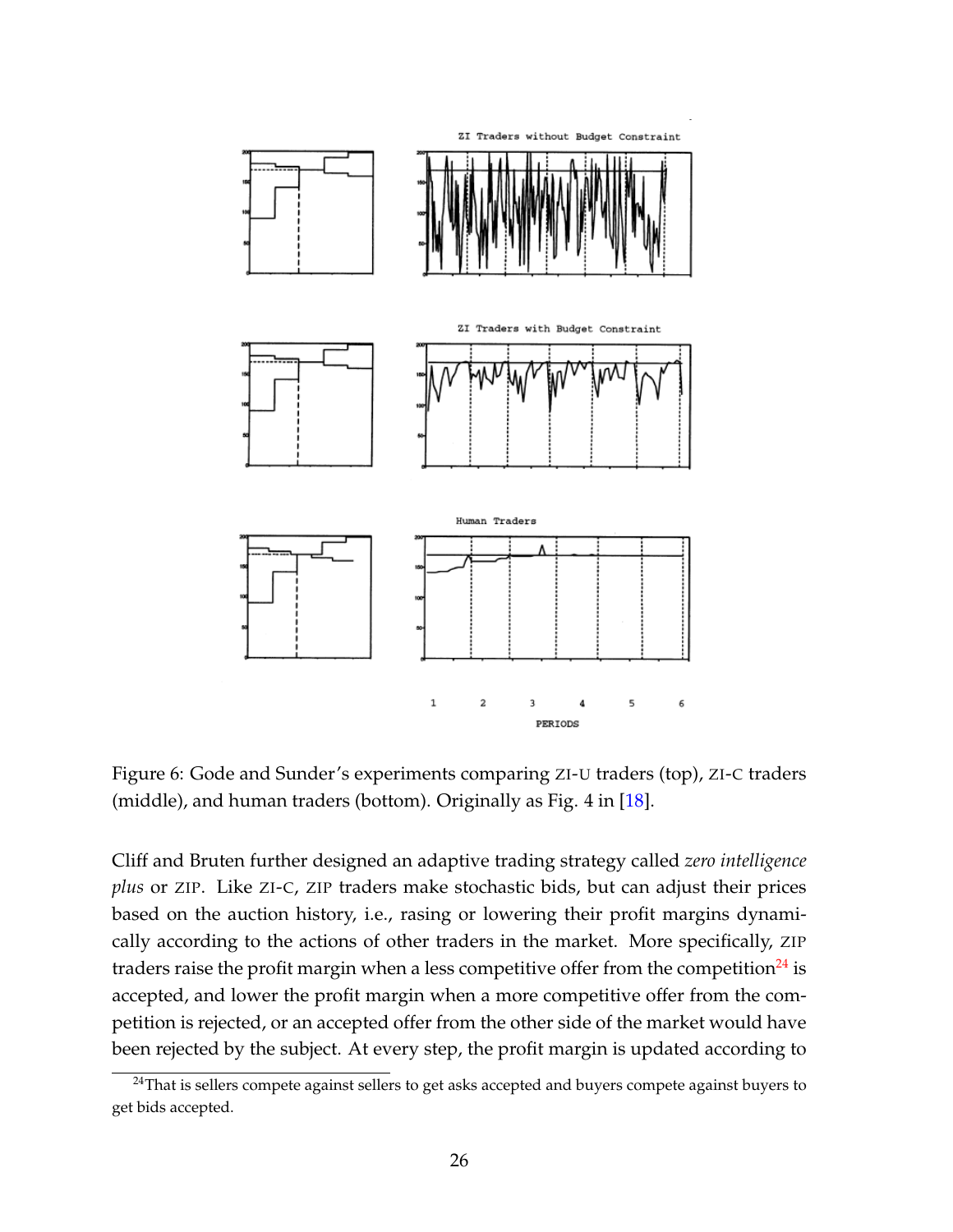a learning algorithm called the *Widrow-Hoff delta rule* in which a value being learned is adapted gradually towards a moving target, and the past targets leave discounting momentum to some extent.

Cliff and Bruten concluded that the performance of ZIP traders in the experimental markets is significantly closer to that of human traders than is the performance of ZI-C traders, based on the observation that ZIP traders rapidly adapt to give profit dispersion<sup>[25](#page-1-0)</sup> levels that are in some cases approximately a factor of ten less than those of ZI-C traders.

Preist and van Tol introduced a revised version of ZIP, which we call PVT, and reported faster convergence to equilibrium and robustness to changes in parameter configuration [\[39\]](#page-49-1).

Other learning methods have been adopted to design even more complex trading strategies than ZIP and its variants. Roth and Erev [\[40\]](#page-49-2) proposed a reinforcementbased stimuli-response strategy, which we call RE. RE traders adapt their trading behavior in successive auction rounds by using their profits in the last round as a reward signal. Gjerstad and Dickhaut [\[17\]](#page-47-7) suggested a best-response-based strategy, which is commonly referred to as GD. GD traders keep a sliding window of the history of the shouts and transactions and calculate the probabilities of their offers being accepted at different prices. The traders use a cubic interpolation on the shouts and transaction prices in the sliding window in order to compute the probability of future shouts being accepted. They then use this to calculate the expected profit of those shouts. The expected profit at a price is the product of the probability of the price being accepted and the difference between the price and the private value. GD traders then always choose to bid or ask at a price that maximizes their expected profit. GD is the most computation-intensive trading strategy considered so far, and indeed generates the best record both for allocative efficiency and the speed of convergence to equilibrium compared to the other trading strategies in literature.

By way of indicating typical efficiencies achieved in a CDA, Figure [7](#page-29-0) shows the trend of the overall efficiencies of homogeneous CDAs lasting 10 days with 50 rounds per day in which 10 buyers and 10 sellers all use the same strategy, one of: TT,<sup>[26](#page-1-0)</sup> KA-

$$
\sqrt{\frac{1}{n}\Sigma_i(a_i-\pi_i)^2},
$$

 $25$ Profit dispersion is the root mean squared difference between actual and equilibrium profits, and can be expressed as

where  $a_i$  and  $\pi_i$  are the actual and theoretical equilibrium profits of trader  $i, i = 1, \cdots, n$ .

 $^{26}$ TT denotes the Truth-telling strategy, in which agents truthfully report their private values.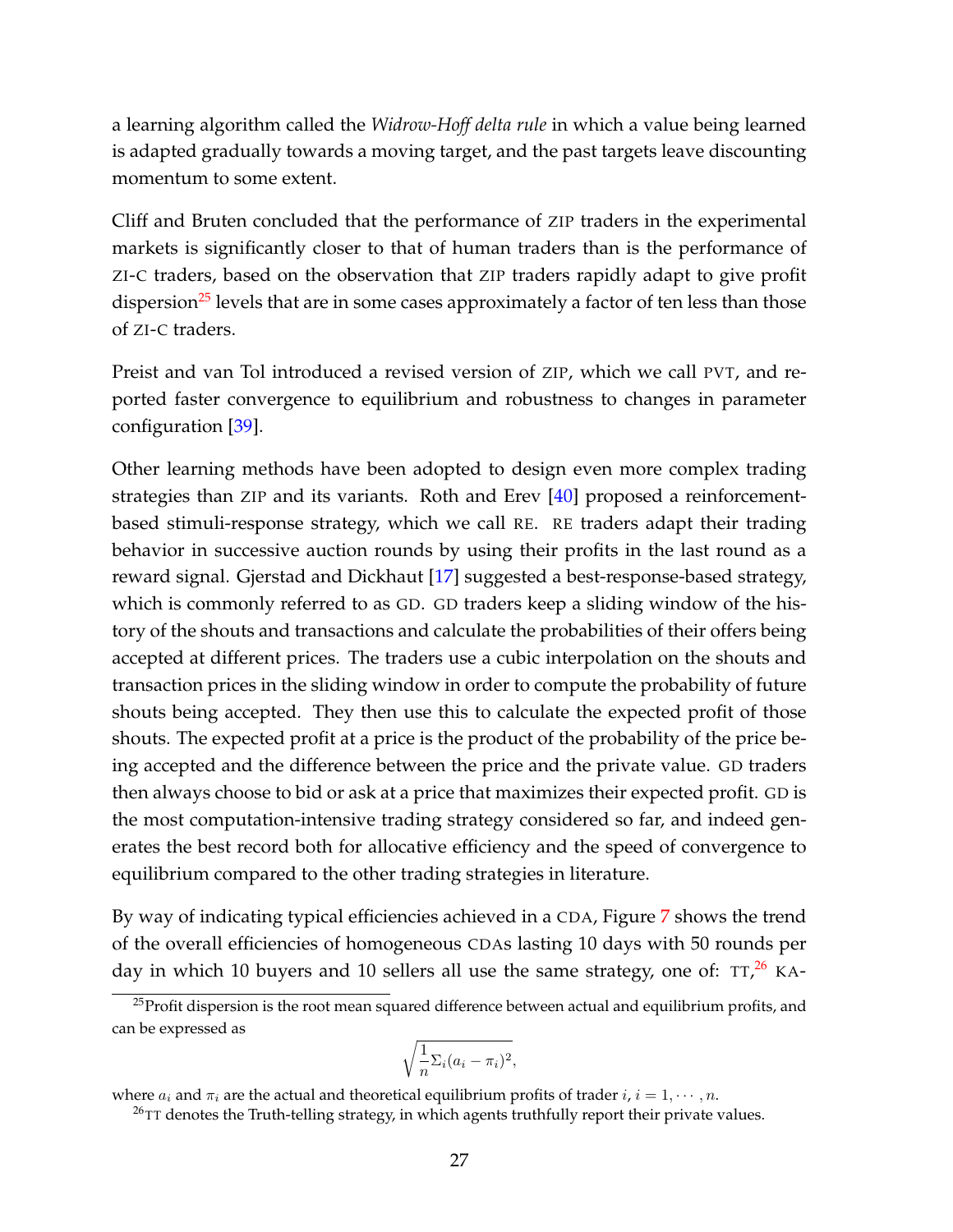

Figure 7:  $E_a$ s for CDA markets populated by common trading strategies

<span id="page-29-0"></span>

<span id="page-29-1"></span>Figure 8: Supply and demand schedules in the CDA markets presented in Figure [7.](#page-29-0)

PLAN,<sup>[27](#page-1-0)</sup> ZIP, RE, and GD. The results are averaged over 400 iterations and obtained in JASA—the extensible Java-based auction simulation environment [\[33\]](#page-48-6). Figure [8](#page-29-1) gives the supply and demand schedules in the markets.

<sup>&</sup>lt;sup>27</sup>'Kaplan' refers to Todd Kaplan's sniping strategy, in which agents wait until the last minute before attempting to steal the deal [\[42\]](#page-49-3). See Section [5.3](#page-30-0) for more information.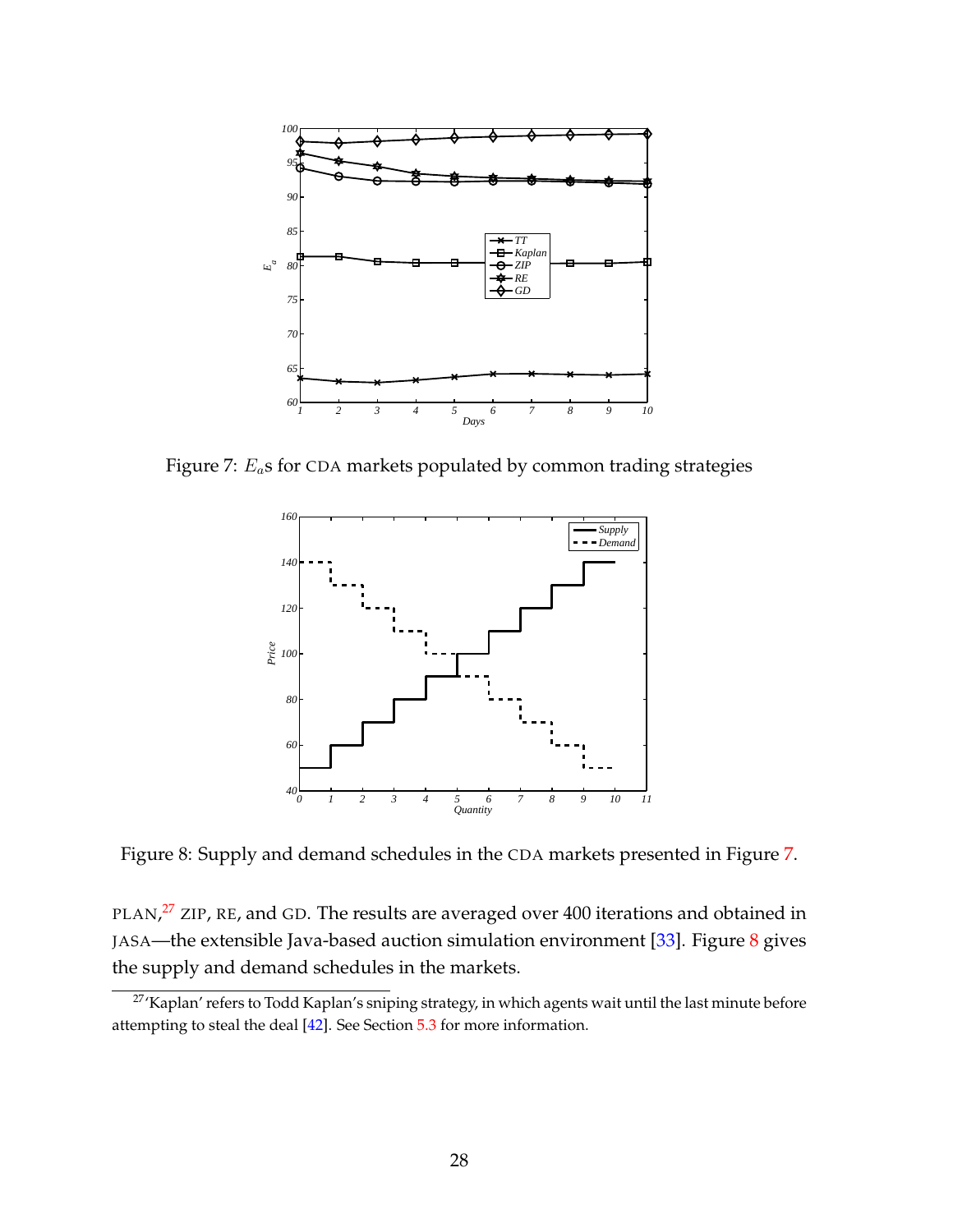### <span id="page-30-0"></span>**5.3 Interaction of heterogenous trading strategies**

All the above empirical works have employed either human traders or homogeneous trading agents, demonstrating high efficiency and fast convergence to equilibrium, and some of this work has also produced theoretical results. It is however necessary to see how an auction works populated by heterogeneous trading subjects.

There are both theoretical and practical reasons for considering heterogeneous traders. As Rust *et al.* argued in [\[42\]](#page-49-3):

Although current theories of DA markets have provided important insight into the nature of trading strategies and price formation, it is fair to say that none of them has provided a satisfactory resolution of "Hayek's problem".<sup>[28](#page-1-0)</sup> In particular, current theories assume a substantial degree of implicit coordination by requiring that traders have common knowledge of each other's strategies (in game-theoretic models), or by assuming that all traders use the same strategy (in learning models). Little is known theoretically about price formation in DA markets populated by heterogeneous traders with limited knowledge of their opponents.

... the assumption that players have common knowledge of each other's beliefs and strategies ... presumes an unreasonably high degree of implicit coordination amongst the traders ... Game theory also assumes that there is no *a priori* bound on traders' ability to compute their BNE strategies. However, even traders with infinite, costless computing capabilities may still decide to deviate from their BNE strategies if they believe that limitations of other traders force them to use a sub-optimal strategy.

They went on to argue that ZI-C and other strategies' striking performance strongly suggests that the nice properties have more to do with the market mechanism itself than the rationality of traders. In addition, strategies that are more individually rational than ZI-C may display less collective rationality since clever strategies can exploit unsophisticated ones such as TT and ZI-C so that a more-intelligent extra-marginal trader has more chances to finagle a transaction with an intra-marginal traders, causing market efficiency to fall.

To observe heterogeneous auctions, the Santa Fe Double Auction Tournament (SFDAT) was held in 1990 and prizes were offered to entrants in proportion to the trading

 $28$ That is how the trading process aggregates traders' dispersed information, driving the market towards competitive equilibrium.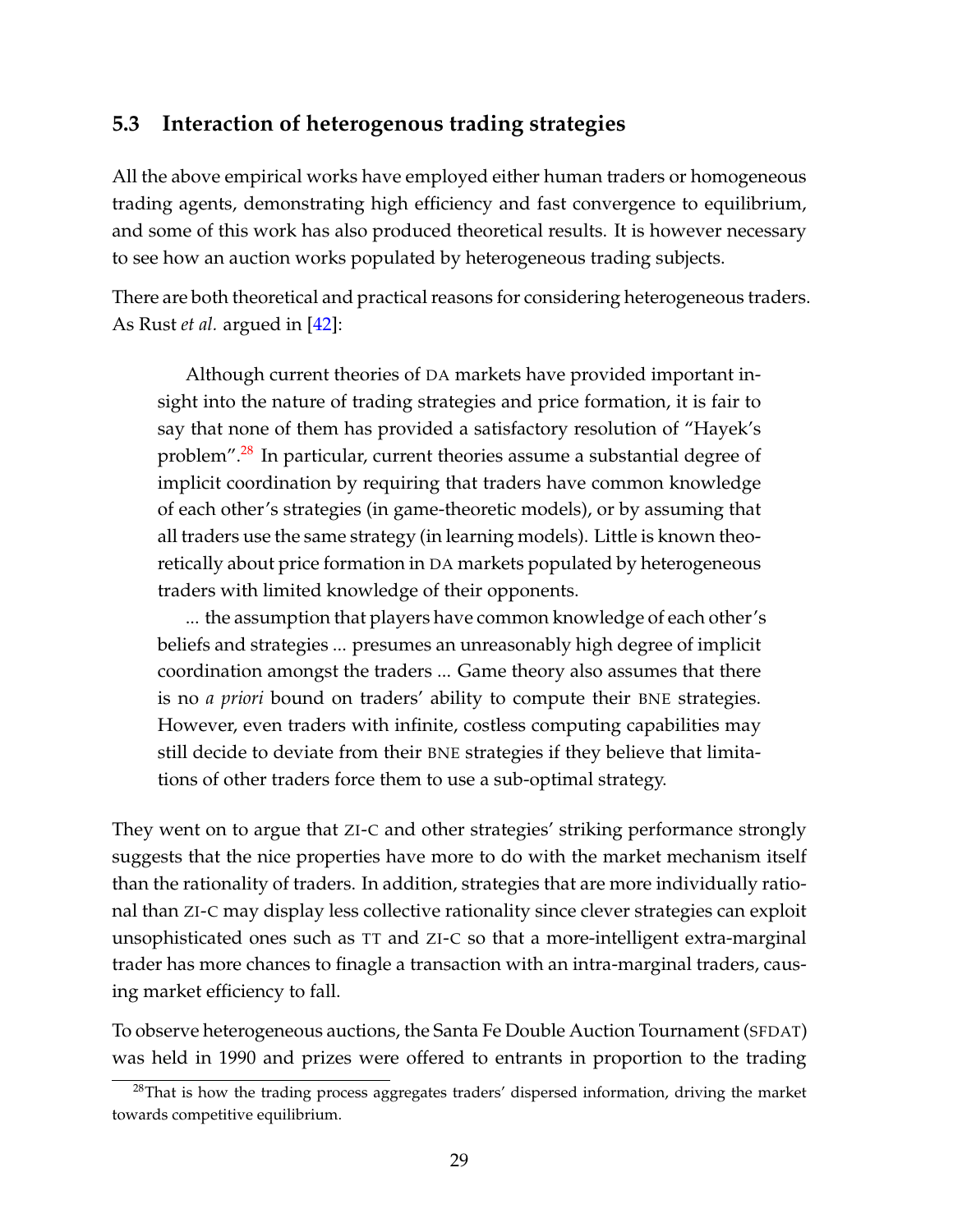profits earned by their programs over the course of the tournament. 30 programs from researchers in various fields and industry participated. The majority of the programs encoded the entrant's "market intuition" using simple rules of thumb. The top-ranked program was KAPLAN, named after the entrant. KAPLAN and the runnerup strategy are remarkably similar. Both "wait in the background and let the others do the negotiating, but when bid and ask get sufficiently close, jump in and steal the deal" [\[42\]](#page-49-3).

The overall efficiency levels in the markets used in the tournaments originally appear to be somewhat lower than that observed in experimental markets with human traders, but experiments without the last-placed players produced an efficiency of around 97%. This is further evidence that the properties of traders also affect the outcome of DA markets to some extent.

Besides high efficiency levels and convergence to competitive equilibrium, other "stylized facts" of human DA markets observed in the SFDAT include: reductions in transactionprice volatility and efficiency losses in successive trading days that seem to reflect apparent learning effects, coexistence of extra-marginal and intra-marginal efficiency losses, and low-rank correlations between the *realized order of transactions* and the *efficient order*. [29](#page-1-0)

Thorough examination of efficiency losses in the tournaments and later experiments indicates that the success of KAPLAN is due to its patience in waiting to exploit the intelligence or stupidity of other trading strategies. $30$ 

The volume of e-commerce nowadays creates another motivation for evaluating trading strategies in a heterogeneous environment. Electronic agents, on behalf of their human owners, can automatically make strategic decisions and respond quickly to the changes in various kinds of markets. In the foreseeable future, these agents will have to compete with a variety of agents using a range of trading strategies and human traders. As more complex trading strategies appear, it is natural to speculate on how these electronic minds will compete against their human counterparts.

Das *et al.* ran a series of CDAs allowing persistent orders<sup>[31](#page-1-0)</sup> populated by a mixed

<sup>&</sup>lt;sup>29</sup>The *efficient order* is the transaction sequence that maximizes surplus, meaning that the first transaction occurs between the buyer with the highest private value and the seller with the lowest private value, the second transaction occurs between the buyer and seller next to them, and so on. The *realized order of transactions* is the actual order in which transactions are made.

<sup>&</sup>lt;sup>30</sup>The usual higher efficiency of CHs than CDAs can also be viewed as the proactive elimination of the effect of traders' impatience.

 $31$ In the SFDAT and the CDA testing ZIP in [\[7\]](#page-46-0), shouts that are outbid are removed from the market, which is however not typical of real marketplaces.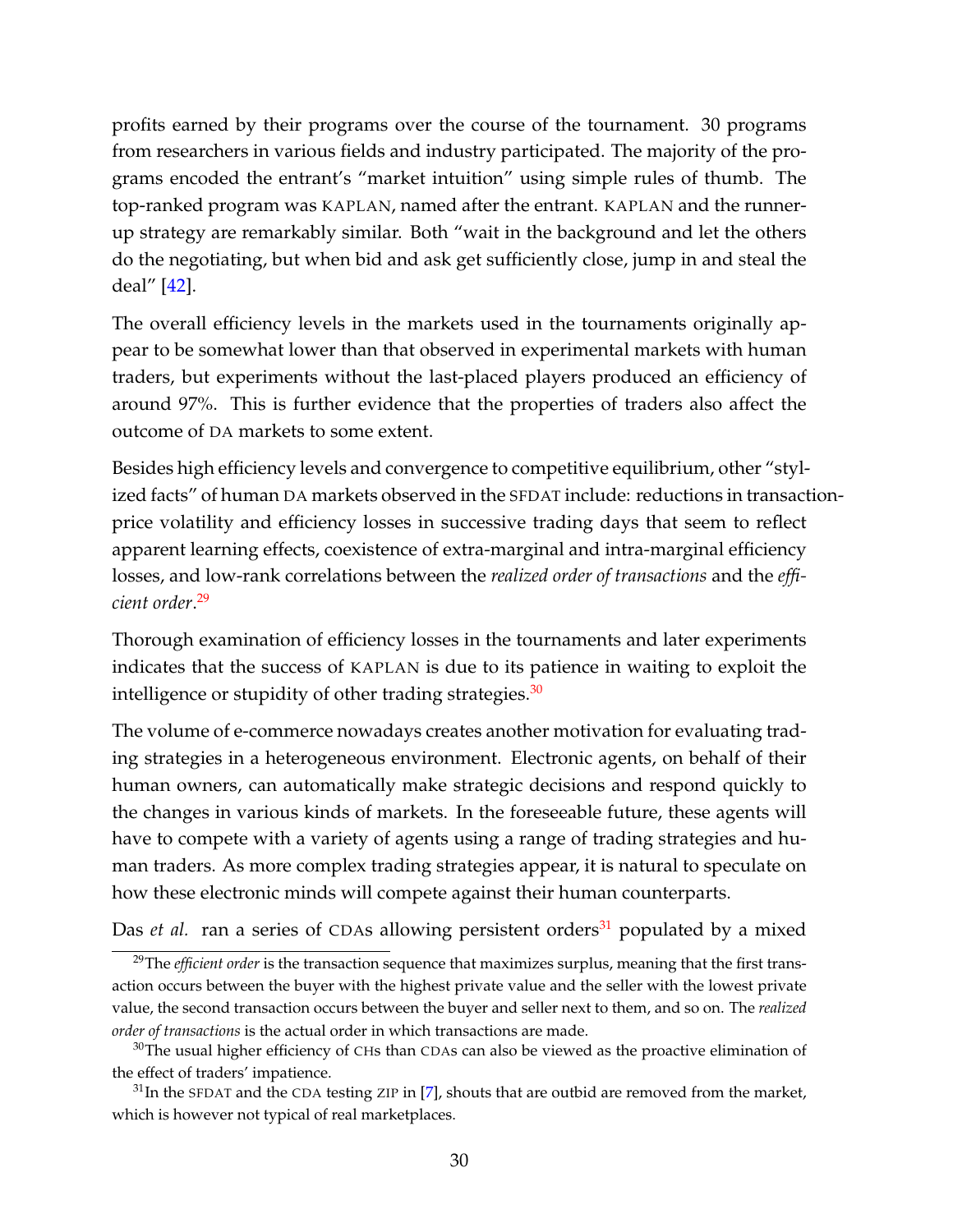population of automated agents (using modified GD and ZIP strategies) and human traders [\[12\]](#page-47-8). They found that though the efficiency of the CDAs was comparable with prior research, the agents outperformed the humans in all the experiments, obtaining about 20% more profit. Das *et al.* speculated that this was due to human errors or weakness, and human traders were observed to improve their performance as they got familiar with using the trading software. Das *et al.* also suggested that the weaknesses of trading agents may be found when human experts take them on and thus improvement can be made to the algorithms of the trading agents. $32$ 

Tesauro and Das [\[46\]](#page-50-6) executed experiments with both homogeneous and heterogeneous trading agents with varying trader population composition, making it possible to gain more insights into the relative competitiveness of trading strategies. In either the so-called "one-in-many" $33$  tests or "balanced-group" $34$  tests, GD and ZIP (and their variants) exhibited superior performance over ZI-C and KAPLAN even when the mar-ket mechanisms vary to some extent.<sup>[35](#page-1-0)</sup> Furthermore, MGD, a variant of GD due to Das *et al.* [\[12\]](#page-47-8), outperformed all the other strategies.

The above approaches nevertheless all employ a fixed competition environment. In practice, when a strategy dominates others, it tends to flourish and be adopted by more people. Rust *et al.* are the first that we are aware of to conduct evolutionary experiments, where the relative numbers of the different trading strategies changed over time, so that more profitable strategies became more numerous than less profitable ones. Such an analysis revealed that although KAPLAN agents outperformed others when traders of different types are approximately evenly distributed, they later exhibited low overall efficiency as they became the majority, making the evolution process a cycle of ups and downs.

Walsh *et al.* [\[49\]](#page-50-7) gave a more formal analysis combining the game-theoretic solution concept of NE and *replicator dynamics*. They treated heuristic strategies, rather than the atomic actions like a bid or ask, as primitive, and computed expected payoffs of each individual strategy at certain points of the joint heuristic strategy space. $36$ 

 $32$ [\[12\]](#page-47-8) also reported that either buyers consistently exploited sellers, or vice versa. However no convincing analysis was given. Similar phenomenon also occurred in experiments described in [\[38\]](#page-49-4). It is not clear whether this is caused by the inherent randomness in the trading agents.

<sup>&</sup>lt;sup>33</sup>A single agent of one type competes against an otherwise homogeneous population of a different type.

 $34$ Buyers and sellers are evenly split between two types, and every agent of one type has a counterpart of the other type with identical limit prices.

 $35[46]$  $35[46]$  tested both with and without the NYSE shout improvement rule, a standing shout queue, and allowance of shout modification.

 $36$ That is a space of a mixture of strategies when their relative proportions vary.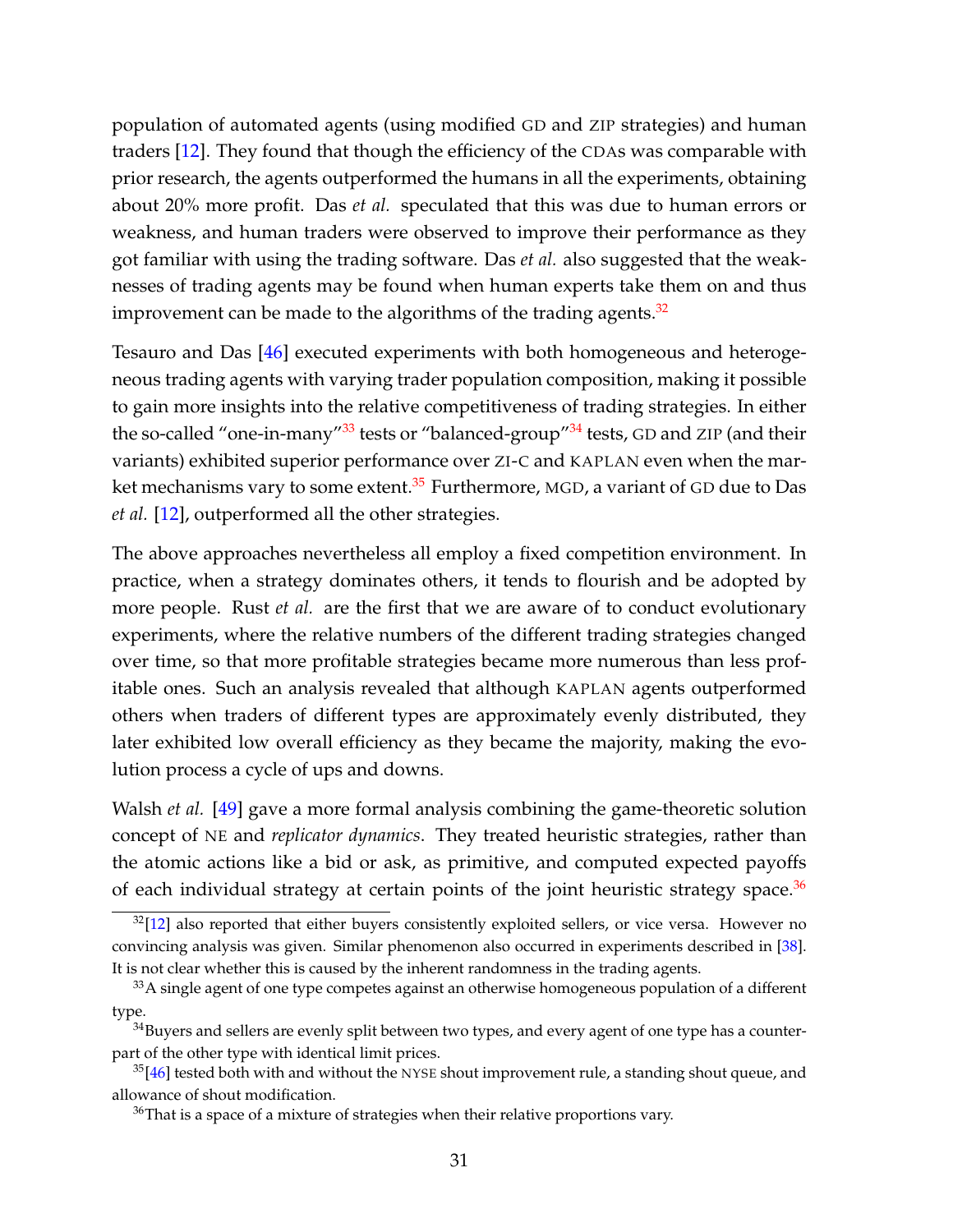

<span id="page-33-1"></span><span id="page-33-0"></span>Figure 9: The replicator dynamics of CDA with ZIP, KAPLAN, and GD. Originally as Figure 2 in  $[49]$ .

This method reduced the model of the game from a potentially very complex, multistage game to a one-shot game in normal form. At points where one strategy gains more than others, replicator dynamics dictates that the whole population moves to a nearby point where the winning strategy takes a larger fraction of the population. This process continues until an equilibrium point is reached where either the population becomes homogeneous or all strategies are equally competitive in terms of their expected payoffs. There may be multiple equilibrium points<sup>[37](#page-1-0)</sup> 'absorbing' areas of different sizes, *basins* of the equilibria, which together compose the whole strategy space. In particular, Figure  $9(a)$  shows the replicator dynamics of a CDA market with three strategies. A, B, C, and D are all equilibrium points, but B and D are not stable since a small deviation from them will lead to one of the other equilibria. The triangle field gives an overview of the interaction of the three strategies and their relative competitiveness. What's more, a technique called *perturbation analysis* is used to evaluate the potential to improve on a strategy. Figure  $9(b)$  shows the replicator dynamics of the same strategies after small portions of both ZIP and KAPLAN's payoffs were shifted to GD. Such a shift significantly changed the landscape of the space, and GD dominated in most of possible combinations. This showed that a 'tiny' improvement on the GD strategy may greatly affect its competition against the other strategies.

Phelps *et al.* [\[35,](#page-49-5) [34\]](#page-48-7) took a similar approach in comparing the RE, TT, and GD strategies, showed the potential of RE, and demonstrated that a modified RE strategy could

 $37$ Each equilibrium point also represents a mixed strategy, a homogeneous population of which makes a NE.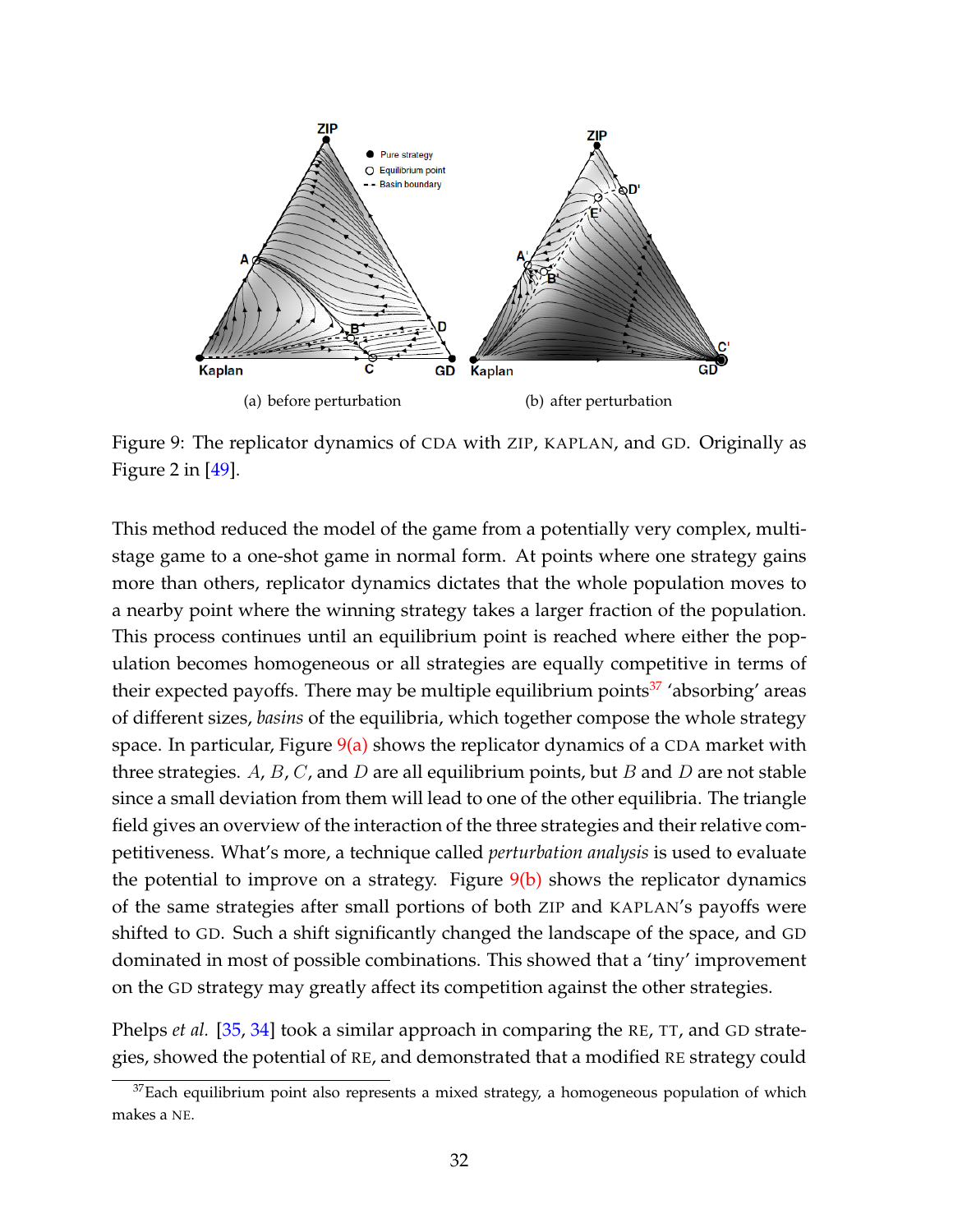be evolved by optimizing its learning component.

The main drawback of this approach is an exponential dependence on the number of strategies, which limits its applicability to real-world domains where there are potentially many heuristic strategies. Walsh *et al.* [\[50\]](#page-50-8) proposed information theoretic approaches to deliberately choose the sample points in the strategy space through an interleaving of equilibrium calculations and payoff refinement, thus reducing the number of samples required.

### <span id="page-34-0"></span>**5.4 Automating strategy acquisition**

Designing heuristic strategies to a great extent depends on the intelligence and experience of the strategy designer. Prior studies have also demonstrated that heuristic strategies' performance hinges on the selection of parameter values. Automatic optimization is preferable in this sense to find best parameter combinations and further identify better strategies. Cliff and Phelps *et al.* are the pioneers in this work, adopting evolutionary computation to address the challenge.

### <span id="page-34-1"></span>**5.4.1 Evolutionary computation**

A *genetic algorithm* (or GA) is a search technique used in computing to find true or approximate solutions to optimization and search problems. Genetic algorithms are a particular class of evolutionary algorithms that use techniques inspired by evolutionary biology such as *inheritance*, *mutation*, *selection*, and *crossover* [\[52\]](#page-50-2).

A typical genetic algorithm requires two things to be defined:

- 1. a *genetic representation* of the solution domain, also called the *genotype* or *chromosome* of the solution species,
- 2. a *fitness function* to evaluate the solution domain.

A standard representation of the solution is as an array of bits. Arrays of other types and structures can be used in essentially the same way. The main property that makes these genetic representations convenient is that their parts are easily aligned due to their fixed size, which facilitates simple crossover operation. Variable length representations have also been used, but crossover implementation is more complex in this case.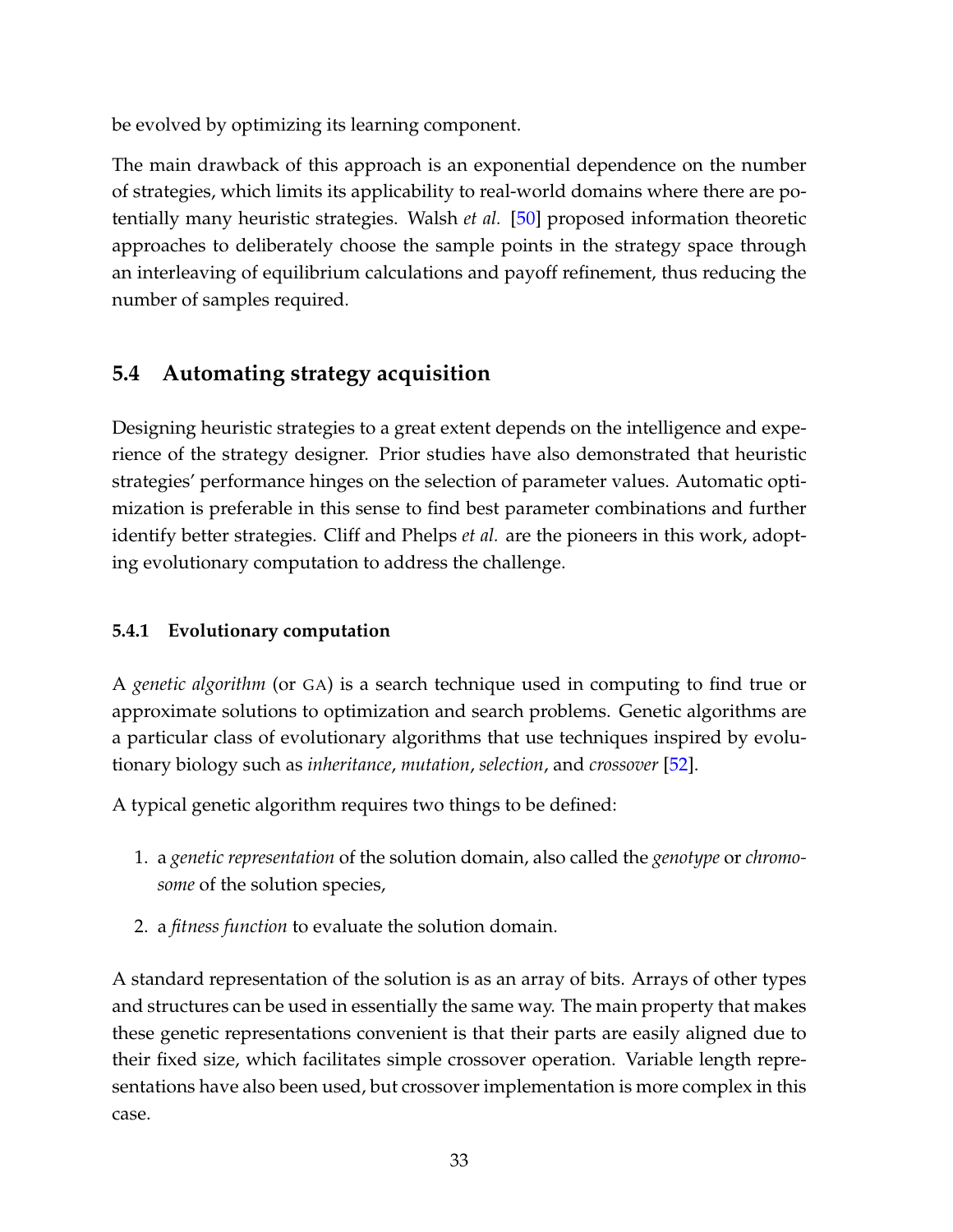The fitness function is defined over the genetic representation of a solution and measures the quality of the solution. The fitness function is always problem dependent. For instance, in the knapsack problem we want to maximize the total value of objects that we can put in a knapsack of some fixed capacity. A representation of a solution might be an array of bits, where each bit represents a different object, and the value of the bit (0 or 1) represents whether or not the object is in the knapsack. Not every such representation is valid, as the size of objects may exceed the capacity of the knapsack. The fitness of the solution is the sum of values of all objects in the knapsack if the representation is valid, or 0 otherwise. In some problems, it is hard or even impossible to define the fitness expression; in these cases, interactive genetic algorithms are used.

Once we have the genetic representation and the fitness function defined, the GA proceeds to initialize a population of solutions randomly, then improve it through repetitive application of mutation, crossover, and selection operators.

#### <span id="page-35-0"></span>**5.4.2 Optimizing parameter combination in ZIP**

Cliff addressed the labor-intensive manual parameter optimization for the ZIP strategy, automatically optimizing parameter selection using a GA [\[6\]](#page-46-5). He identified eight parameters in ZIP: lower and upper bounds of the learning rate  $\beta$  (how fast to move towards the target), momentum  $\gamma$  (how much past momentum to carry over), and initial profit margin  $\mu$ , and the upper bounds of the ranges defining the distributions of absolute and relative perturbations on learned prices, respectively denoted as  $c_a$  and  $c_r$ . These real parameters make an eight-dimensional space and any parameter value combination corresponds to a point in that space. The vector of the eight parameters defines an ideal genotype.

#### <span id="page-35-1"></span>**5.4.3 Combining GA and heuristic strategy analysis**

Phelps *et al.* took a step further along this track. They combined the replicatordynamics-based heuristic strategy analysis method in [\[49\]](#page-50-7) and a GA, identified a strategy as the basis for optimization, and successfully evolved the strategy and acquired an optimized strategy that can beat GD, commonly considered the most competitive strategy [\[35,](#page-49-5) [34\]](#page-48-7).

Since it is not realistic to seek "best", or even "good", strategies that can beat all potential opponents because an absolutely dominating strategy does not appear to exist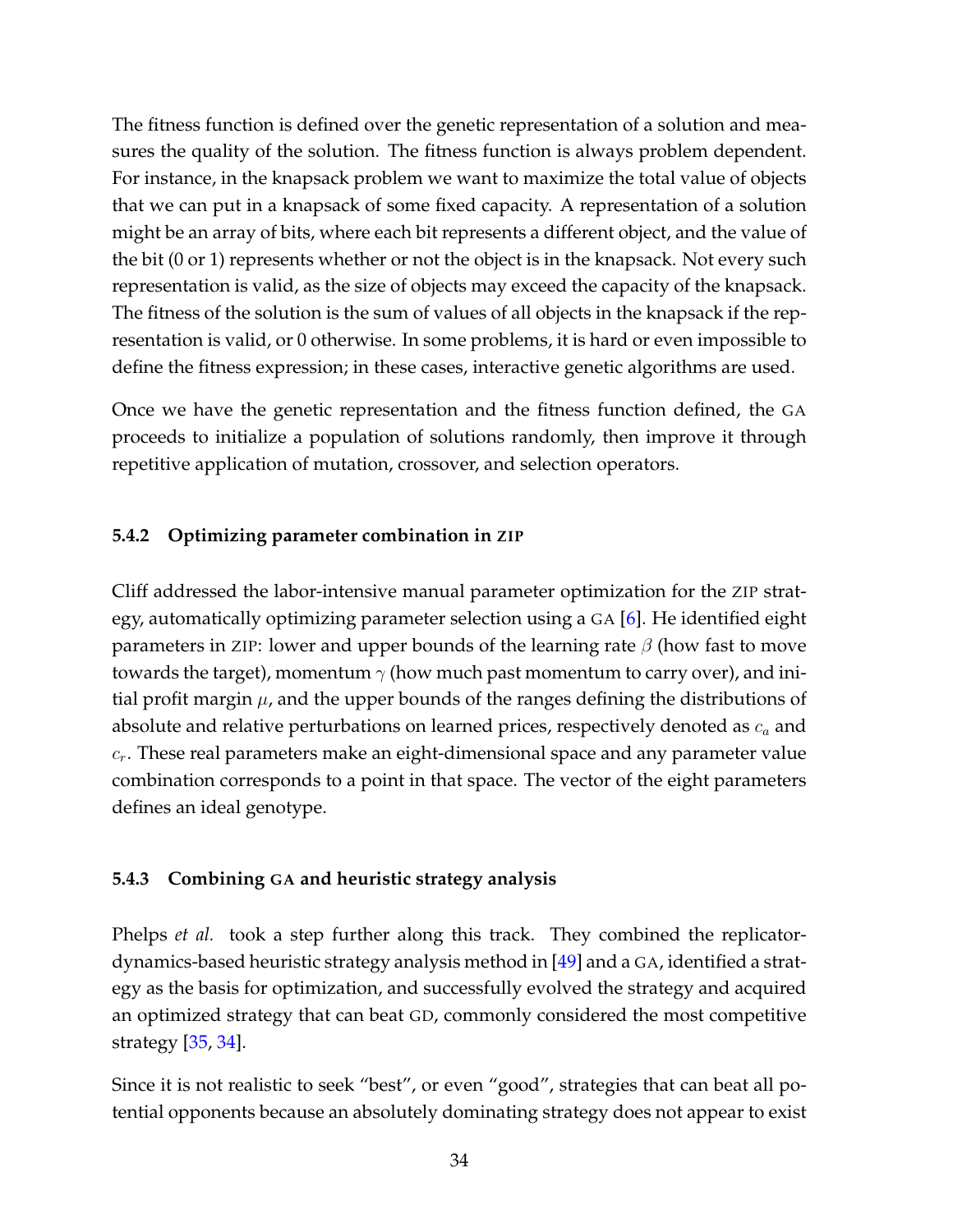in the CDA trading scenario—since the performance of a strategy depends greatly on the types of the opponents—Phelps *et al.* proposed using a small finite population of randomly sampled strategies to approximate the game with an infinite strategy population consisting of a mixture of all possible strategies. In particular, RE, TT, and GD were chosen as sample strategies. Following the heuristic strategy analysis and perturbation method in [\[49\]](#page-50-7), RE was found to have the potential to dominate TT and GD.

The RE strategy uses reinforcement learning to choose from  $n$  possible profit margins over the agent's private value based on a reward signal computed as a function of profits earned in the previous round of bidding. Potentially, the RE learning algorithm may be replaced by a number of learning algorithms, including SQ (stateless Q-learning), NPT (a modified version of RE used in [\[29\]](#page-48-8)), and DR (a control algorithm which selects a uniformly random action regardless of reward signal). Phelps *et al.* then encoded the genotype to select any of these algorithms together with their parameters. The evolutionary search procedure they used is similar to Cliff's except that the individuals in a generation are evaluated again with the heuristic strategy analysis approach and the basin size is used as a measure of fitness. The experiment finally found a SQ algorithm with a particular parameter combination, which together with TT composes the Nash equilibrium that captures 97% of the strategy space populated by the learned strategy, TT, RE, and GD.

### <span id="page-36-0"></span>**5.5 Trading Agent Competition**

The Trading Agent Competition (TAC) was organized to promote and encourage high quality research into trading agents. Under the TAC umbrella, a series of competitions have been held, including two types of game, TAC Classic and TAC SCM [\[51\]](#page-50-9).

TAC Classic sets up a "travel agent" scenario based on complex procurement in multiple simultaneous auctions. Each travel agent (an entrant to the competition) has the goal of assembling travel packages (from TACtown to Tampa, during a notional multi-day period). Each agent is acting on behalf of a certain number of clients, who express their preferences for various aspects of the trip. The objective of the travel agent is to maximize the total satisfaction of its clients (the sum of the client utilities).

TAC SCM was designed to capture many of the challenges involved in supporting dynamic supply chain practices in the industry of PC manufacturing. Supply chain management is concerned with planning and coordinating the activities of organizations across the supply chain, from raw material procurement to the delivery of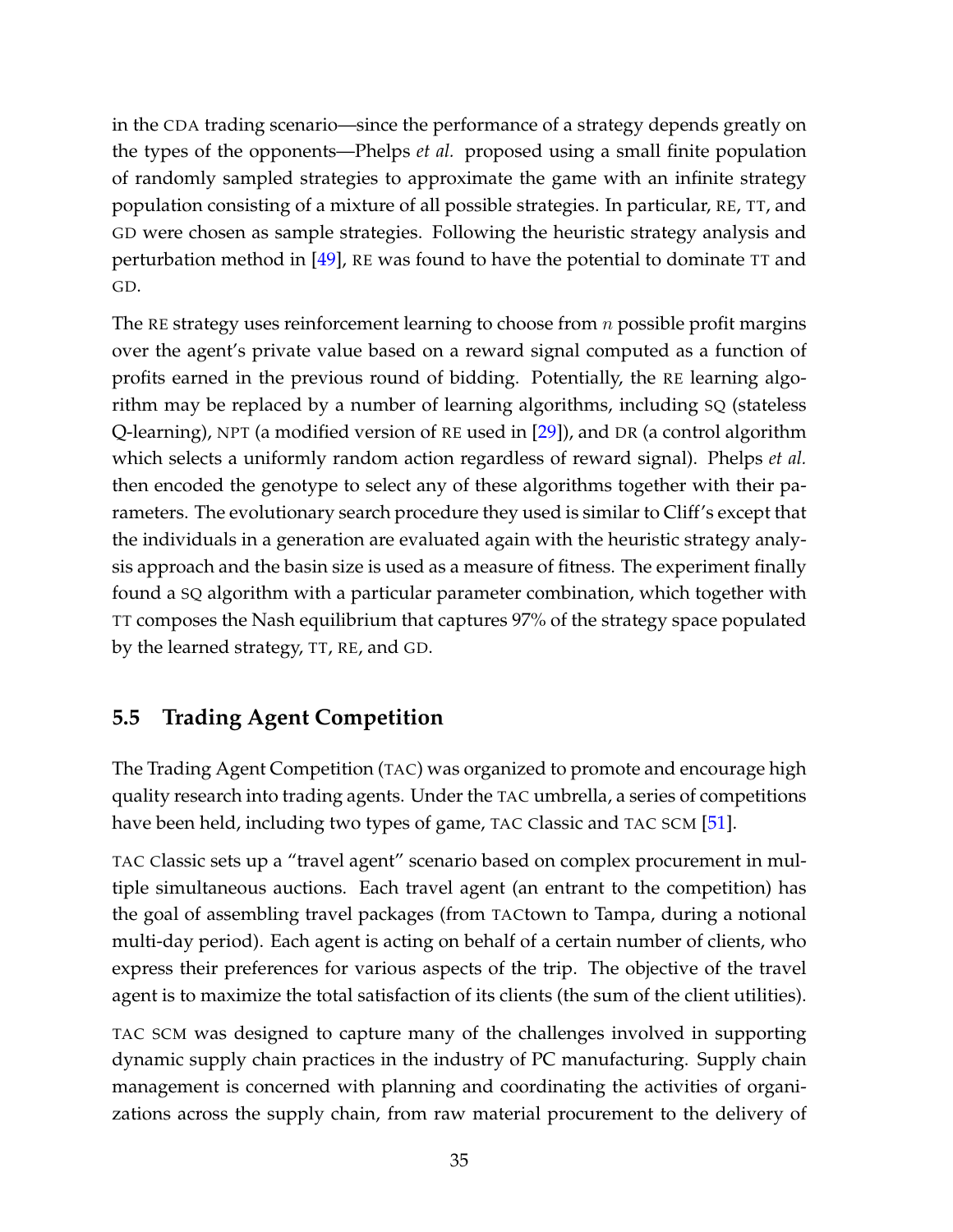finished goods. In today's global economy, effective supply chain management is vital to the competitiveness of manufacturing enterprizes as it directly impacts their ability to meet changing market demands in a timely and cost effective manner. In TAC SCM, agents are simulations of small manufacturers, who must compete with each other for both supplies and customers, and manage inventories and production facilities.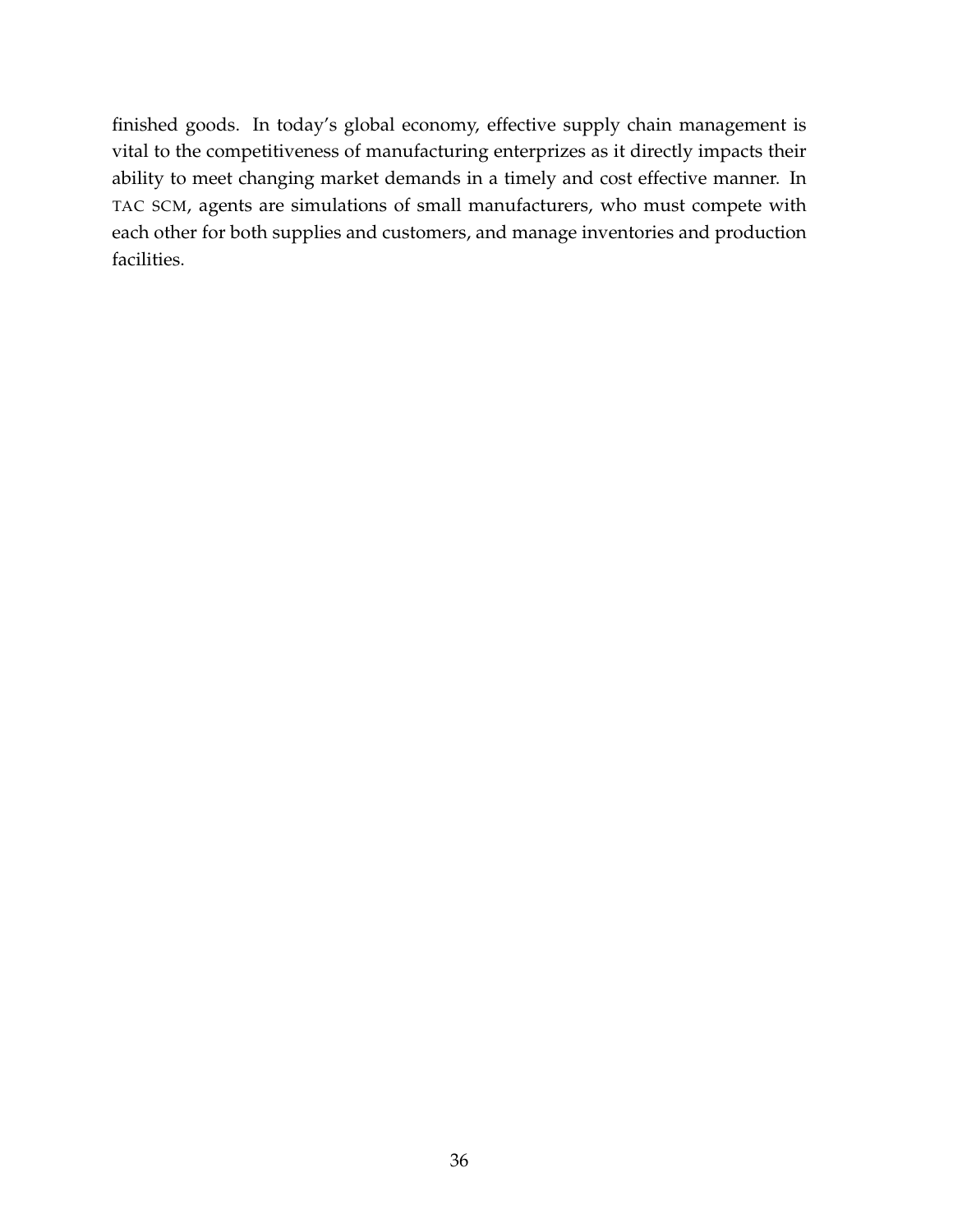## <span id="page-38-0"></span>**6 Experimental auction mechanism design**

Mechanism design applied to auctions explores how to design the rules that govern auctions to obtain specific goals.

The story of trading strategies in the preceding section is only one facet of the research on auctions. Gode and Sunder's results suggest that auction mechanisms play an important role in determining the outcome of an auction, and this is further bourne out by the work of Walsh *et al.* [\[49\]](#page-50-7), which also points out that results hinge on both auction design and the mix of trading strategies used.

According to classical auction theory, if an auction is *strategy-proof* or *incentive compatible*, traders need not bother to conceal their private values and in such auctions complex trading agents are not required. However, typical DAs are not strategy-proof. McAfee [\[24\]](#page-48-9) has derived a form of double auction that is strategy-proof, though this strategy-proofness comes at the cost of lower efficiency.

Despite the success of analytic approaches to the relatively simple auctions presented in Section [3,](#page-16-0) the high complexity of the dynamics of some other auction types, especially DAs, makes it difficult to go further in using analytical methods [\[22,](#page-47-9) [43,](#page-49-6) [49\]](#page-50-7).

As a result, researchers turned to empirical approaches using machine learning techniques, sometimes combined with methods from traditional game theory. Instead of trying to design optimal auction mechanisms, the computational approach looks for relatively good auctions and aims to make them better, in a noisy economic environment with traders that are not perfectly rational.

### <span id="page-38-1"></span>**6.1 A parameterized space of auctions**

One can think of different forms of auctions as employing variations of a common set of the auction rules, forming a parameterized auction space. Wurman *et al.* and others parameterized auction rules using the following classification [\[41,](#page-49-7) [56,](#page-50-10) [57\]](#page-51-0):

- Bidding rules: determine the semantic content of messages, the authority to place certain types of bids, and admissibility criteria for submission and withdrawal of bids.
	- **–** How many sellers and buyers are there?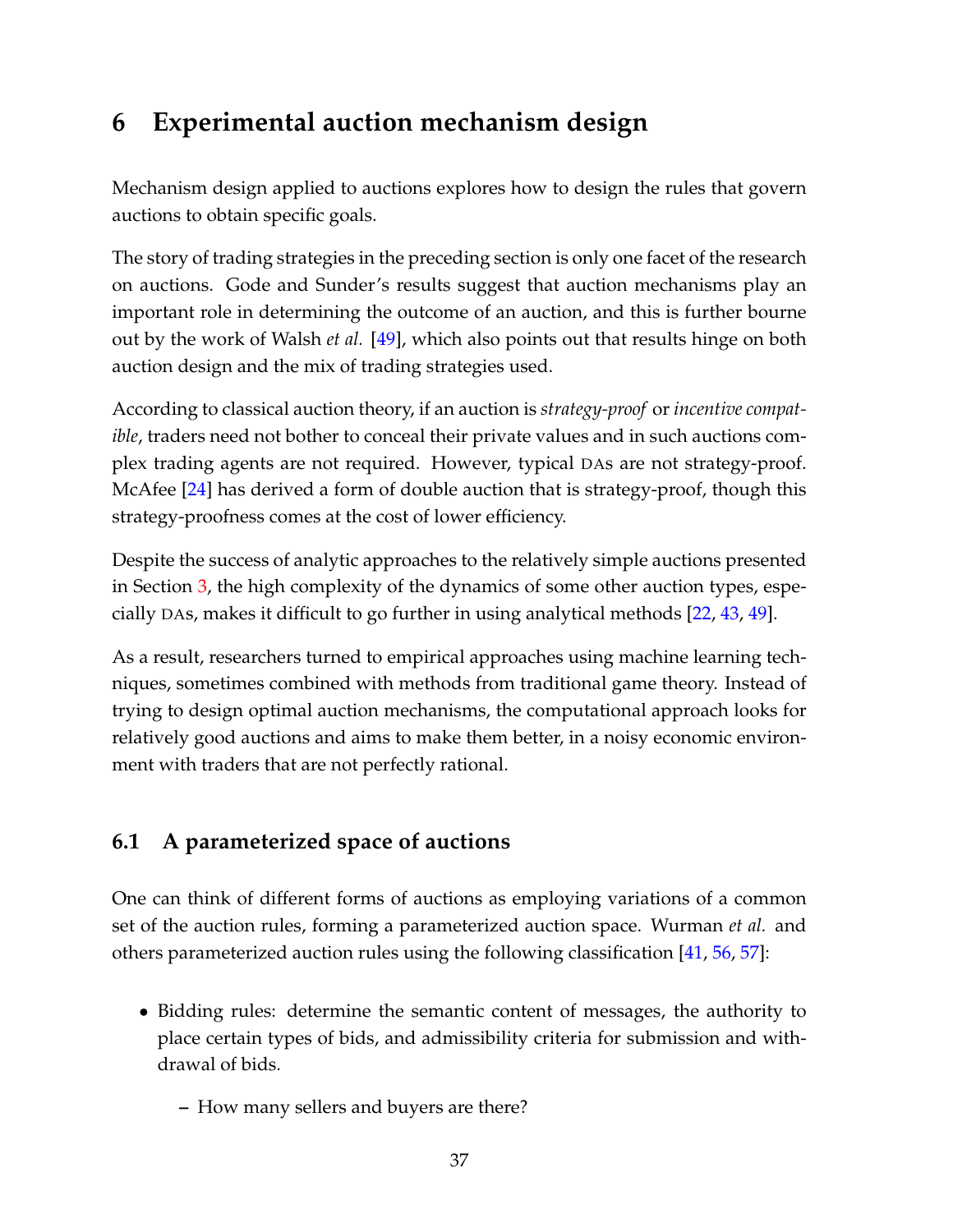- **–** Are both groups allowed to make shouts?
- **–** How is a shout expressed?
- **–** Does a shout have to beat the corresponding market quote if one exists?
- Information revelation:
	- **–** When and what market quotes are generated and announced?
	- **–** Are shouts visible to all traders?
- Clearing policy:
	- **–** When does clearing a market take place?
	- **–** When does a market close?
	- **–** How are shouts matched?
	- **–** How is a transaction price determined?

The idea of parameterizing auction space not only eases the heuristic auction mechanism design, but also makes it possible to 'search' for better mechanisms in an automated manner [\[8,](#page-46-6) [36,](#page-49-8) **?**].

It is not yet clear how auction design, and thus the choice of parameter values, contributes to the observed performance of auctions. Thus it is not clear how to create an auction with a particular specification. It *is* possible to design simple mechanisms in a provably correct manner from a specification, as shown by Conitzer and Sandholm [\[10,](#page-46-7) [11\]](#page-47-10). However it is not clear that this kind of approach can be extended to mechanisms as complex as DAs. As a result, it seems that we will have to design double auction mechanisms experimentally, at least for the foreseeable future.

Of course, doing things experimentally does not solve the general problem. A typical experimental approach is to fix all but one parameter, creating a one-dimensional space, and then measure performance across a number of discrete sample points in the space, obtaining a fitness landscape that is expected to show how the factor in question correlates to a certain type of performance and how the auction can be optimized by tweaking the value of that factor [\[38\]](#page-49-4). In other words, the experimental approach examines one small part of a mechanism and tries to optimize that part. $38$ The situation is complicated when more than one factor needs to be taken into consideration — the search space then becomes complex and multiple dimensional, and the computation required to map and search it quickly becomes prohibitive.

 $38$ And of course there are rarely any guarantees as to the optimality of the results.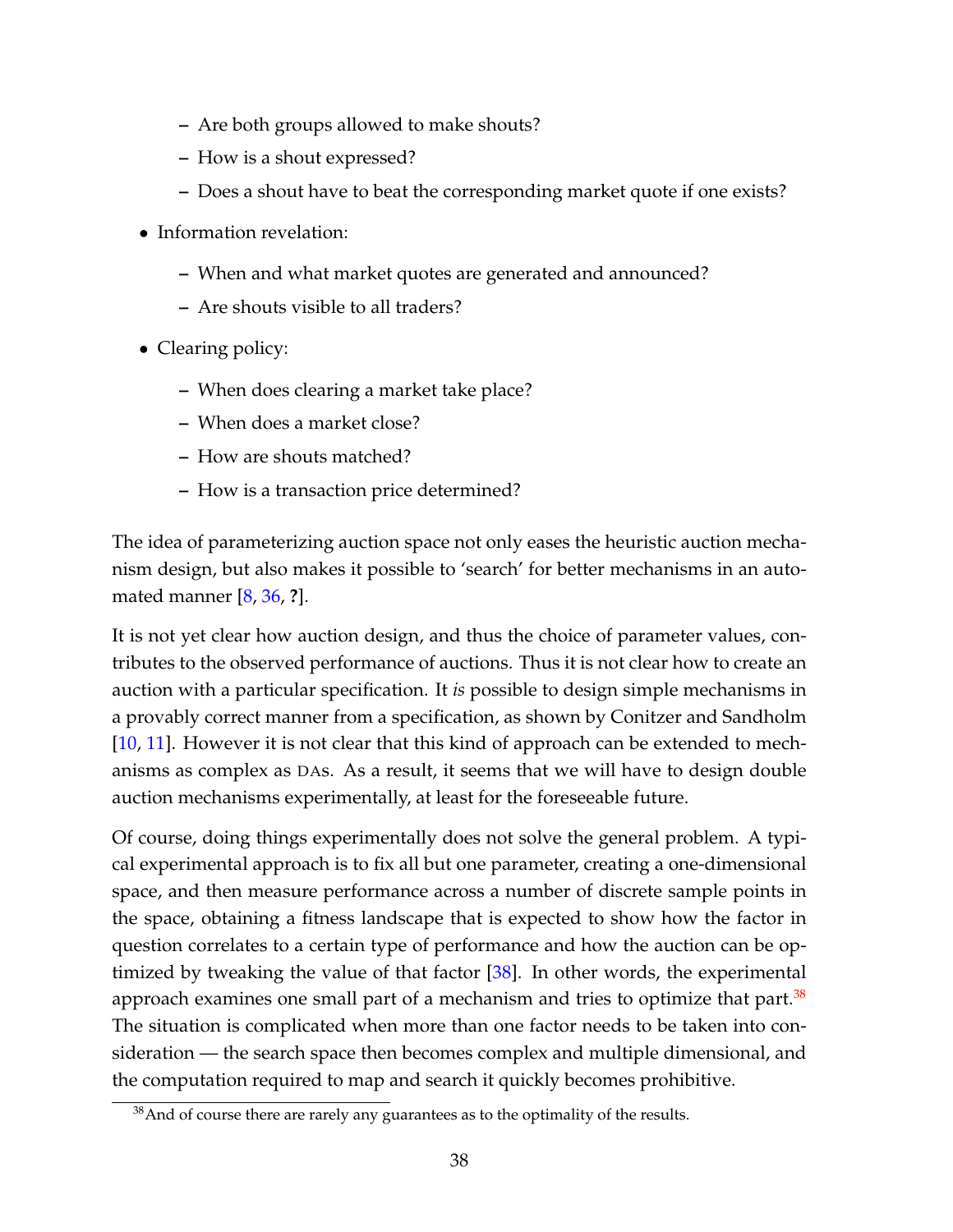#### <span id="page-40-0"></span>**6.2 Evolving market mechanisms**

Instead of manual search, some researchers have used evolutionary computation to automate mechanism design in a way that is similar to the evolutionary approach to optimizing trading strategies.

Cliff [\[5\]](#page-46-8) explored a continuous space of auction mechanisms by varying the probability of the next shout (at any point in time) being made by a seller, denoted by  $Q_s$ . The continuum includes the CDA ( $Q_s = 0.5$ ) and also two purely single-sided mechanisms that are similar to the English auction ( $Q_s = 0.0$ ) and the Dutch auction ( $Q_s = 1.0$ ). Cliff's experiments used genetic algorithms and found that a  $Q_s$  that corresponds to a completely new kind of auction led to a better  $\alpha$  value than that obtained for other markets using ZIP traders. Walia *et al.* [\[48\]](#page-50-11) and the same authors but in a different order [\[8\]](#page-46-6) continued with this work, showing that the approach is also effective in markets using ZI-C traders, and the new "irregular" mechanisms can lead to high efficiency with a range of different supply and demand schedules as well. The visualization of fitness landscapes, using plots including 3D histograms and contours, is also noteworthy.

Byde [\[3\]](#page-46-9) took a similar approach in studying the space of auction mechanisms between the first and second-price sealed-bid auctions. The winner's payment is determined as a weighted average of the two highest bids, with the weighting determined by the auction parameter. For a given population of bidders, the revenue-maximizing parameter is approximated by considering a number of parameter choices over the allowed range, using a GA to learn the parameters of the bidders' strategies for each choice, and observing the resulting average revenues. For different bidder populations (varying bidder counts, risk sensitivity, and correlation of signals), different auction parameter values are found to maximize revenue.

Taking another tack, Phelps *et al.* explored the use of genetic programming to determine auction mechanism rules automatically.

*Genetic programming* (or GP), another form of evolutionary computation that is similar to GAs, evolves programs (or expressions) rather than the binary strings evolved in GAs. This makes automatic programming possible, and in theory allows even more flexibility and effectiveness in finding optimal solutions in the domain of concern. In GP, programs are traditionally encoded as *tree structures*. Every tree node has an operator function and every terminal node has an operand, making mathematical expressions easy to evolve and evaluate. With tree structures, crossover is applied on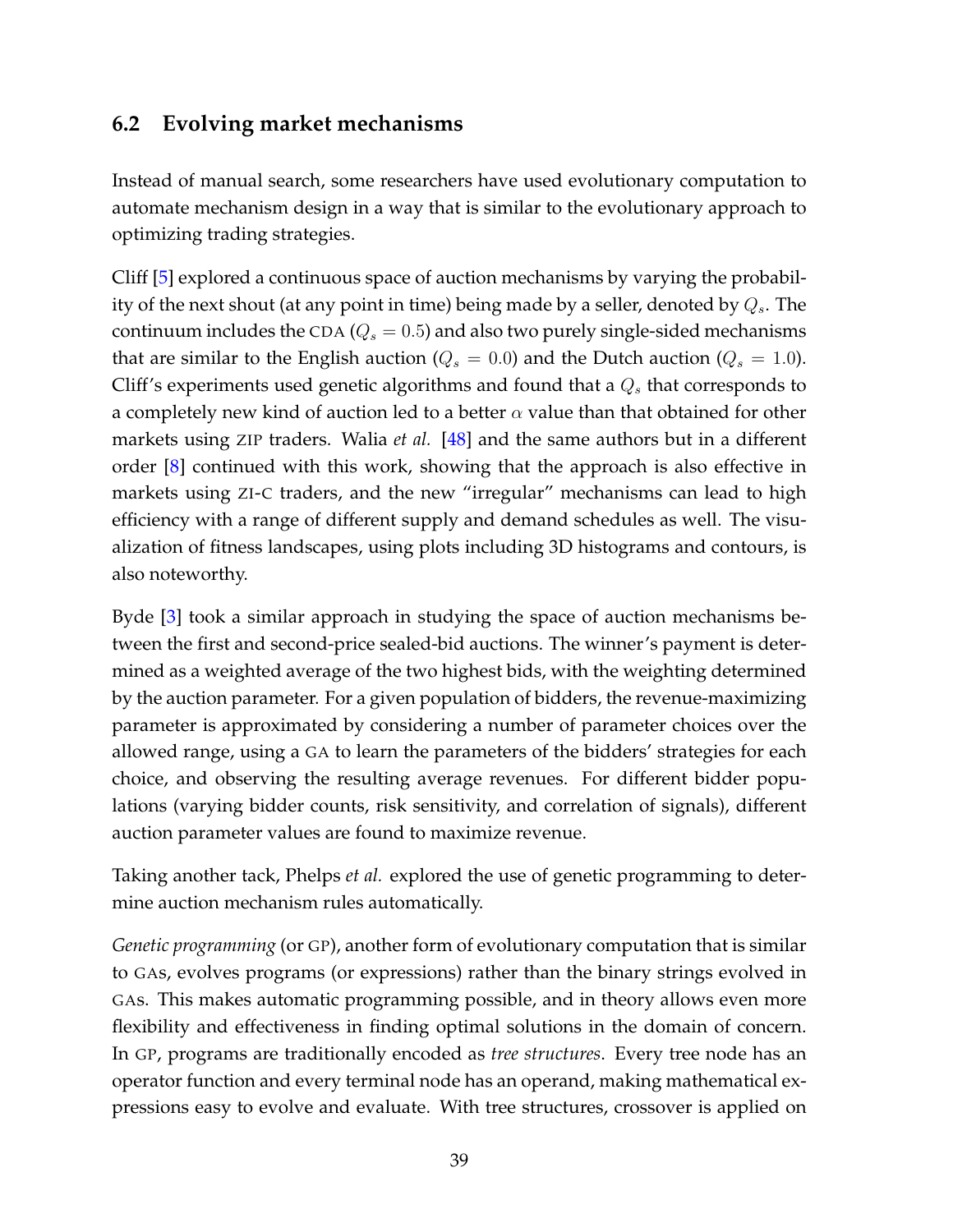an individual by simply switching one of its nodes with another node from another individual in the population. Mutation can replace a whole node in the selected individual, or it can replace just the information of that node. Replacing a node means replacing the whole branch. This adds greater effectiveness to the crossover and mutation operators [\[52\]](#page-50-2).

Phelps *et al.* [\[38\]](#page-49-4) demonstrated how GP can be used to find an optimal point in a space of pricing policies, where the notion of optimality is based on allocative efficiency and trader market power. In DA markets, there are two popular pricing policies: the k-DA pricing rule [\[43\]](#page-49-6) and the uniform pricing policy. The former is clearly a discriminatory policy $39$  and may be represented as:

$$
p = k \cdot p_a + (1 - k) \cdot p_b
$$

where  $k \in [0, 1]$ , and  $p_a$  and  $p_b$  are ask and bid prices. The latter executes all transactions at the same price, typically the middle point of the interval between the market ask and bid quotes. Searching in the space of arithmetic combinations of shout prices and market quotes including the above two rules as special cases, led to a complex expression that is virtually indistinguishable from the  $k = 0.5$  version of the k-DA pricing rule. This shows that the middle-point transaction pricing rule not only reflects the traditional practice but also can be technically justified.

Noting that the performance of an auction mechanism always depends on the mix of traders participating in the mechanism, and both the auction mechanism and the trading strategies may adapt themselves simultaneously, Phelps *et al.* [\[36,](#page-49-8) **?**] further investigated the use of co-evolution in optimizing auction mechanisms. They first co-evolved buyer and seller strategies and then together with auction mechanisms. The approach was able to produce outcomes with reasonable efficiency in both cases.

#### <span id="page-41-0"></span>**6.3 Evaluating market mechanisms**

Phelps *et al.* proposed a novel way to evaluate and compare the performances of market mechanisms using heuristic strategy analysis [\[37\]](#page-49-9).

Despite the fact that the performance of an auction mechanism may vary significantly when the mechanism engages different sets of trading agents, previous research on

<sup>&</sup>lt;sup>39</sup>That is transactions are cleared at different prices depending upon the prices of the matching bid and ask.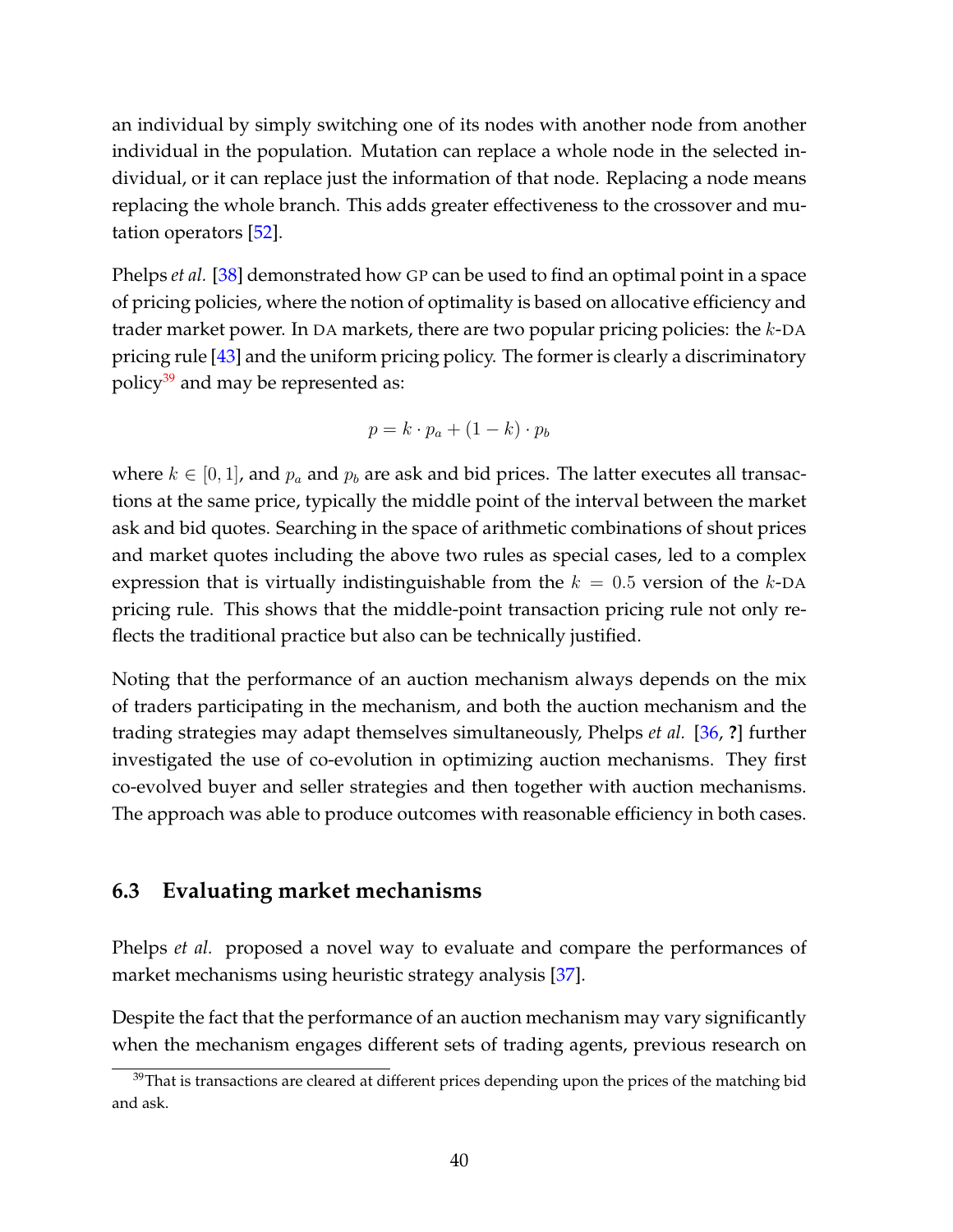auctions analyzed the properties of DA markets using an arbitrary selection of homogeneous trading strategies. A more sound approach is to find the equilibria of the game between the participating trading strategies and measure the auction mechanism at those equilibrium points. As Sections [5.3](#page-30-0) and [5.4.3](#page-35-1) have discussed, the heuristic strategy analysis calculates equilibria among a representative collection of strategies. This makes the method ideal for measuring market mechanisms at those relatively stable equilibria.

The representative strategies selected by Phelps *et al.* included RE, PVT, and TT. The replicator dynamics analysis revealed that: (1) neither the CDA nor the CH mechanism is strategy-proof since TT is not dominant in either market; (2) increasing the number of agents in the CH led to the appearance of an equilibrium basin for an equilibrium near TT, which agreed with the conclusion drawn through the approximate analysis in [\[44\]](#page-49-0) discussed in Section [3.2;](#page-17-0) and (3) the CH has higher efficiency than the CDA in the sense that the three equilibrium points $40$  in the dynamics field for the CH all generate  $100\%$  efficiency while the only equilibrium<sup>[41](#page-1-0)</sup> for CDA produces 98% efficiency. One can interpret the small efficiency difference as justifying the NYSE's use of a CDA rather than a CH for faster transactions and higher volumes.

One avenue of future research is to combine this evaluation method with evolutionary computation to optimize DA mechanisms.

### <span id="page-42-0"></span>**6.4 Adaptive auction mechanisms**

Considering that the information about the population of traders is usually unknown to the auction mechanism, and many analytic methods depend on specific assumptions about traders, Pardoe and Stone advocated a self-adapting auction mechanism that adjusts auction parameters in response to past auction results [\[31\]](#page-48-10).

Their framework includes an *evaluator* module, which can create an auction mechanism for online use, can monitor the performance of the mechanism, and can use the economic properties of the mechanism as feedback to guide the discovery of better parameter combinations. This process then creates better auction mechanisms that continue to interact with traders which are themselves possibly evolving at the same time. A classic algorithm for *n*-armed bandit problems,  $\epsilon$ -greedy, is used in the evaluator module to make decisions on parameter value selection.

 $40$ Each falls onto one of the three pure strategies, though the sizes of their basins vary.

<sup>&</sup>lt;sup>41</sup>Pure RE strategy.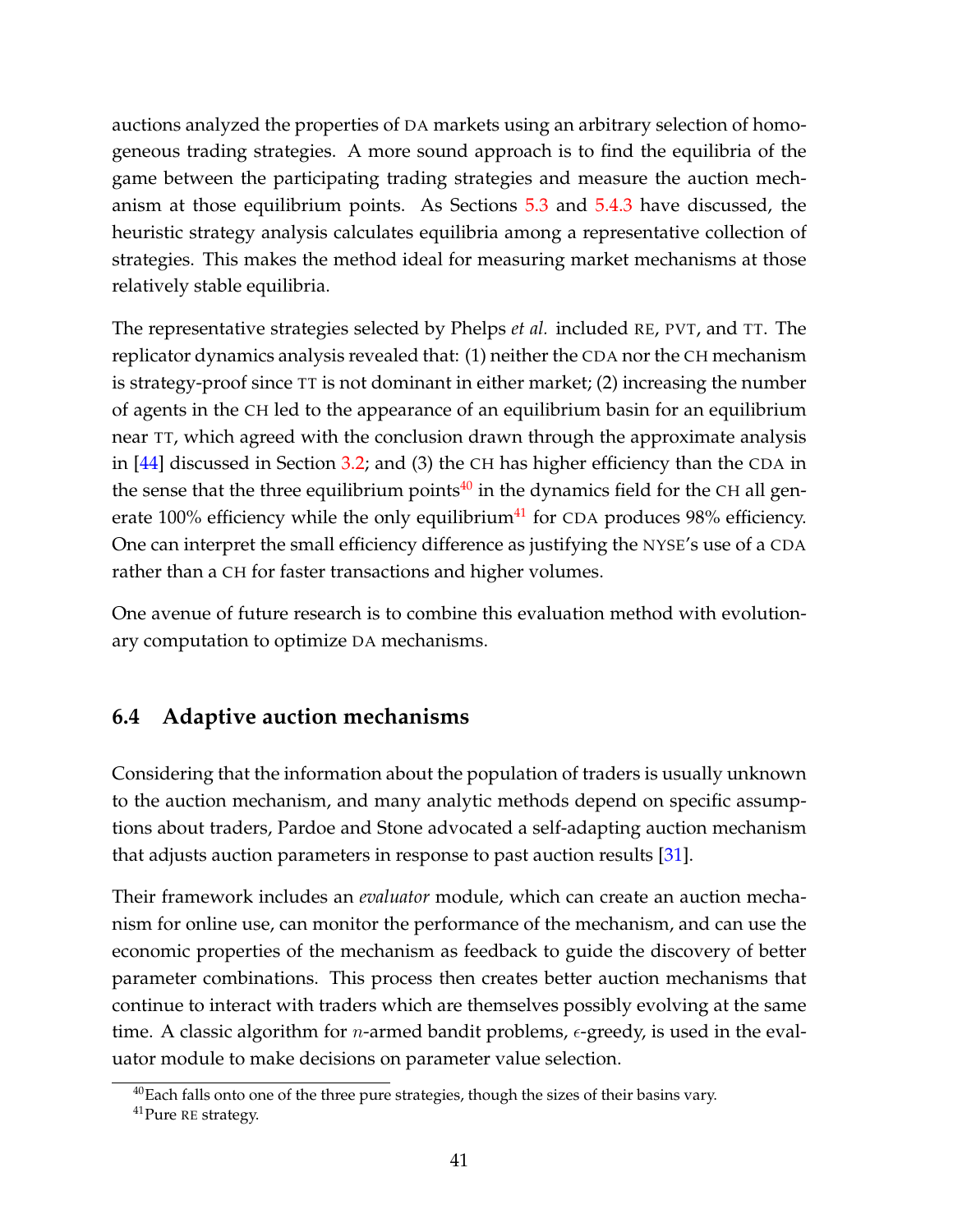This work differs from previous work in the sense that here auction mechanisms are optimized during their operation while the mechanisms in the approaches discussed before find remain static and are assumed to perform well even when they face a set of traders that is different from those used in searching for the mechanisms.

#### <span id="page-43-0"></span>**6.5 Auction mechanism design competition**

Following the TAC Classic and the TAC SCM competitions introduced in Section [5.5,](#page-36-0) a new competition called TAC CAT $42$  was run in the summer of 2007 in order to foster research on auction mechanism design. In TAC CAT, the software trading agents are created by the organizers of the competition, and entrants compete by defining rules for matching buyers and sellers and setting commission fees for providing this service. Entrants compete against each other in attracting buyers and sellers and making profits. This is achieved by having effective matching rules and setting appropriate fees that are a good trade-off between making profit and attracting traders.

I led the development of JCAT [\[30\]](#page-48-11), based on Phelps's JASA,<sup>[43](#page-1-0)</sup> to run as the game server. It provides various trading strategies, market selection strategies, and DA market mechanism frameworks to avoid entrants working from scratch. JCAT is also an ideal experimental platform for researchers to evaluate auction mechanisms in a competition setting.

<sup>42</sup>CAT is not only the reverse of TAC, but also refers to *catallactics*, the science of exchanges.

 $43$ JASA is a high-performance auction simulator that allows researchers in agent-based computational economics to run trading simulations using a number of different auction mechanisms. The software includes an implementation of the 4-heap algorithm in [\[55\]](#page-50-5) and is designed to be highly extensible, so that new auction rules can easily be implemented. The software also provides base classes for implementing simple adaptive trading agents [\[33\]](#page-48-6).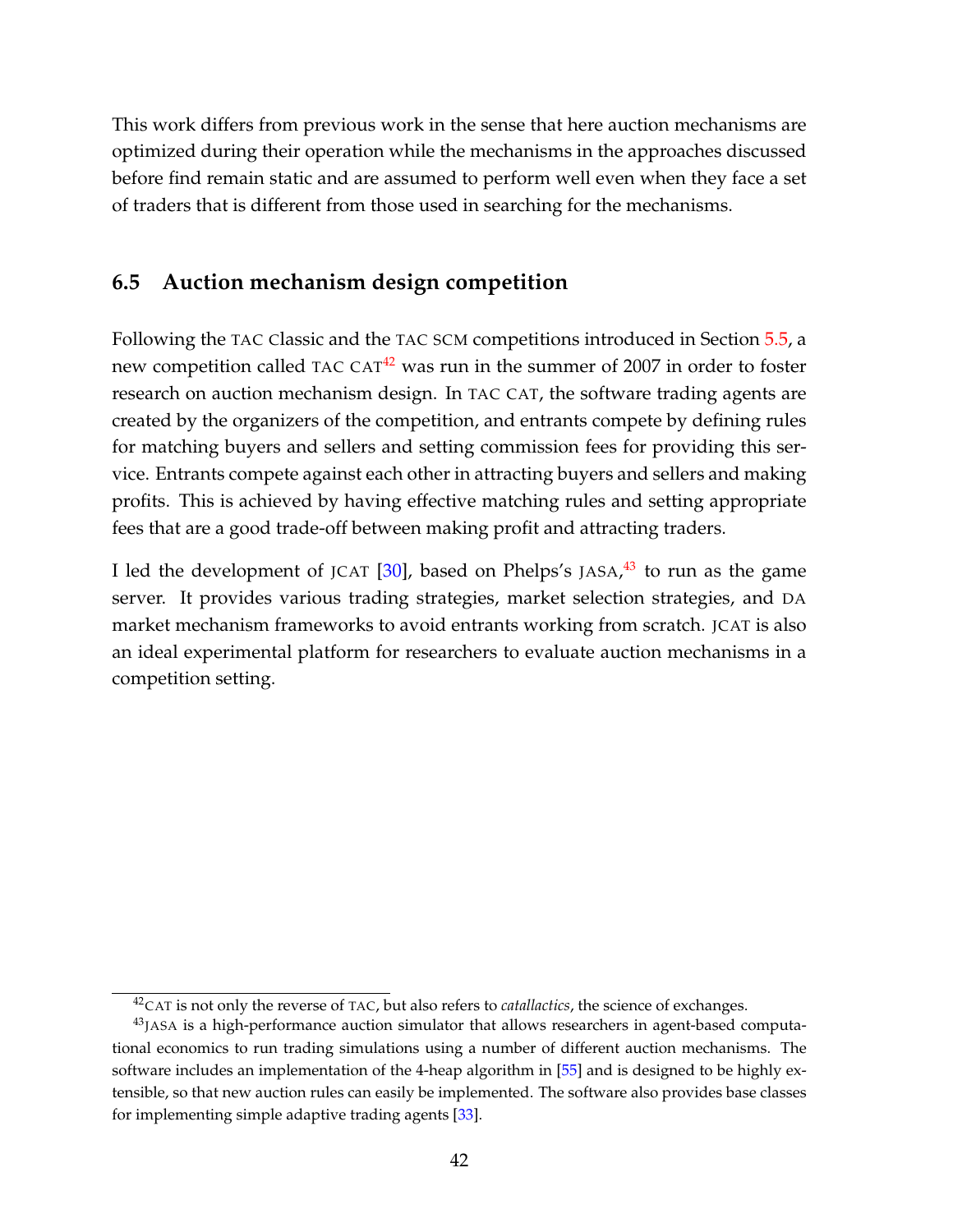## <span id="page-44-0"></span>**7 Summary**

This report aims to provide an overview of the field of auction mechanism design and build the foundation for further research.

Auctions are markets with strict regulations where traders negotiate and make deals. An auction may be single-sided or double-sided depending upon whether only sellers or only buyers can make offers or whether both can. The four standard singlesided auctions—English auction, Dutch auction, first- and second-price sealed-bid auctions—have been the subject of traditional auction theory. Vickrey's pioneering work in this area led to the revenue equilibrium theorem that shows a seller can expect equal profits on average from all the standard types of auctions with a few assumptions about the bidders. Other researchers followed the approach and managed to extend the applicability of the theorem when the assumptions are relaxed.

Double-sided auctions, which are important in the business world, posed a bigger challenge due to the higher complexity of their structure and the interaction between traders. While classical mathematical approaches have continued to be successful in analyzing some simple types of double auctions, they have been unable to apply to more practical scenarios. Smith and others initiated experimental approaches and showed that double auctions, even with a handful of traders, may lead to high allocative efficiency and the transaction prices quickly converge to the expected equilibrium price. Subsequent experiments with human and/or artificial traders tried to explain what led to these desirable properties and tended to show that auction mechanisms played a major role, though the intelligence of traders had an effect as well.

Further work, on the one hand, introduced more and more complex trading strategies not only making higher individual profits but also improving the collective properties of auctions. On the other hand, different methods have been explored to design novel auction mechanisms. One approach is to evolve parameterized auction mechanisms based on evolutionary computation. Cliff *et al.* have found a new variant of continuous double auctions through evolving mechanisms that converge more quickly to equilibrium, and also exhibit higher efficiency than those previously known. Phelps *et al.* have explored the use of genetic programming and justified the traditional midpoint transaction pricing rule as optimizing efficiency while balancing trader market power. In addition to these off-line techniques for optimization through evolutionary computing, online approaches have been proposed to produce adaptive auction mechanisms, which, with dynamic trader populations, can continuously monitor and improve their performance.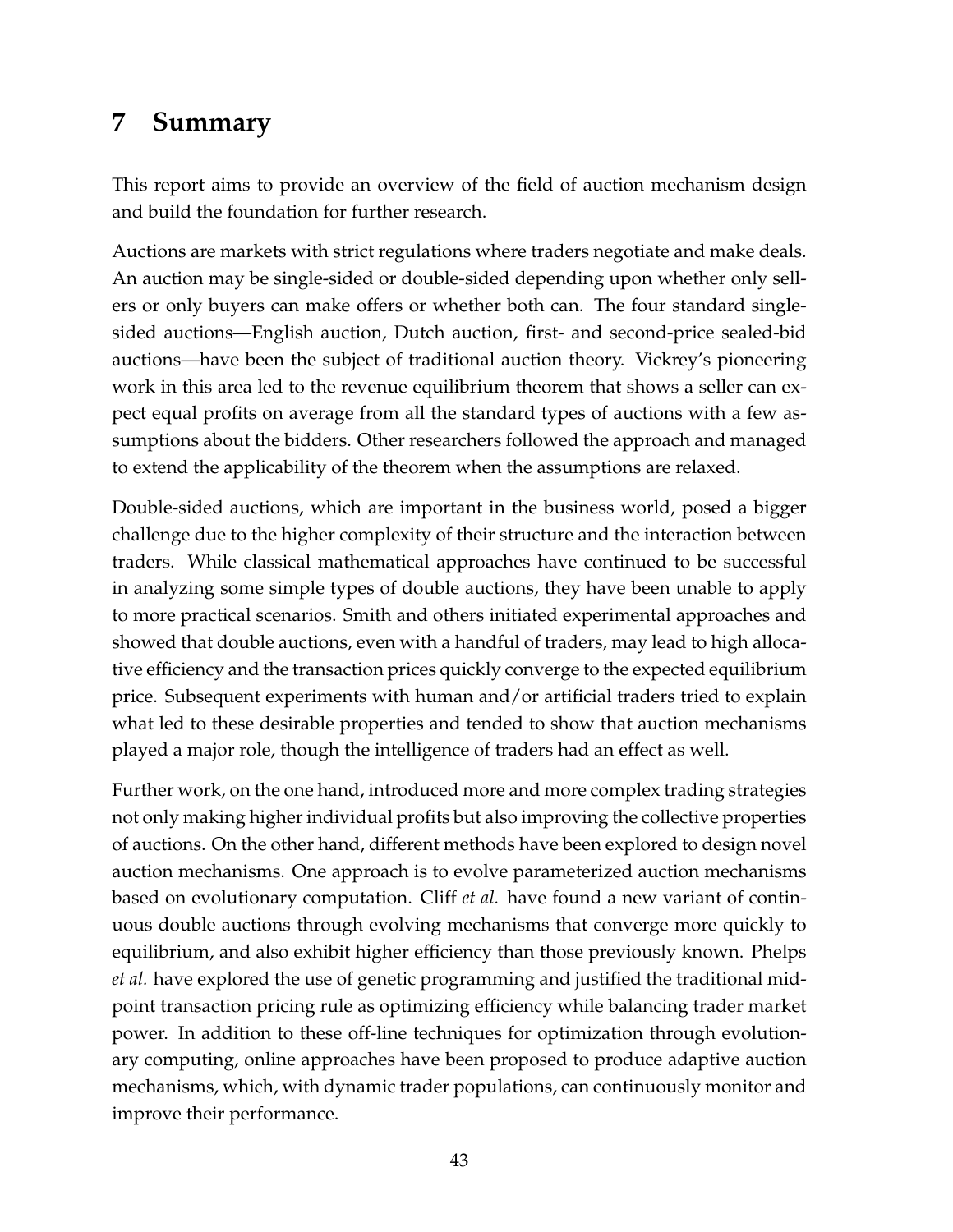With the understanding of this prior research work, what can be done further at the interface of computer science and economics include: obtaining more insights into double-sided auction mechanisms, inventing novel auction rules, and searching for optimal combinations of various kinds of policies, automatically producing desirable auction mechanisms.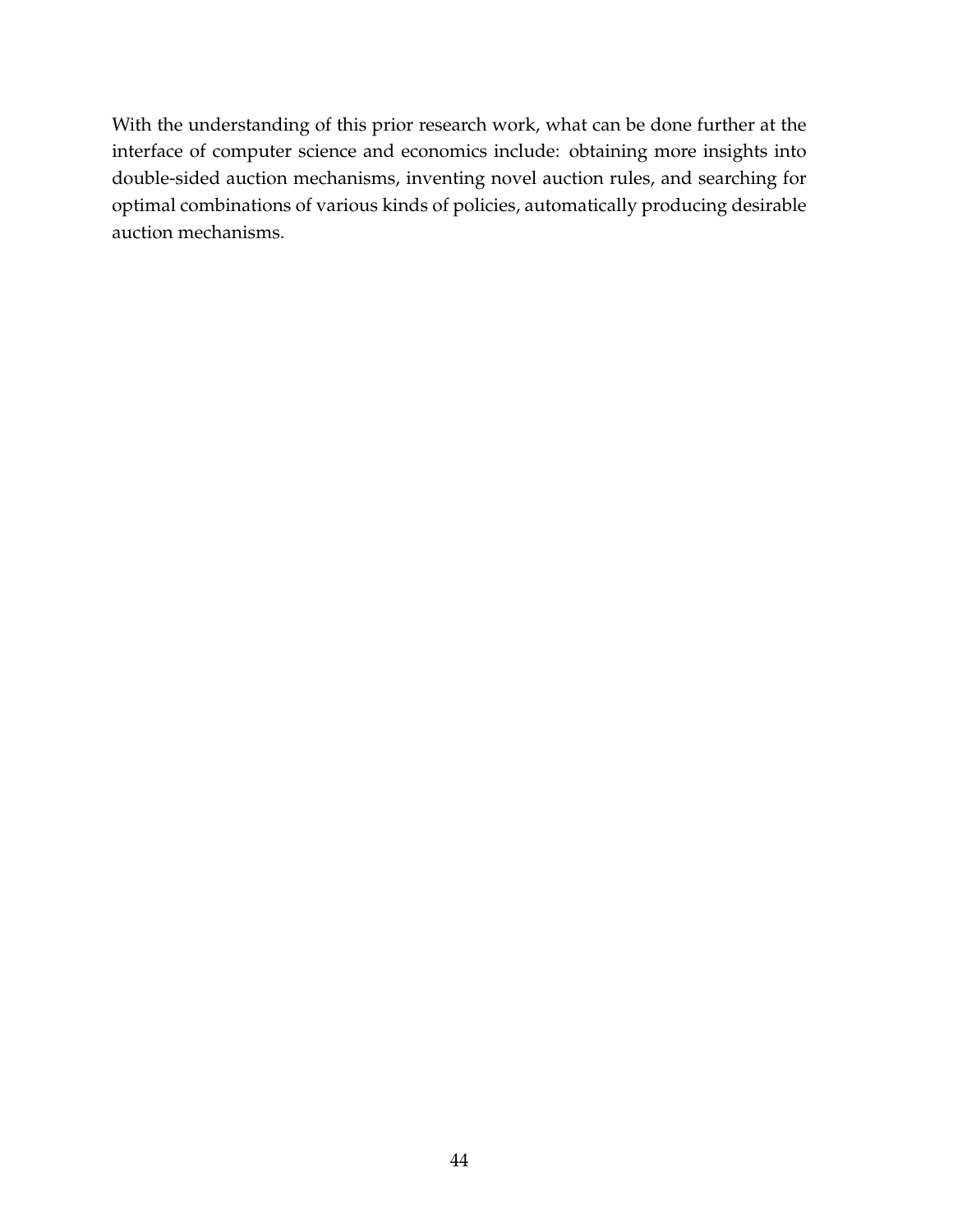### **References**

- <span id="page-46-1"></span>[1] Xuefeng Bao. Market making and the index futures market. *Perspectives*, 3(3), December 2001.
- <span id="page-46-3"></span>[2] George W. Brown. Iterative solution of games by fictitious play. In T. C. Koopmans, editor, *Activity Analysis of Production and Allocation*, pages 374–376. Wiley, New York, 1951.
- <span id="page-46-9"></span>[3] Andrew Byde. Applying evolutionary game theory to auction mechanism design. In *EC'03: Proceedings of the 4th ACM Conference on Electronic Commerce*, pages 192–193, New York, NY, USA, 2003. ACM Press.
- <span id="page-46-4"></span>[4] Kalyan Chatterjee and William Samuelson. Bargaining under incomplete information. *Operations Research*, 31(5):835–851, September–October 1983.
- <span id="page-46-8"></span>[5] Dave Cliff. Evolution of market mechanism through a continuous space of auction-types. Technical report, Hewlett-Packard Research Laboratories, Bristol, England, 2001.
- <span id="page-46-5"></span>[6] Dave Cliff. Evolutionary optimization of parameter sets for adaptive softwareagent traders in continuous double auction markets. Technical report, Hewlett-Packard Research Laboratories, Bristol, England, 2001.
- <span id="page-46-0"></span>[7] Dave Cliff and Janet Bruten. Minimal-intelligence agents for bargaining behaviours in market-based environments. Technical report, Hewlett-Packard Research Laboratories, Bristol, England, 1997.
- <span id="page-46-6"></span>[8] Dave Cliff, Vibhu Walia, and Andrew Byde. Evolved hybrid auction mechanisms in non-ZIP trader marketplaces. Technical report, Hewlett-Packard Research Laboratories, Bristol, England, September 2002.
- <span id="page-46-2"></span>[9] Vincent Conitzer and Tuomas Sandholm. Complexity results about Nash equilibria. Technical Report CMU-CS-02-135, School of Computer Science, Carnegie Mellon University, May 2002.
- <span id="page-46-7"></span>[10] Vincent Conitzer and Tuomas Sandholm. Automated mechanism design: Complexity results stemming from the single-agent setting. In *The 5th International Conference on Electronic Commerce (ICEC'03)*, pages 17–24, Pittsburgh, PA, USA, September 2003.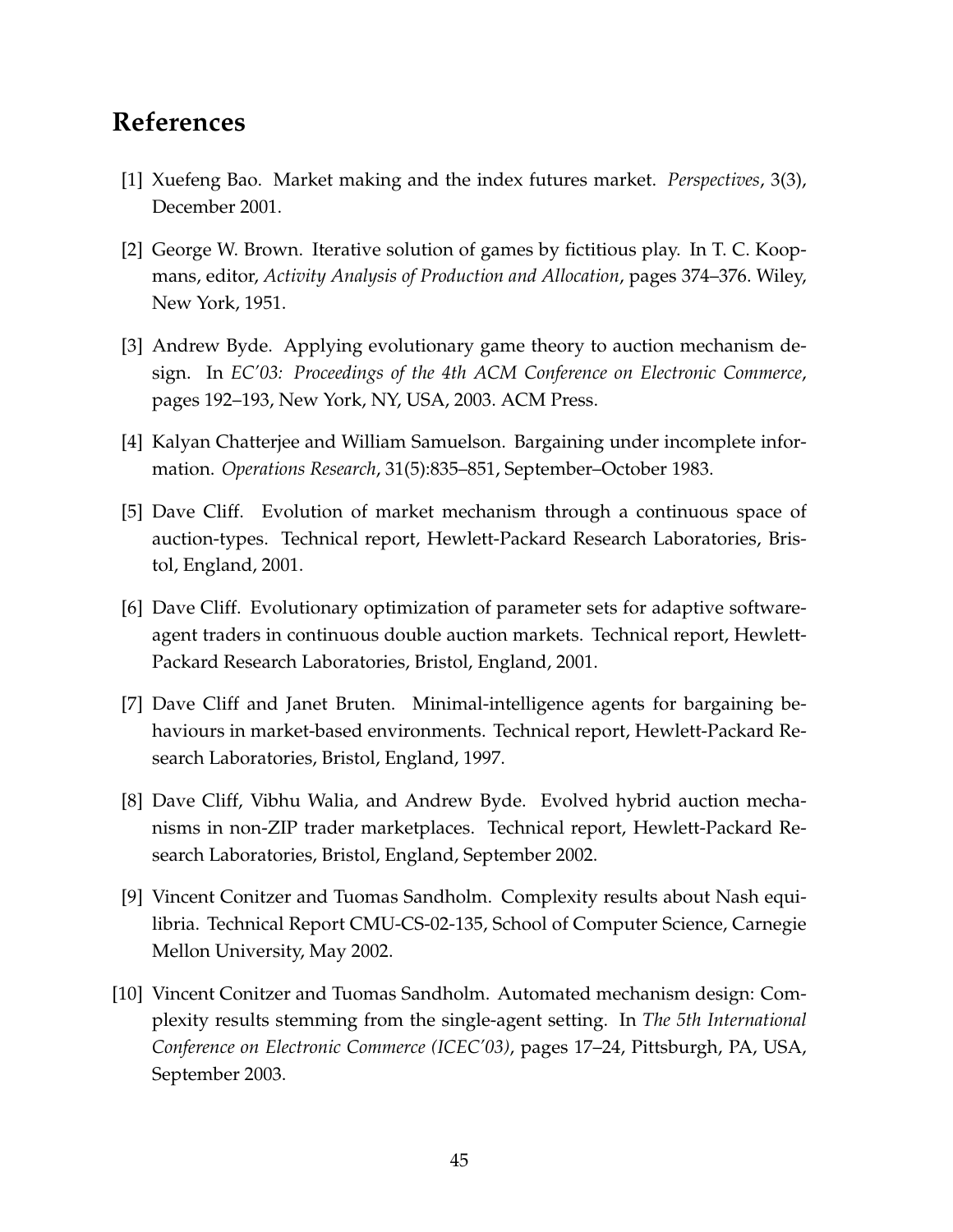- <span id="page-47-10"></span>[11] Vincent Conitzer and Tuomas Sandholm. An algorithm for automatically designing deterministic mechanisms without payments. In *Third International Joint Conference on Autonomous Agents and Multiagent Systems - Volume 1 (AAMAS'04)*, pages 128–135, New York City, NY, USA, July 2004.
- <span id="page-47-8"></span>[12] Rajarshi Das, James E. Hanson, Jeffrey O. Kephart, and Gerald Tesauro. Agenthuman interactions in the continuous double auction. In *Proceedings of the 17th International Joint Conference on Artificial Intelligence*, Seattle, U.S.A., August 2001.
- <span id="page-47-1"></span>[13] David Easley and John Ledyard. Theories of price formation and exchange in double oral auctions. In Friedman and Rust [\[15\]](#page-47-11), chapter 3, pages 63–97.
- <span id="page-47-0"></span>[14] Daniel Friedman. The double auction institution: A survey. In Friedman and Rust [\[15\]](#page-47-11), chapter 1, pages 3–25.
- <span id="page-47-11"></span>[15] Daniel Friedman and John Rust, editors. *The Double Auction Market: Institutions, Theories and Evidence*. Santa Fe Institute Studies in the Sciences of Complexity. Perseus Publishing, 1993.
- <span id="page-47-3"></span>[16] Drew Fudenberg and David K. Levine. *The Theory of Learning in Games*. MIT Press, Cambridge, MA, 1998.
- <span id="page-47-7"></span>[17] Steven Gjerstad and John Dickhaut. Price formation in double auctions. *Games and Economic Behavior*, 22:1–29, 1998.
- <span id="page-47-5"></span>[18] Dhananjay K. Gode and Shyam Sunder. Allocative efficiency of markets with zero-intelligence traders: Market as a partial substitute for individual rationality. *Journal of Political Economy*, 101(1):119–137, 1993.
- <span id="page-47-6"></span>[19] Dhananjay K. Gode and Shyam Sunder. Lower bounds for efficiency of surplus extraction in double auctions. In Friedman and Rust [\[15\]](#page-47-11), chapter 7, pages 199– 219.
- <span id="page-47-4"></span>[20] Paul Klemperer. Auction Theory: A guide to the literature. *Journal of Economic Surveys*, 13(3):227–286, July 1999. [http://ideas.repec.org/a/bla/](http://ideas.repec.org/a/bla/jecsur/v13y1999i3p227-86.html) [jecsur/v13y1999i3p227-86.html](http://ideas.repec.org/a/bla/jecsur/v13y1999i3p227-86.html).
- <span id="page-47-2"></span>[21] Victor R. Lesser. Cooperative multiagent systems: A personal view of the state of the art. *IEEE Transactions on Knowledge and Data Engineering*, 11(1):133–142, 1999.
- <span id="page-47-9"></span>[22] Ananth Madhavan. Trading mechanisms in securities markets. *Journal of Finance*, 47(2):607–641, 1992.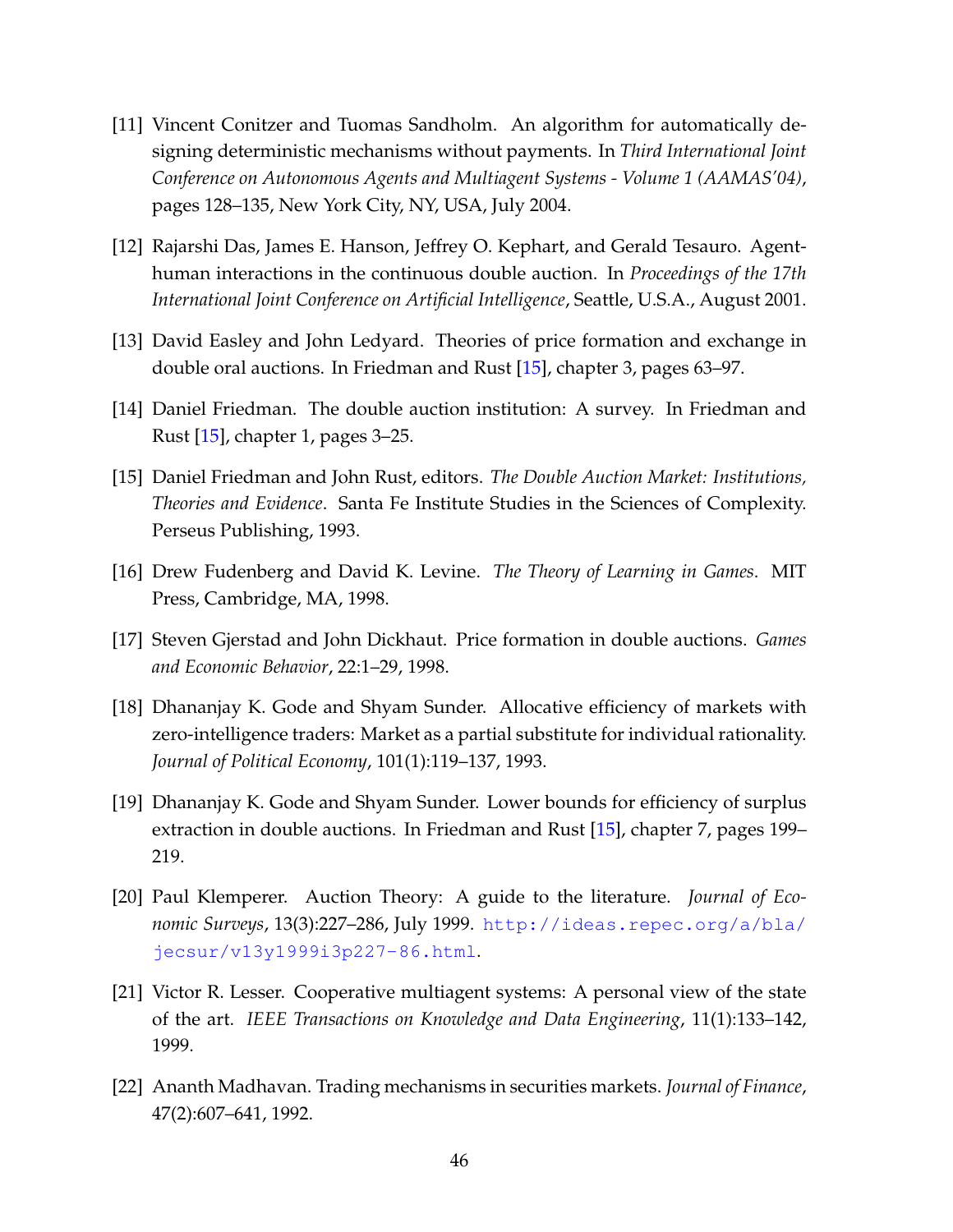- <span id="page-48-4"></span>[23] Eric Maskin and John Riley. Optimal auctions with risk averse buyers. *Econometrica*, 52(6):1473–1518, November 1984.
- <span id="page-48-9"></span>[24] Randolph Preston McAfee. A dominant strategy double auction. *Journal of Economic Theory*, 56(2):434–450, 1992.
- <span id="page-48-2"></span>[25] Paul R. Milgrom and Robert J. Weber. A theory of auctions and competitive bidding. *Econometrica*, 50:1089–1122, 1982.
- <span id="page-48-3"></span>[26] Roger B. Myerson. Optimal auction design. *Mathematics of Operation Research*, 6:58–73, 1981.
- <span id="page-48-5"></span>[27] Roger B. Myerson and Mark A. Satterthwaite. Efficient mechanisms for bilateral trade. *Journal of Economic Theory*, 29:265–281, 1983.
- <span id="page-48-0"></span>[28] John F. Nash. Equilibrium points in n-person games. In *Proceedings of the National Academy of Sciences*, volume 36, pages 48–49, 1950.
- <span id="page-48-8"></span>[29] James Nicolaisen, Valentin Petrov, and Leigh Tesfatsion. Market power and efficiency in a computational electricity market with discriminatory double-auction pricing. *IEEE Transactions on Evolutionary Computation*, 5(5):504–523, 2001.
- <span id="page-48-11"></span>[30] Jinzhong Niu. JCAT Tutorial — The Server Platform for TAC/CAT Competition. <http://jcat.sourceforge.net/>, 2008.
- <span id="page-48-10"></span>[31] David Pardoe and Peter Stone. Developing adaptive auction mechanisms. *ACM SIGecom Exchanges*, 5(3):1–10, April 2005.
- <span id="page-48-1"></span>[32] Simon Parsons, Mark Klein, and Juan Antonio Rodriguez-Aguilar. A bluffer's guide to auctions. Technical report, Center for Coordination Science, Sloan School of Management, Massachusetts Institute of Technology, 2004. Research Note.
- <span id="page-48-6"></span>[33] Steve Phelps. JASA — Java Auction Simulation API. [http://www.csc.liv.](http://www.csc.liv.ac.uk/~sphelps/jasa/) [ac.uk/˜sphelps/jasa/](http://www.csc.liv.ac.uk/~sphelps/jasa/), 2007.
- <span id="page-48-7"></span>[34] Steve Phelps, Marek Marcinkiewicz, Simon Parsons, and Peter McBurney. Using population-based search and evolutionary game theory to acquire betterresponse strategies for the double-auction market. In *Proceedings of IJCAI-05 Workshop on Trading Agent Design and Analysis (TADA-05)*, 2005.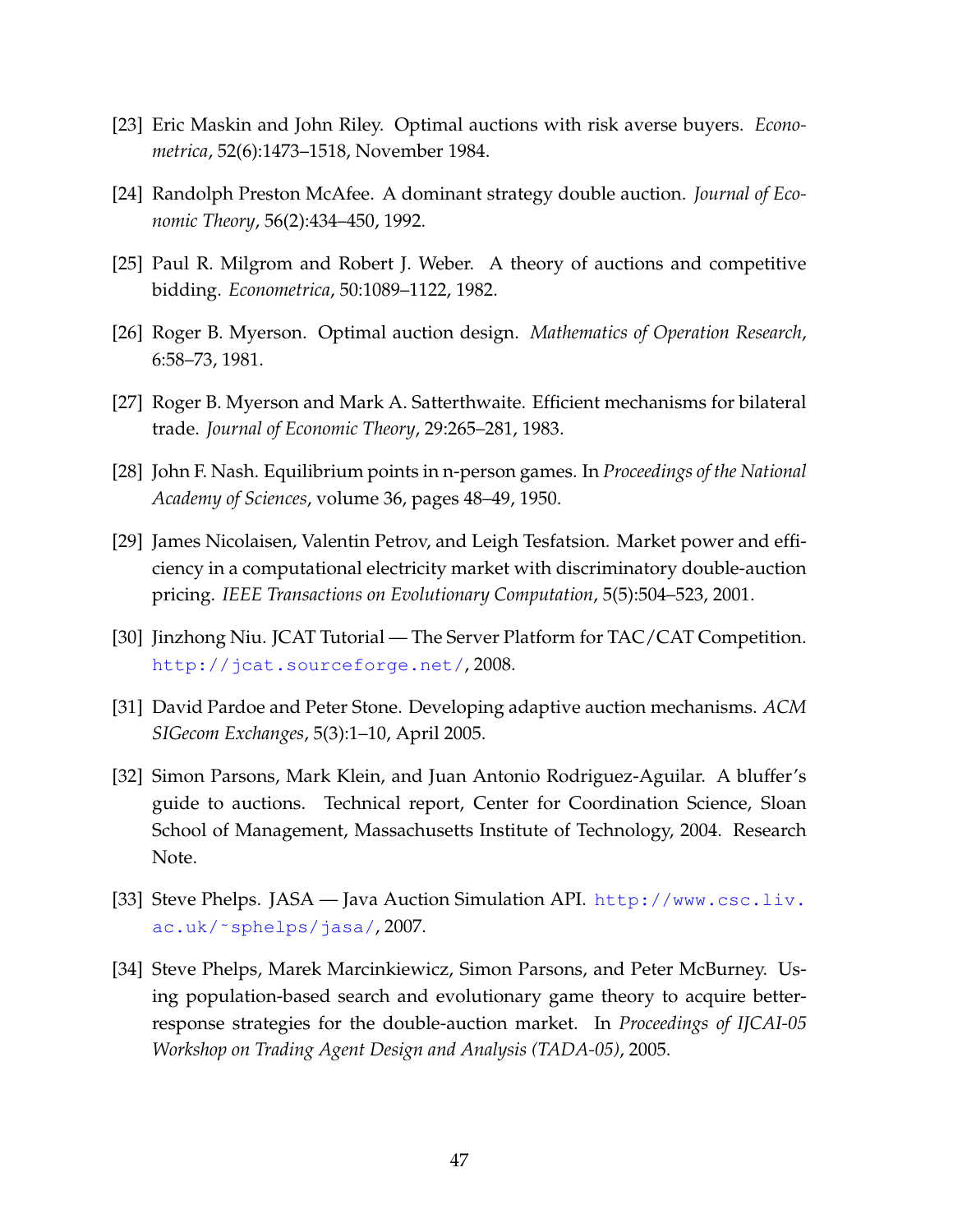- <span id="page-49-5"></span>[35] Steve Phelps, Marek Marcinkiewicz, Simon Parsons, and Peter McBurney. A novel method for automatic strategy acquisition in n-player non-zero-sum games. In *Proceedings of the Fifth International Joint Conference on Autonomous Agents and Multi-Agent Systems (AAMAS'06)*, pages 705–712, New York, NY, USA, 2006. ACM Press.
- <span id="page-49-8"></span>[36] Steve Phelps, Peter McBurney, Simon Parsons, and Elizabeth Sklar. Coevolutionary auction mechanism design: a preliminary report. In *Proceedings of Workshop on Agent Mediated Electronic Commerce IV (AMEC IV)*, 2002.
- <span id="page-49-9"></span>[37] Steve Phelps, Simon Parsons, and Peter McBurney. An evolutionary gametheoretic comparison of two double-auction market designs. In *Proceedings of Workshop on Agent Mediated Electronic Commerce VI (AMEC VI)*, 2004.
- <span id="page-49-4"></span>[38] Steve Phelps, Simon Parsons, Elizabeth Sklar, and Peter McBurney. Using genetic programming to optimise pricing rules for a double auction market. In *Proceedings of the Workshop on Agents for Electronic Commerce,*, Pittsburgh, PA, 2003.
- <span id="page-49-1"></span>[39] Chris Preist and Maarten van Tol. Adaptive agents in a persistent shout double auction. In *Proceedings of the 1st International Conference on Information and Computation Economies*, pages 11–18. ACM Press, 1998.
- <span id="page-49-2"></span>[40] Alvin E. Roth and Ido Erev. Learning in extensive-form games: Experimental data and simple dynamic models in the intermediate term. *Games and Economic Behavior*, 8:164–212, 1995.
- <span id="page-49-7"></span>[41] Michael H. Rothkopf and Sunju Park. An elementary introduction to auctions. Technical report, Rutgers Center for Operations Research, Rutgers University, January 2001.
- <span id="page-49-3"></span>[42] John Rust, John H. Miller, and Richard G. Palmer. Behaviour of trading automata in a computerized double auction market. In Friedman and Rust [\[15\]](#page-47-11), chapter 6, pages 155–199.
- <span id="page-49-6"></span>[43] Mark Satterthwaite and Steven R. Williams. The Bayesian theory of the k-double auction. In Friedman and Rust [\[15\]](#page-47-11), chapter 4, pages 99–123.
- <span id="page-49-0"></span>[44] Mark A. Satterthwaite and Steven R. Williams. The rate of convergence to efficiency in the buyer's bid double auction as the market becomes large. *Review of Economic Studies*, 56(4):477–498, 1989.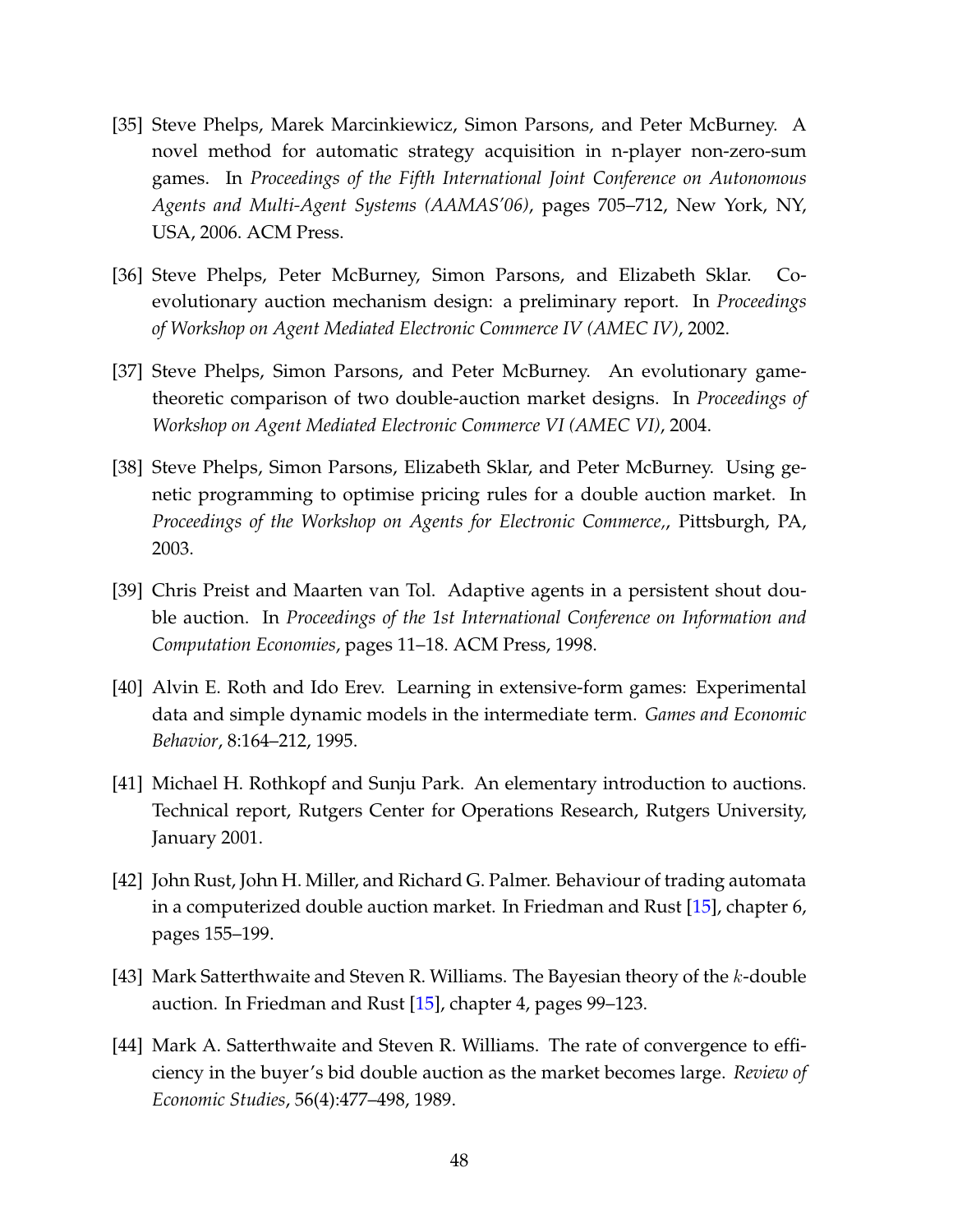- <span id="page-50-1"></span>[45] Vernon L. Smith. An experimental study of competitive market behaviour. *Journal of Political Economy*, 70(2):111–137, April 1962.
- <span id="page-50-6"></span>[46] Gerald Tesauro and Rajarshi Das. High-performance bidding agents for the continuous double auction. In *Proceedings of the 3rd ACM Conference on Electronic Commence*, pages 206–209, 2001.
- <span id="page-50-0"></span>[47] William Vickrey. Counterspeculation, auctions, and competitive sealed tenders. *Journal of Finance*, 16:8–27, 1961.
- <span id="page-50-11"></span>[48] Vibhu Walia, Andrew Byde, and Dave Cliff. Evolving market design in zerointelligence trader markets. Technical report, Hewlett-Packard Research Laboratories, Bristol, England, 2002.
- <span id="page-50-7"></span>[49] William Walsh, Rajarshi Das, Gerald Tesauro, and Jeffrey O. Kephart. Analyzing complex strategic interactions in multi-agent systems. In Piotr Gmytrasiewicz and Simon Parsons, editors, *Proceedings of 2002 Workshop on Game-Theoretic and Decision-Theoretic Agents (GTDT-02)*, Edmonton, Alberta Canada, July 2002. AAAI.
- <span id="page-50-8"></span>[50] William E. Walsh, David C. Parkes, and Rajarshi Das. Choosing samples to compute heuristic-strategy Nash equilibrium. In *AAMAS 2003 Workshop on Agent Mediated Electronic Commerce*, Melbourne, Australia, 2003.
- <span id="page-50-9"></span>[51] Michael P. Wellman, Shih-Fen Cheng, Daniel M. Reeves, and Kevin M. Lochner. Trading agents competing: Performance, progress, and market effectiveness. *IEEE Intelligent Systems*, 18(6):48–53, 2003.
- <span id="page-50-2"></span>[52] Wikipedia. Wikipedia. <http://wikipedia.org/>, 2008.
- <span id="page-50-4"></span>[53] Robert Wilson. Equilibrium in bid-ask markets. In G. Feiwel, editor, *Arrow and the ascent of economic theory: Essays in Honor of Kenneth J. Arrow*, pages 375–414. McMillan, London, 1987.
- <span id="page-50-3"></span>[54] Robert B. Wilson. Competitive bidding with disparate information. *Management Science*, 15(7):446–448, March 1969.
- <span id="page-50-5"></span>[55] Peter R. Wurman, William E. Walsh, and Michael P. Wellman. Flexible double auctions for electronic commerce: Theory and implementation. *Decision Support Systems*, 1998.
- <span id="page-50-10"></span>[56] Peter R. Wurman, Michael P. Wellman, and William E. Walsh. A parametrization of the auction design space. *Games and Economic Behavior*, 35:304–338, 2001.